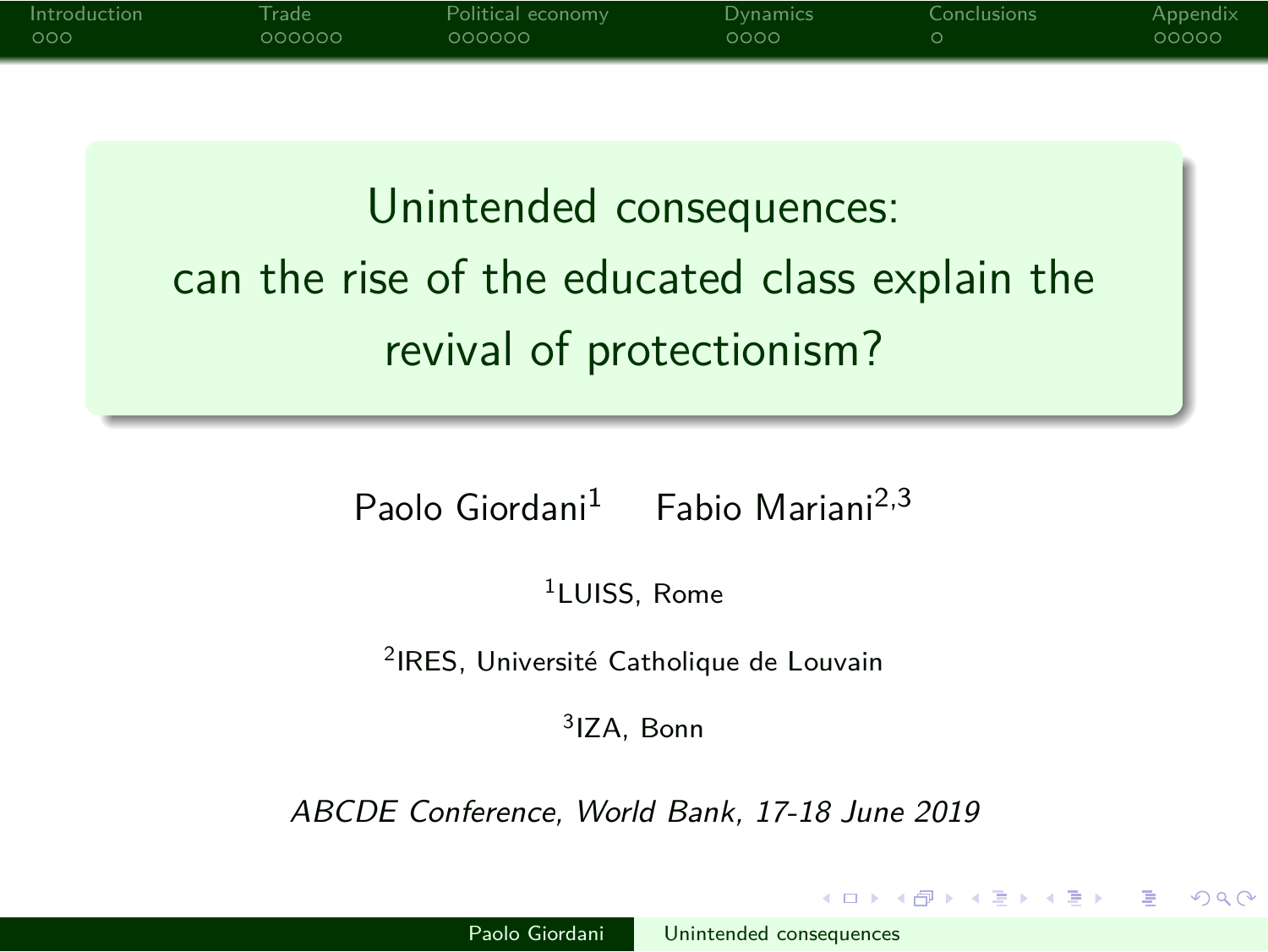

Protectionism is on the rise in Western democracies: Brexit, US, Italy, etc.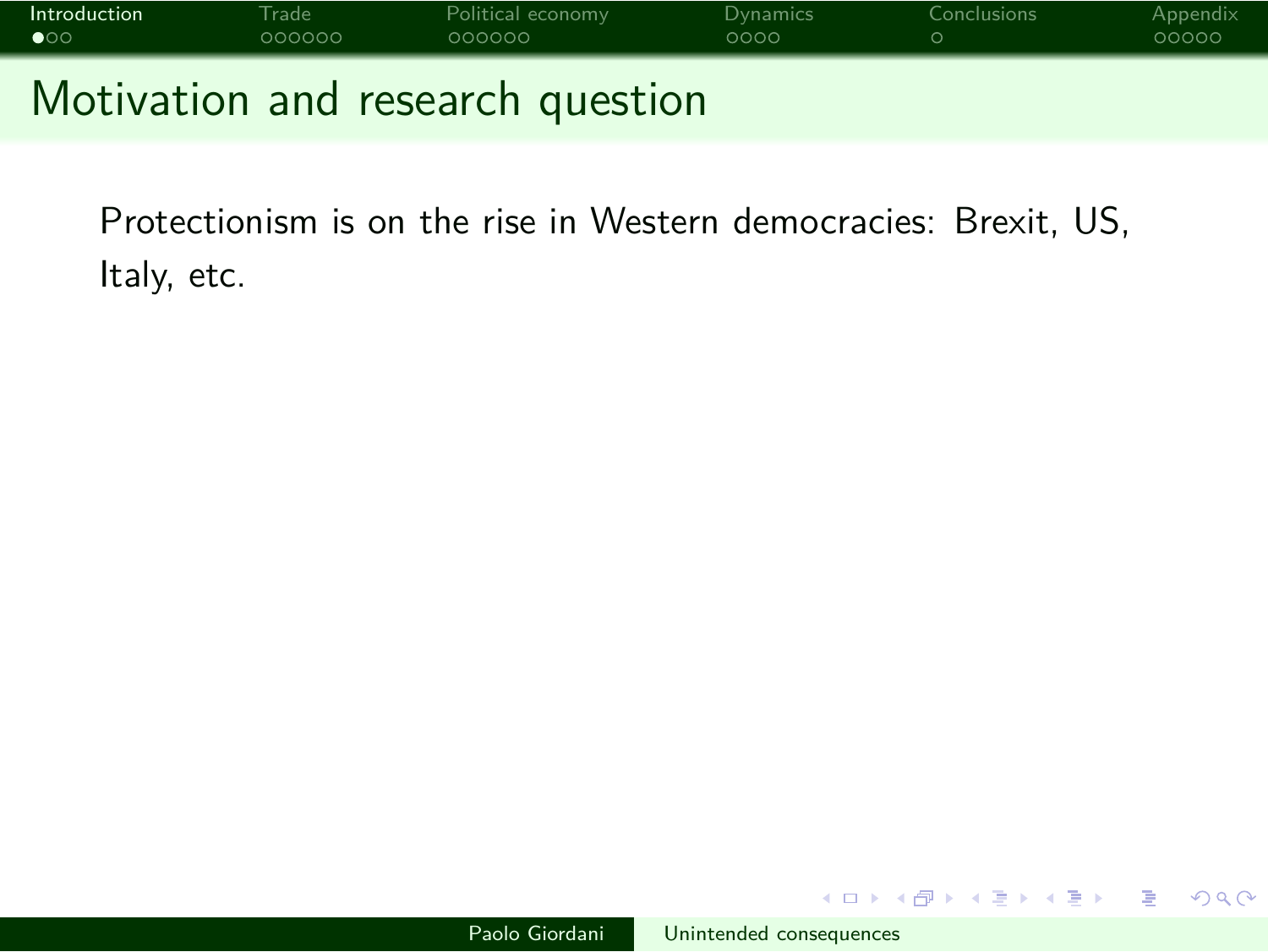### **Introduction** Trade Political economy Dynamics Conclusions Appendix Motivation and research question

Protectionism is on the rise in Western democracies: Brexit, US, Italy, etc.

**Trade** 

- has distributive effects (winners and losers), but
- brings about aggregate gains.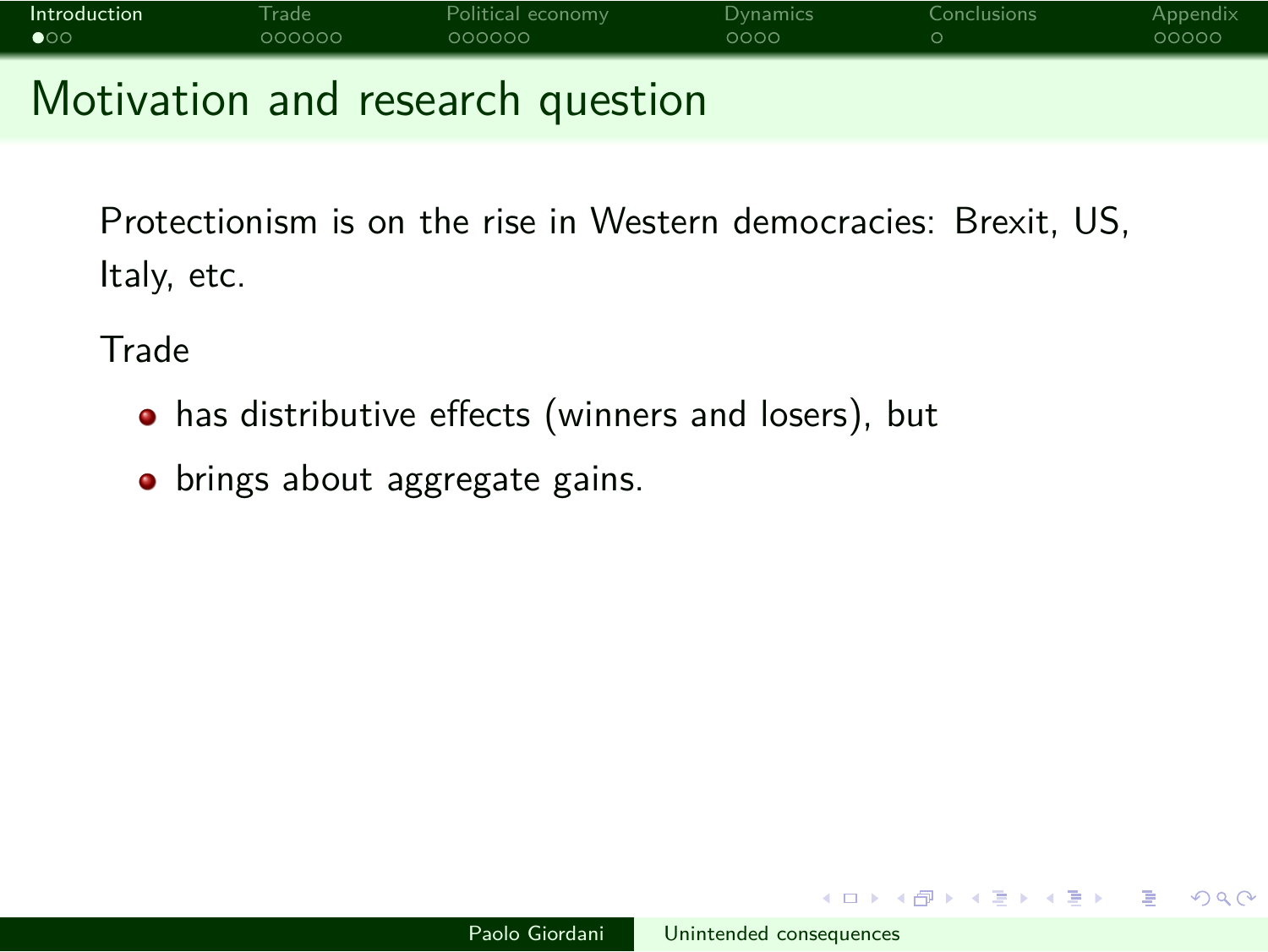Motivation and research question

Protectionism is on the rise in Western democracies: Brexit, US, Italy, etc.

**Trade** 

- has distributive effects (winners and losers), but
- brings about aggregate gains.

Why emptying the baby out with the bathwater?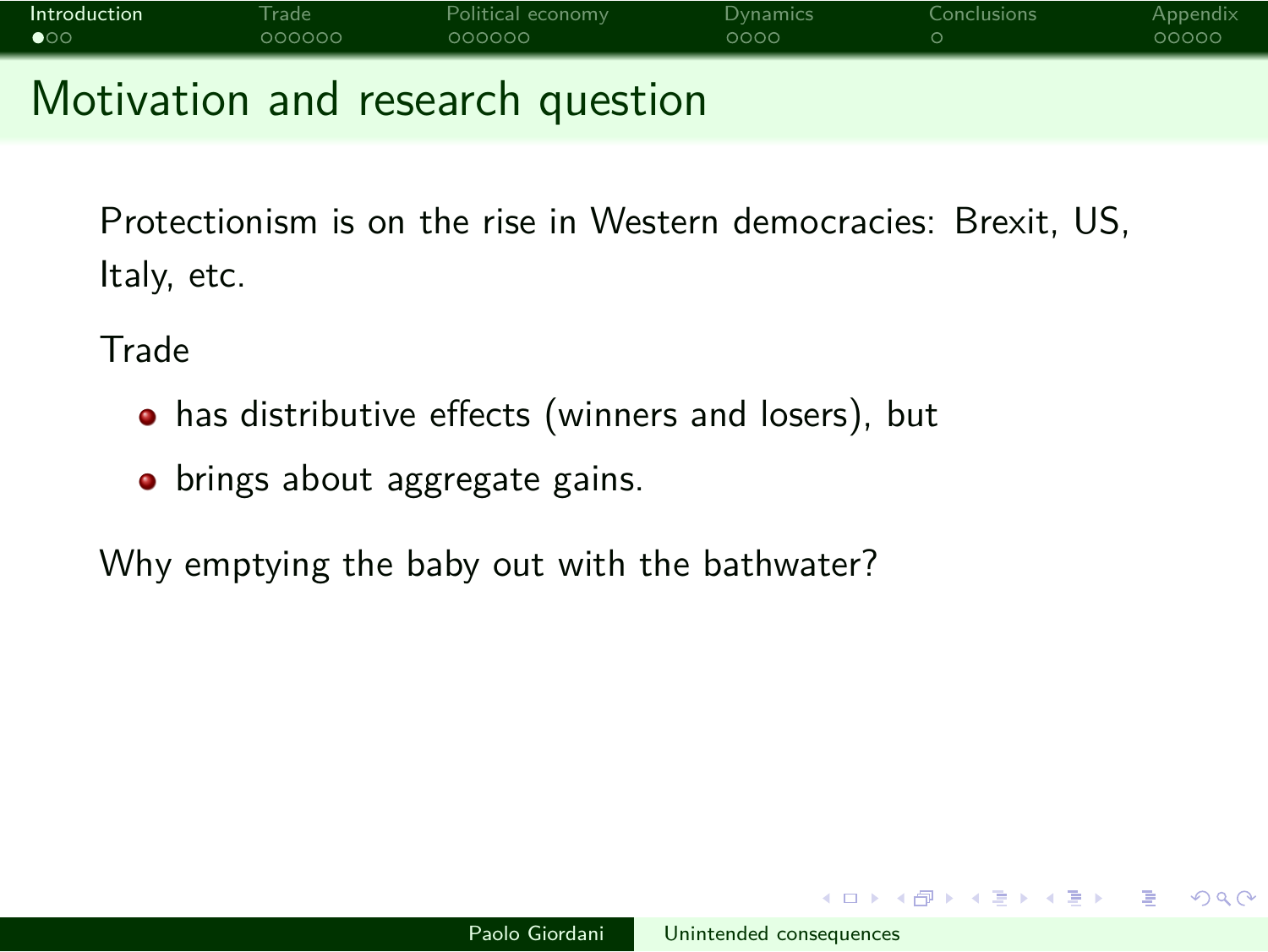Motivation and research question

Protectionism is on the rise in Western democracies: Brexit, US, Italy, etc.

**Trade** 

- has distributive effects (winners and losers), but
- **•** brings about aggregate gains.

Why emptying the baby out with the bathwater?

Our politico-economic explanation:

the (endogenous) rise of the educated class erodes the political support for redistribution, so that the losers from trade prefer protectionism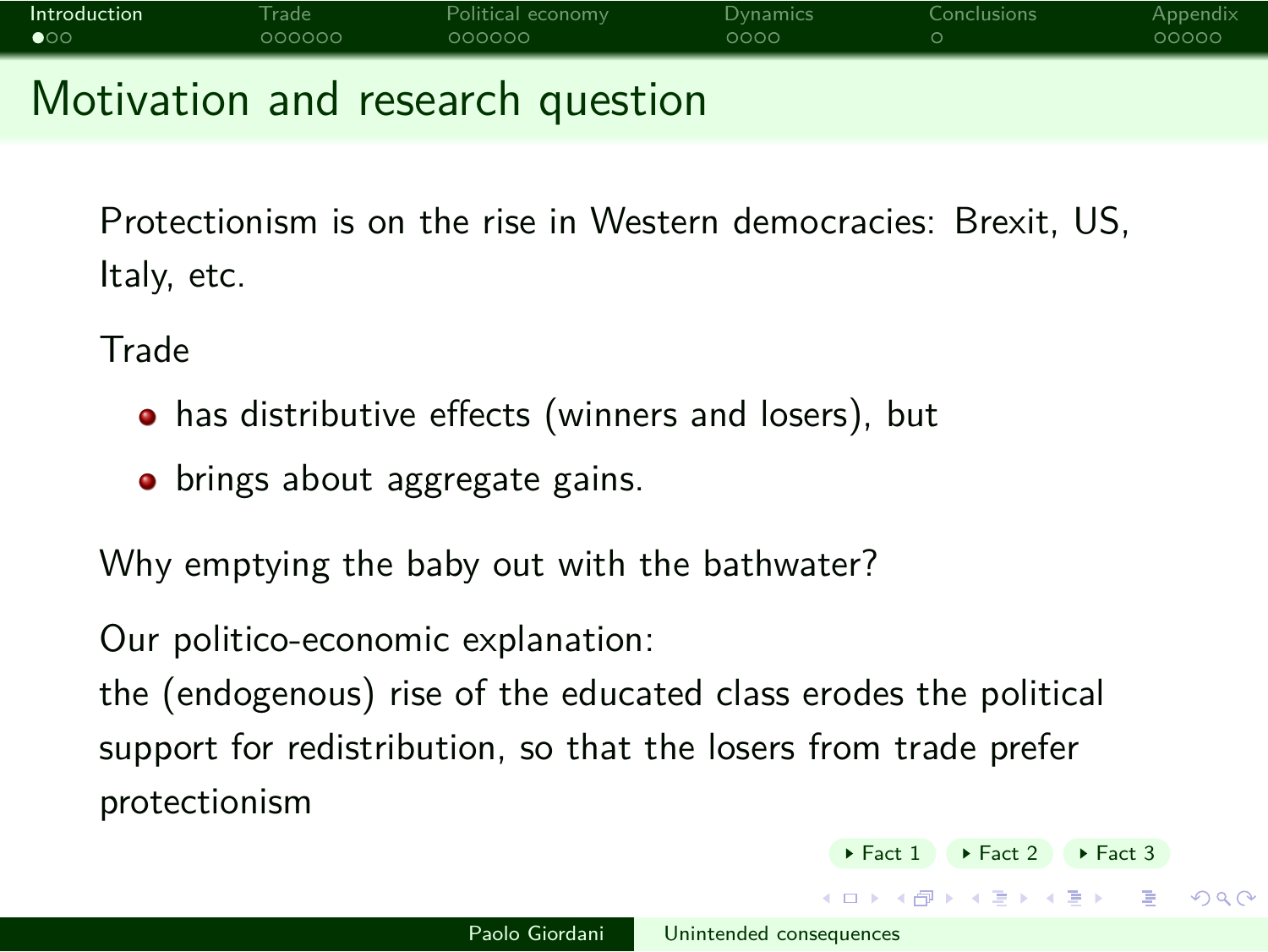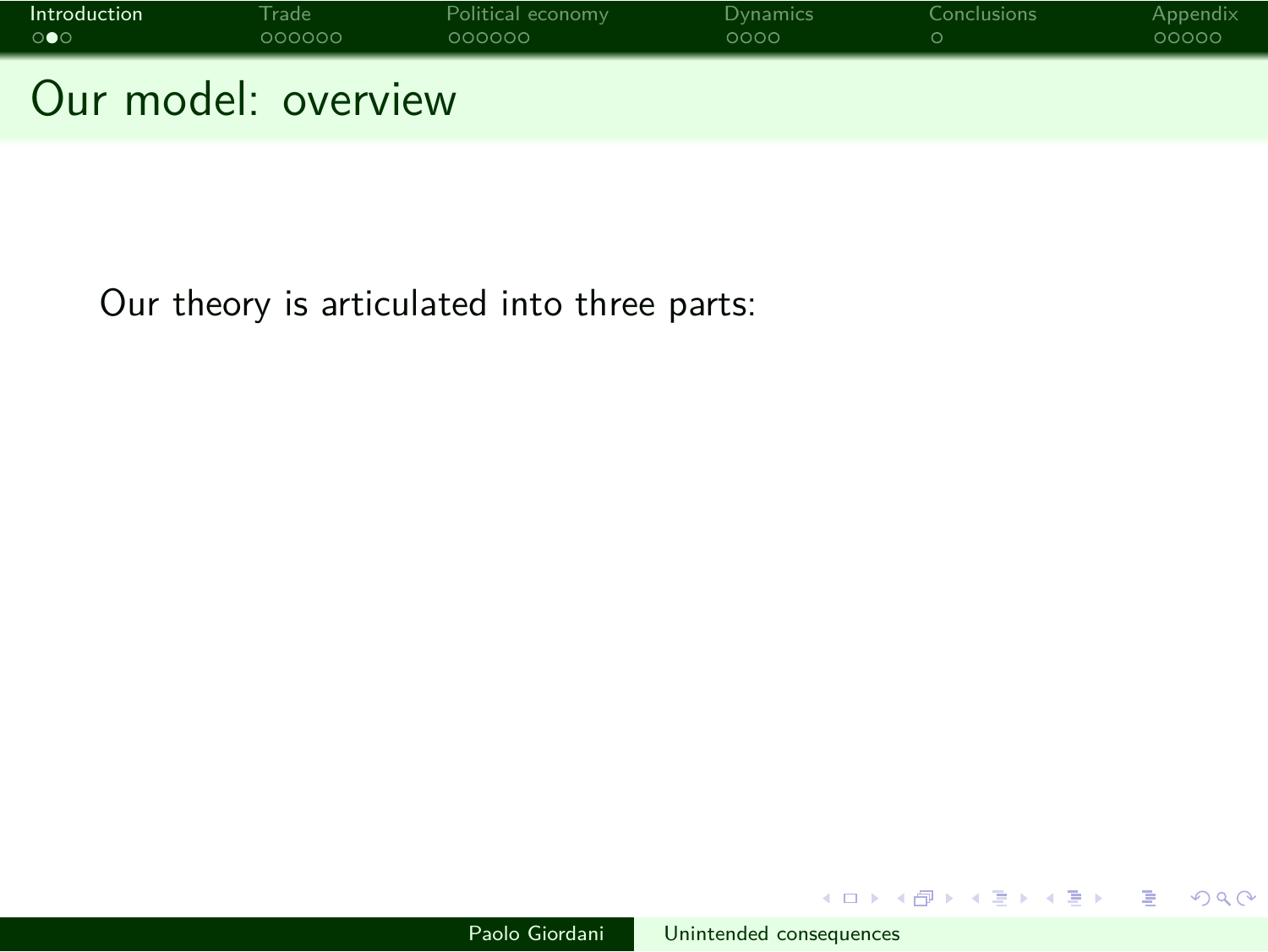

<sup>1</sup> a simple specific-factor **trade** model à la Ricardo-Viner (Jones, 1971; Mussa, 1974; Mayer, 1974; Neary, 1978) with distributive implications;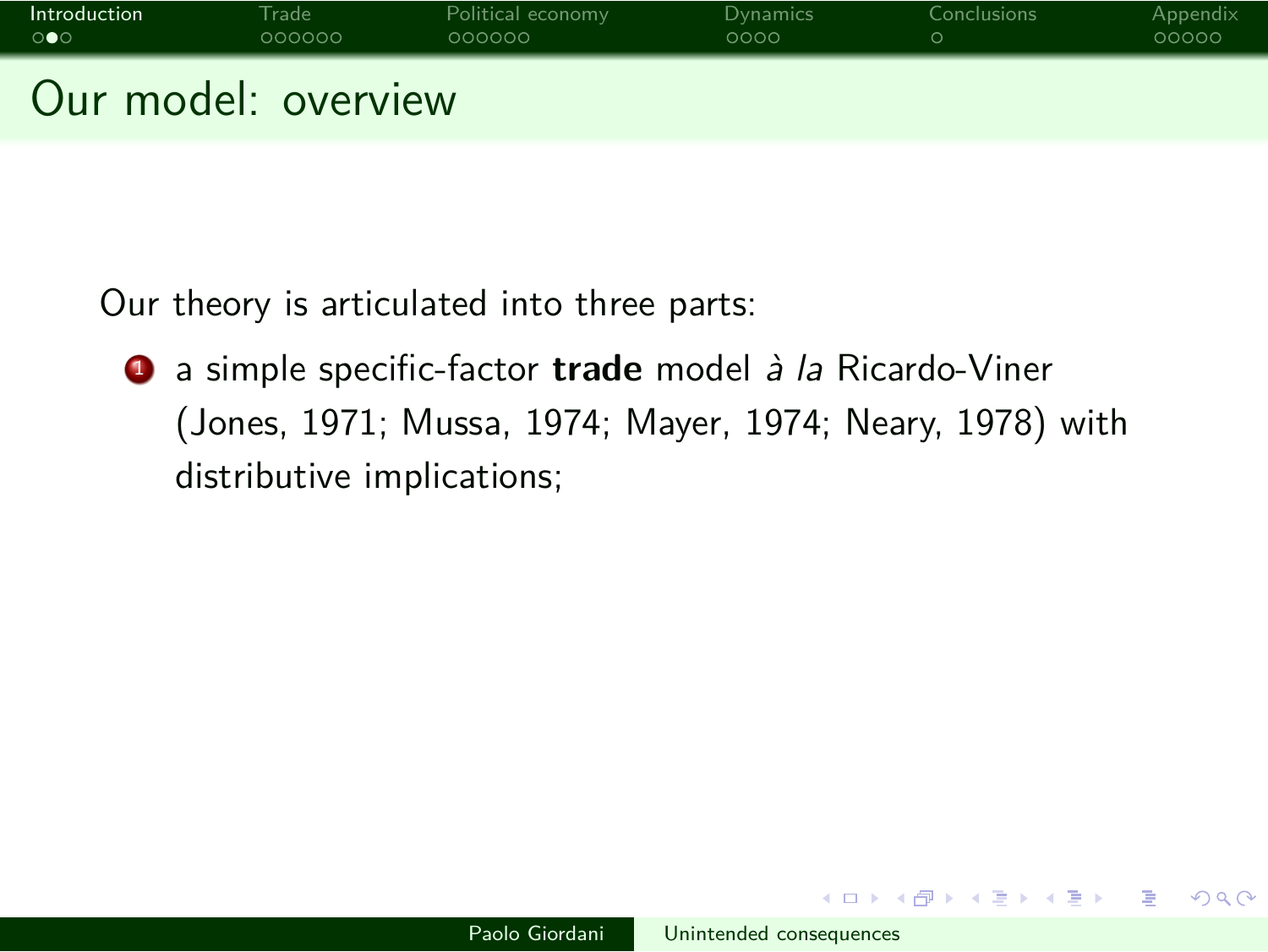

- <sup>1</sup> a simple specific-factor **trade** model à la Ricardo-Viner (Jones, 1971; Mussa, 1974; Mayer, 1974; Neary, 1978) with distributive implications;
- **2 political economy**: two-stage voting game on trade openness and redistribution;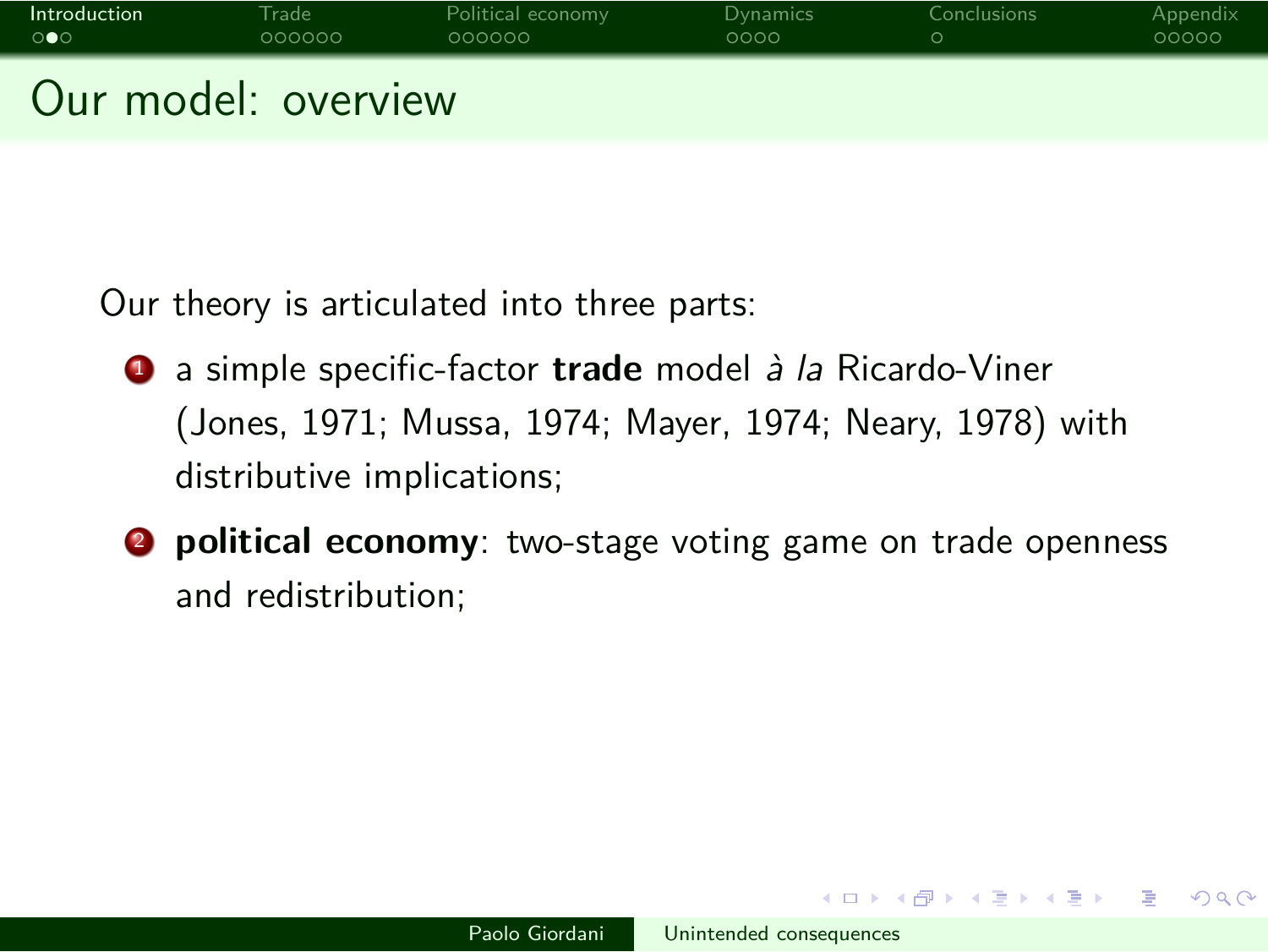

- <sup>1</sup> a simple specific-factor **trade** model à la Ricardo-Viner (Jones, 1971; Mussa, 1974; Mayer, 1974; Neary, 1978) with distributive implications;
- **2 political economy**: two-stage voting game on trade openness and redistribution;
- **3** dynamics: taxes finance a public good, which promotes human capital accumulation.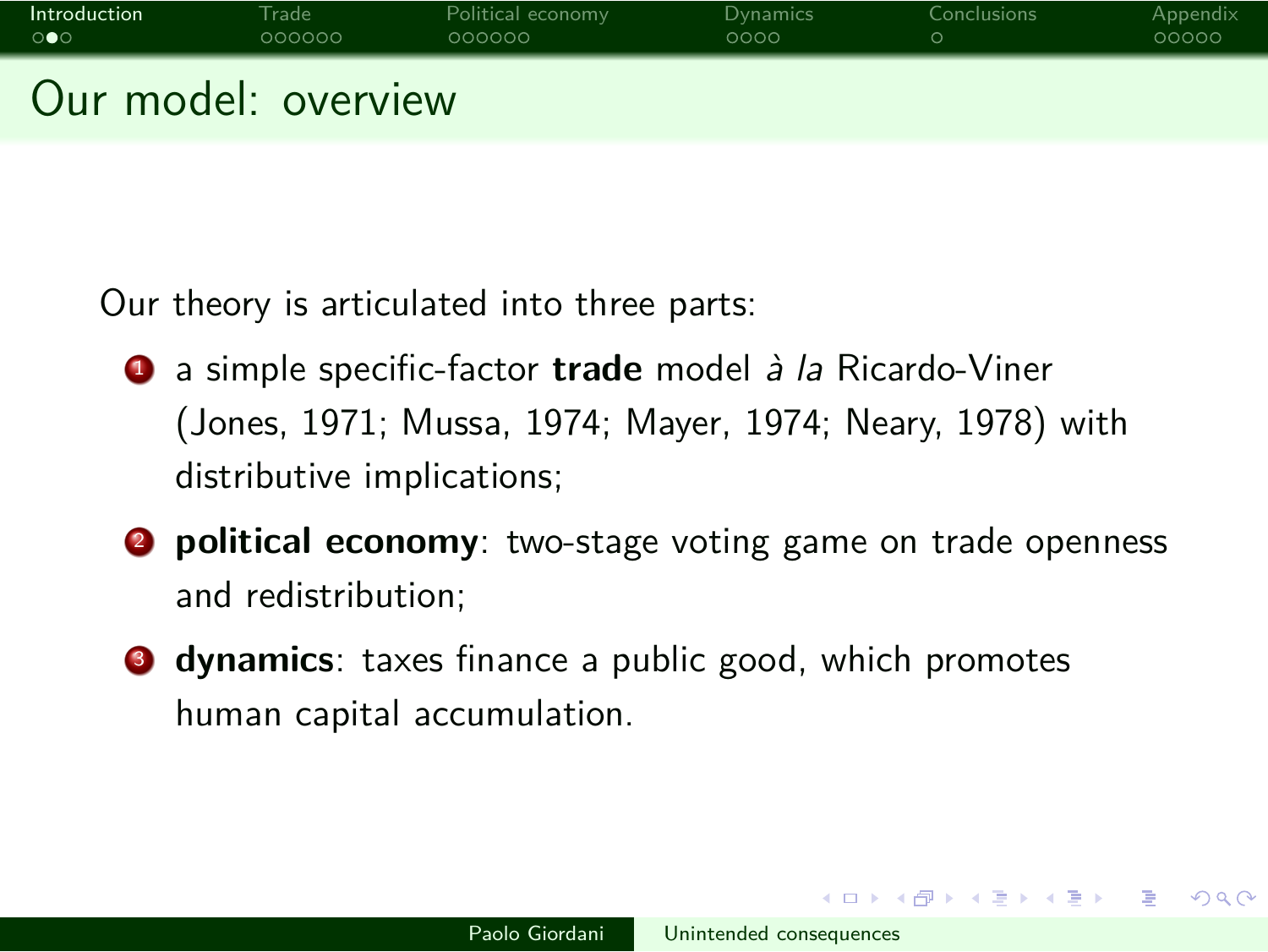Our research is related to several strands of literature, i.e.

<sup>1</sup> political attitudes towards globalization: Colantone and Stanig (2018a, 2018b), Dippel et al. (2015), Becker et al. (2016) Jensen et al. (2016), Autor et al. (2016), Rodrik (2018), Grossman and Helpman (2018), Pastor and Veronesi (2019)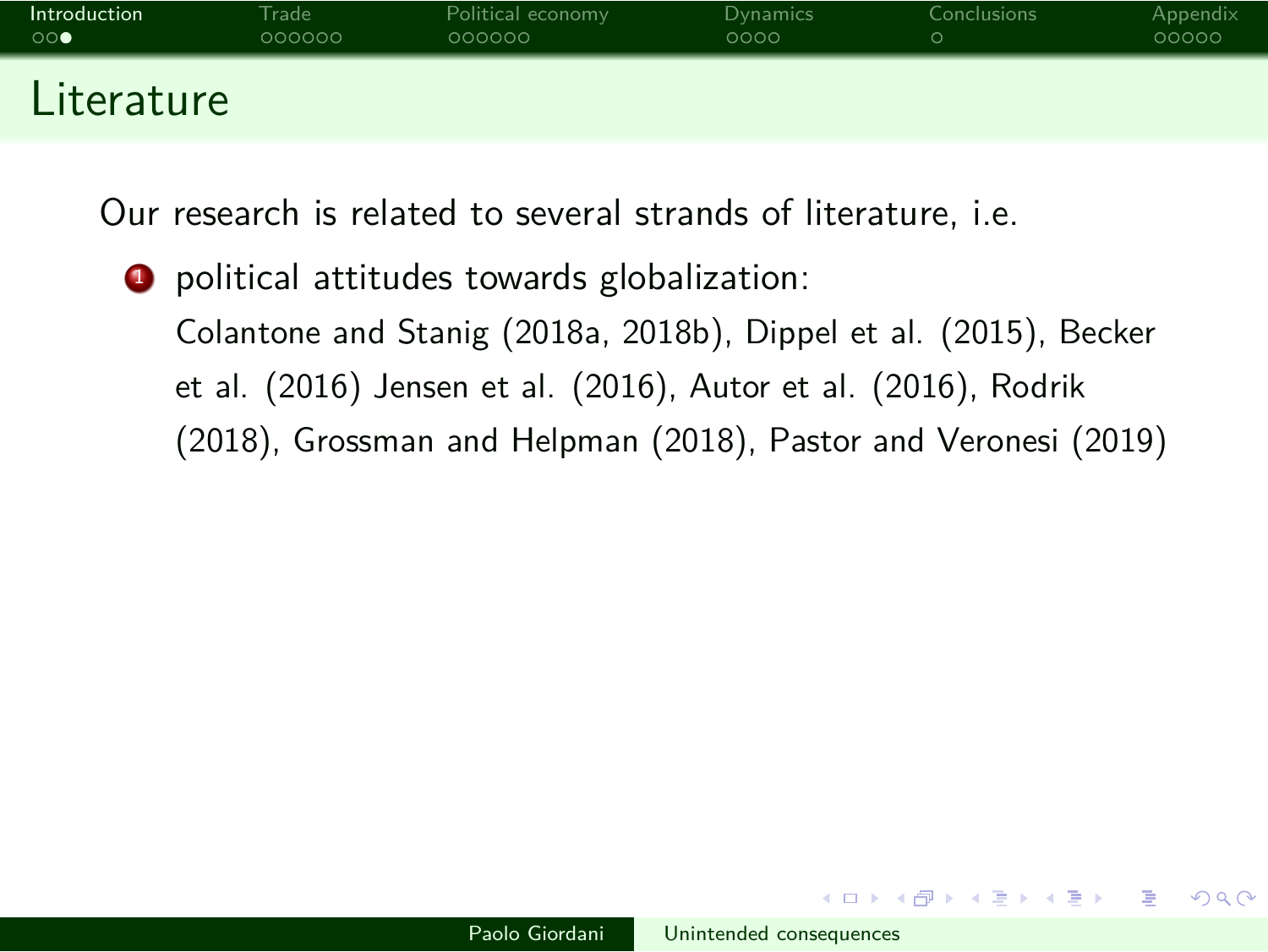Our research is related to several strands of literature, i.e.

**1** political attitudes towards globalization: Colantone and Stanig (2018a, 2018b), Dippel et al. (2015), Becker et al. (2016) Jensen et al. (2016), Autor et al. (2016), Rodrik (2018), Grossman and Helpman (2018), Pastor and Veronesi (2019)

- <sup>2</sup> determinants of populism: Guiso et al. (2017, 2018), Inglehart and Norris (2016)
- **3** distributive effects of trade: Grossman et al. (2017), Burstein and Vogel (2017), Vannoorenberghe and Janeba (2016)
- <sup>4</sup> human capital accumulation and inequality: Galor (2011), Benabou (1996), Zeira (2007)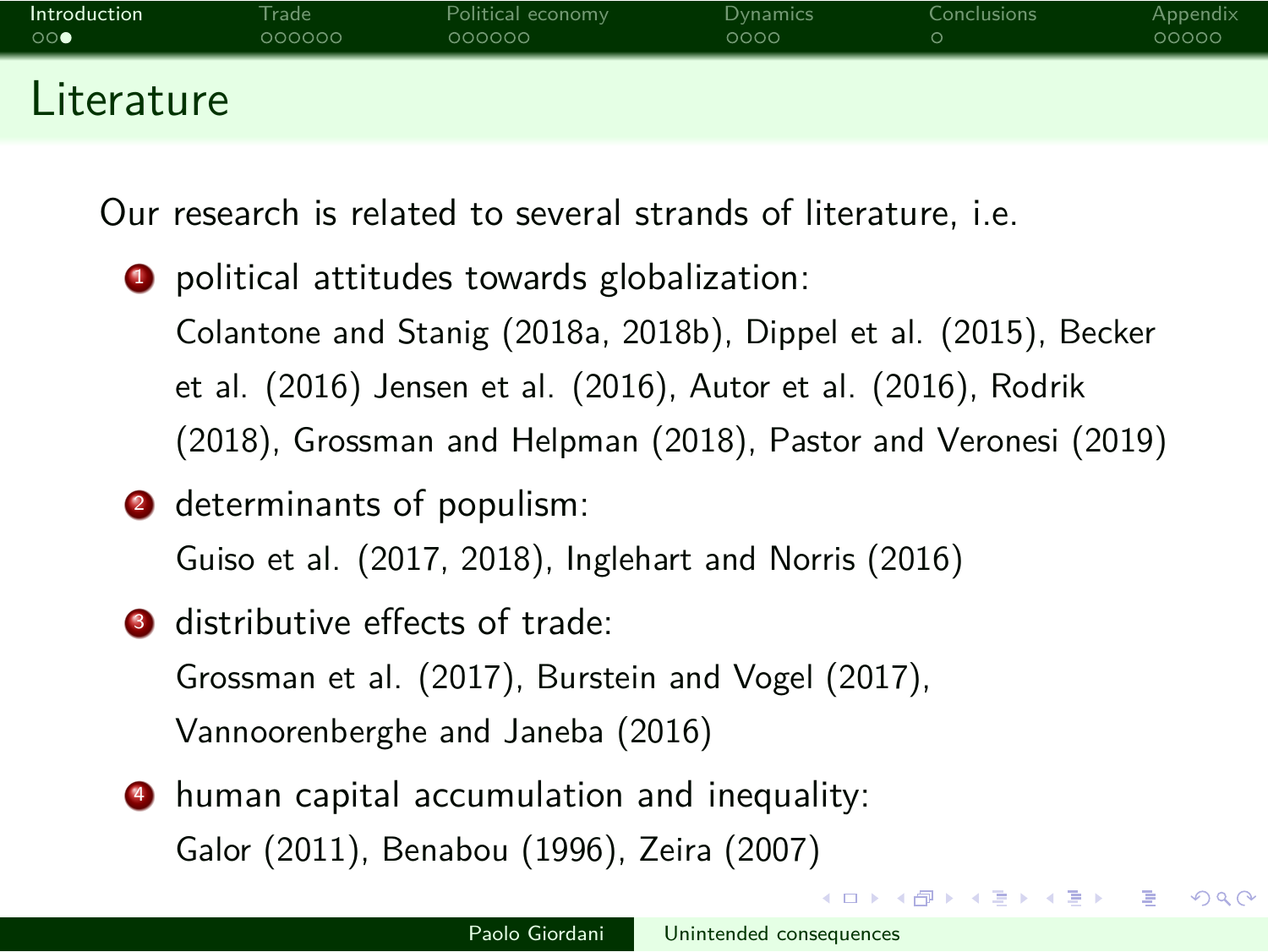

The economic environment: industries and agents

Two perfectly competitive industries:

- $\bullet$  exporting  $(X)$ , and
- $\bullet$  importing  $(M)$ .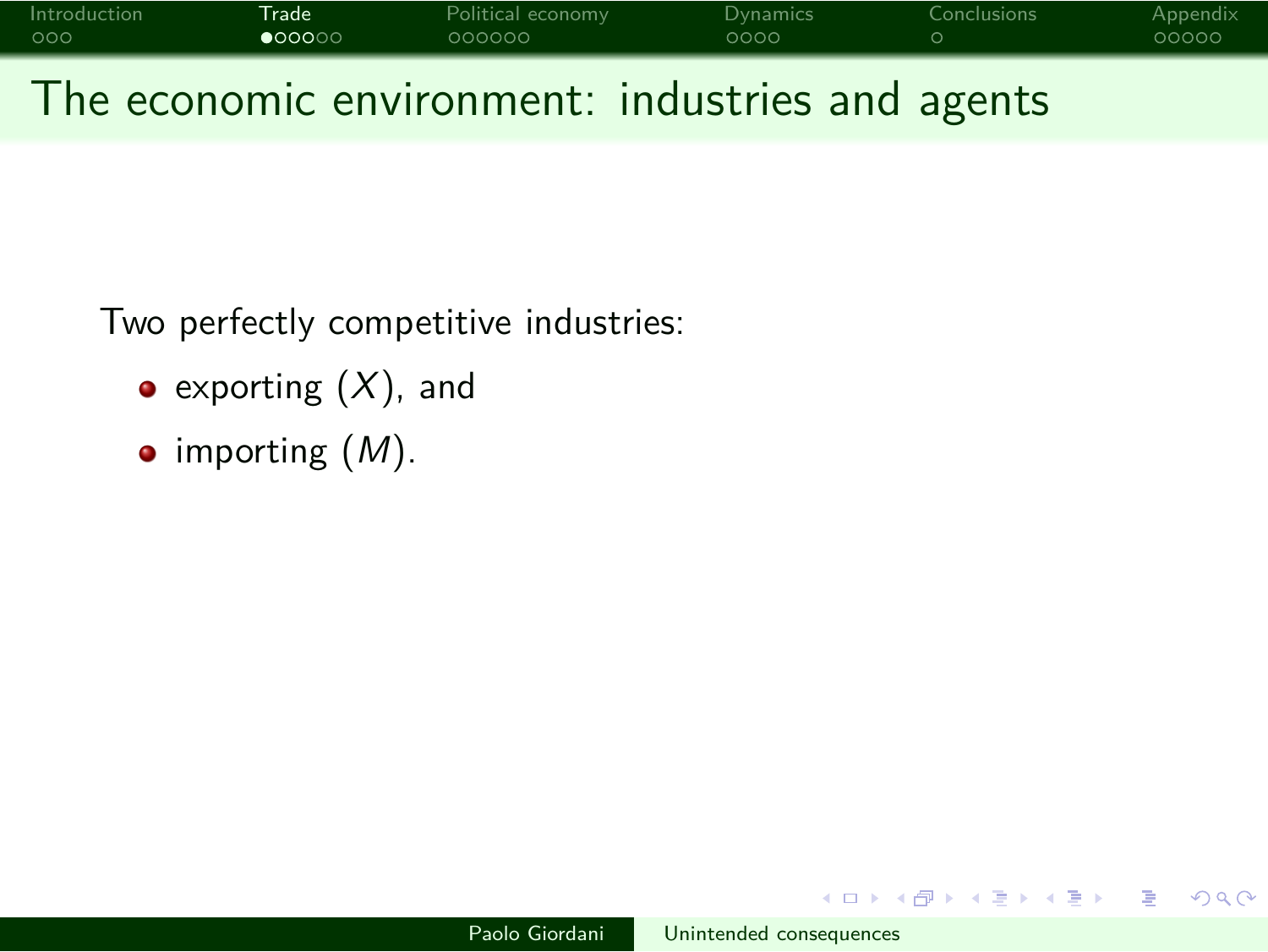| Introduction | <b>Trade</b>    | Political economy | Dynamics | Conclusions | Appendix |
|--------------|-----------------|-------------------|----------|-------------|----------|
| 000          | $\bullet$ 00000 | 000000            | 0000     |             | 00000    |
| $-$          |                 |                   |          |             |          |

The economic environment: industries and agents

Two perfectly competitive industries:

- exporting  $(X)$ , and
- $\bullet$  importing  $(M)$ .

Population of unit mass:

- *λ ∈* (1*/*2*,* 1) workers, and
- 1 *− λ* entrepreneurs.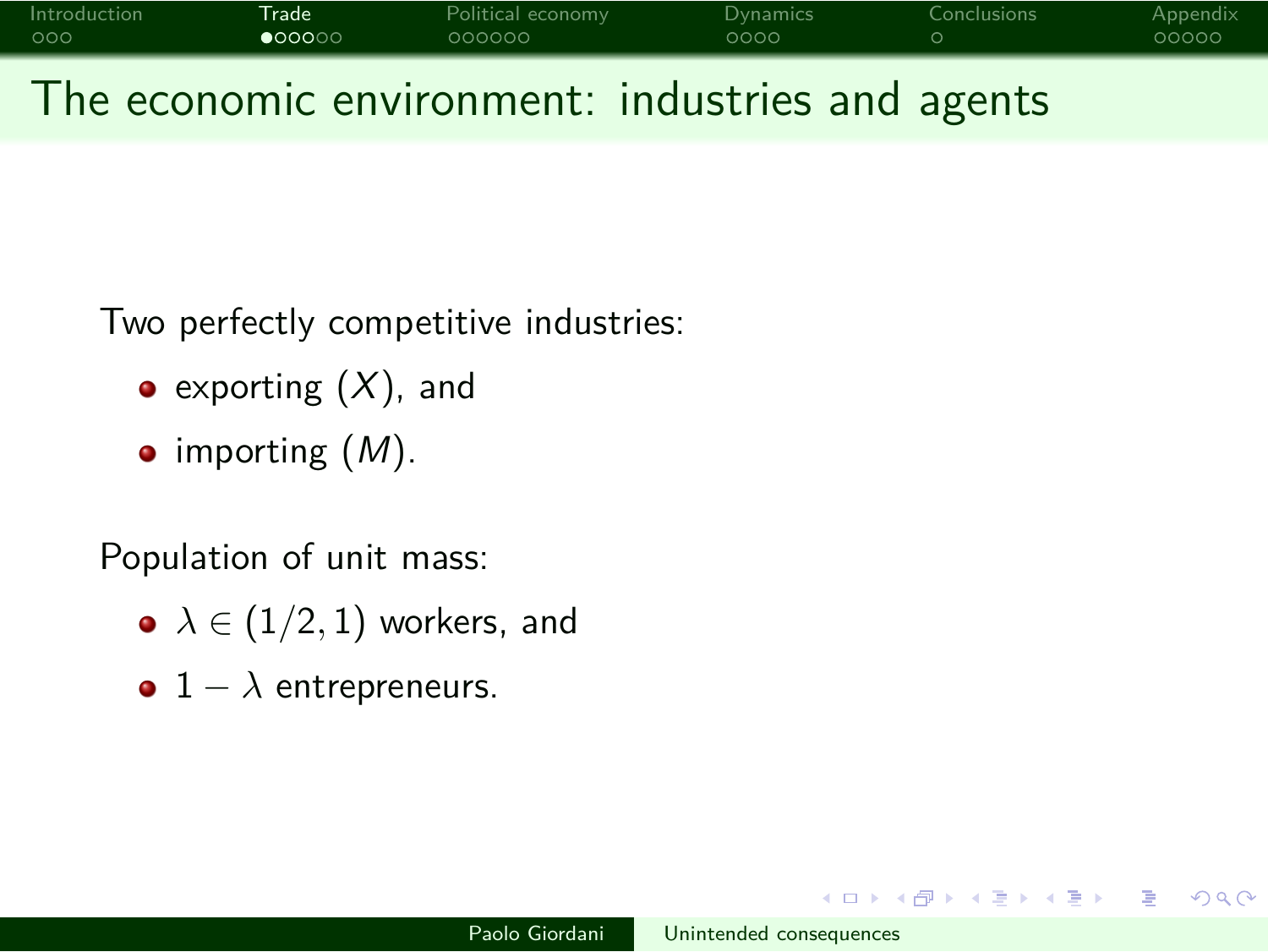

Entrepreneurs are sector-specific:

- *γ* (1 *− λ*) in sector X (denoted by x),
- (1 *− γ*) (1 *− λ*) in sector M (denoted by m).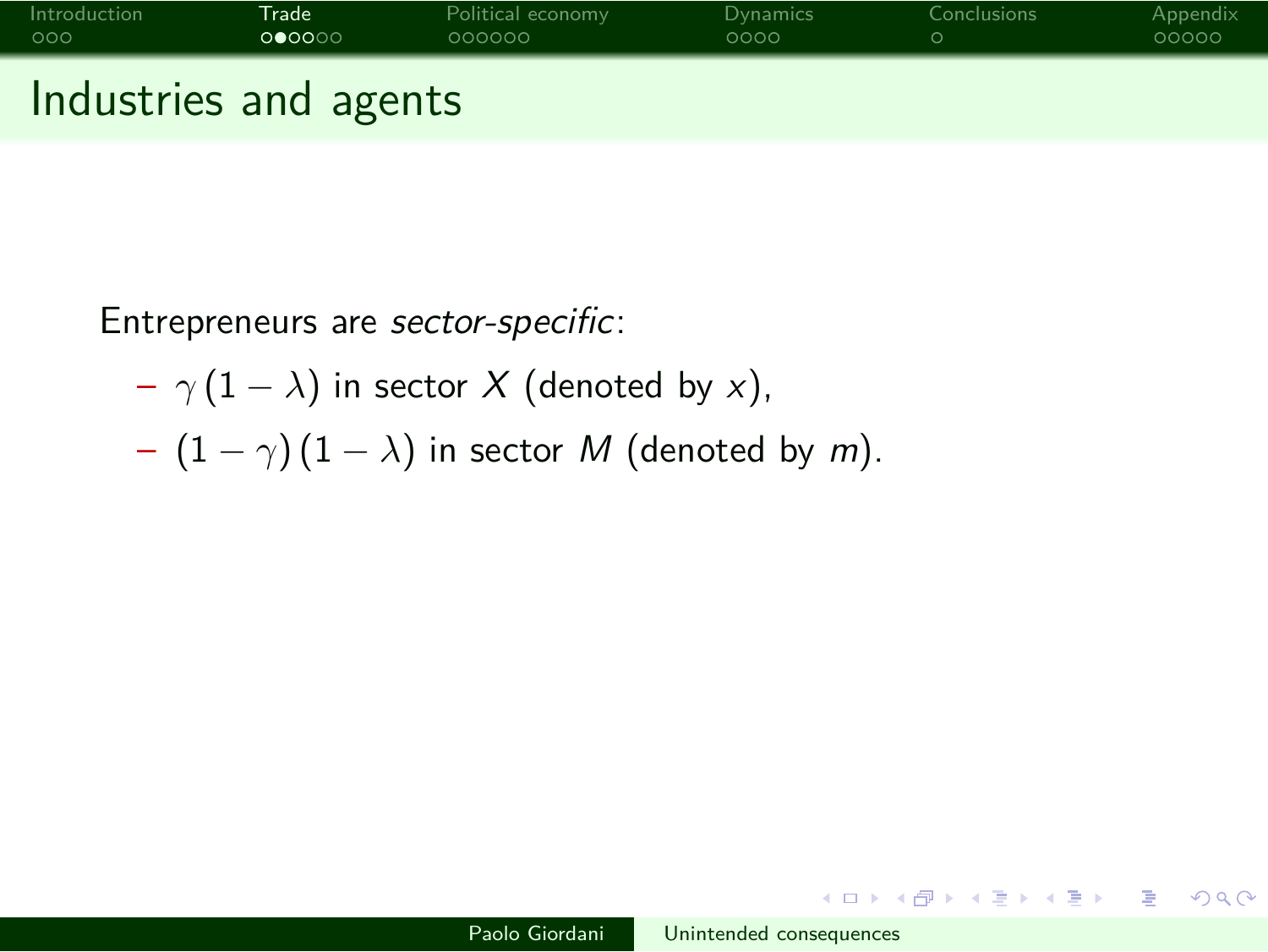# Introduction **Trade** Political economy Dynamics Conclusions Appendix Industries and agents

Entrepreneurs are sector-specific:

- *γ* (1 *− λ*) in sector X (denoted by x),
- (1 *− γ*) (1 *− λ*) in sector M (denoted by m).

As far as workers are concerned,

- $-\sigma\lambda$  are skilled (s) and perfectly mobile across industries,
- (1 *− σ*) *λ* are unskilled (u) and imperfectly mobile.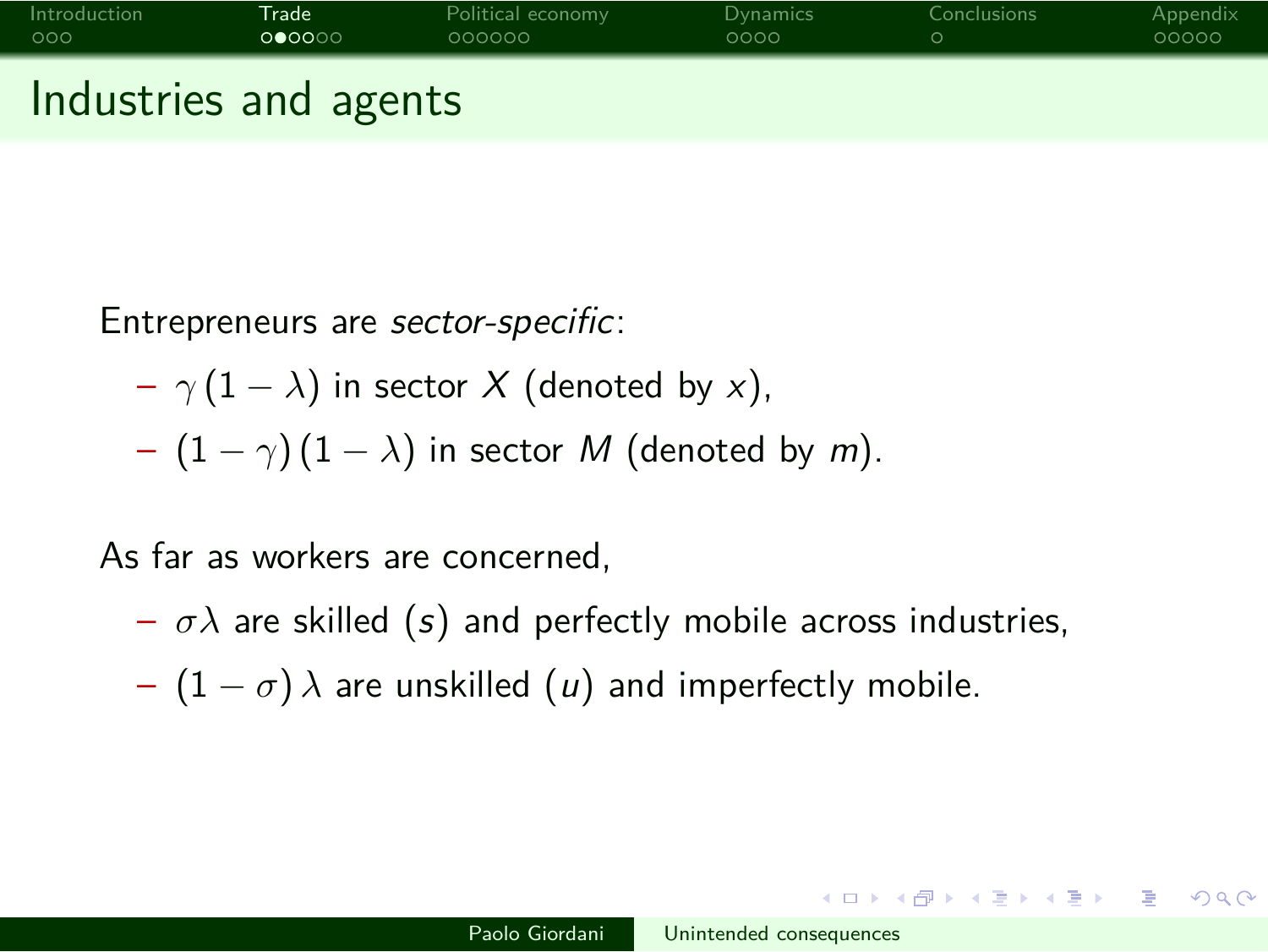Production in the two sectors takes place according to

$$
Y_X = AP\left[\gamma\left(1-\lambda\right)\right]^{1-\alpha-\beta}\left[\theta_s\sigma\lambda\right]^\alpha\left[\theta_u\left(1-\sigma\right)\lambda\right]^\beta\tag{1}
$$

and

$$
Y_M = \left[ (1 - \gamma) (1 - \lambda) \right]^{1 - \alpha - \beta} \left[ (1 - \theta_s) \sigma \lambda \right]^\alpha \left[ (1 - \theta_u) (1 - \sigma) \lambda \right]^\beta, \tag{2}
$$

where:

- $\theta_s$  and  $\theta_u$  are (endogenous) labor shares (in X),
- A *∈* R<sup>+</sup> is TFP in X,
- P *∈* [P*,* P] is the relative price in sector X (*,→* proxy for trade openness, as in Grossman et al. (2017), etc.).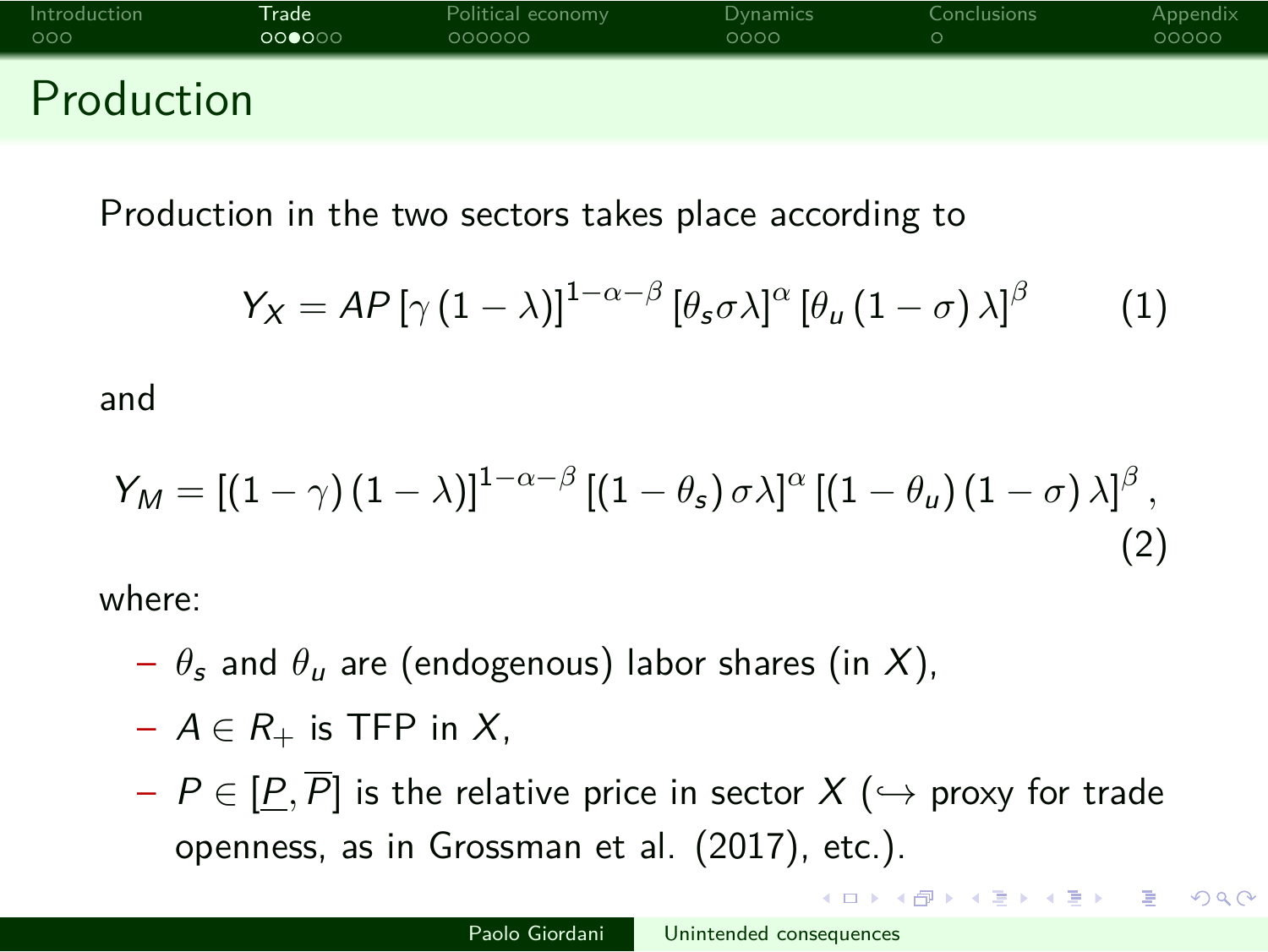

Factors are paid their marginal productivity (MP). The allocation of workers  $(\theta_{\bm{s}},\theta_{\bm{u}})$  is obtained from factor income

equalization:

$$
y_{M,i}=y_{X,i} \text{ for } i=s,u.
$$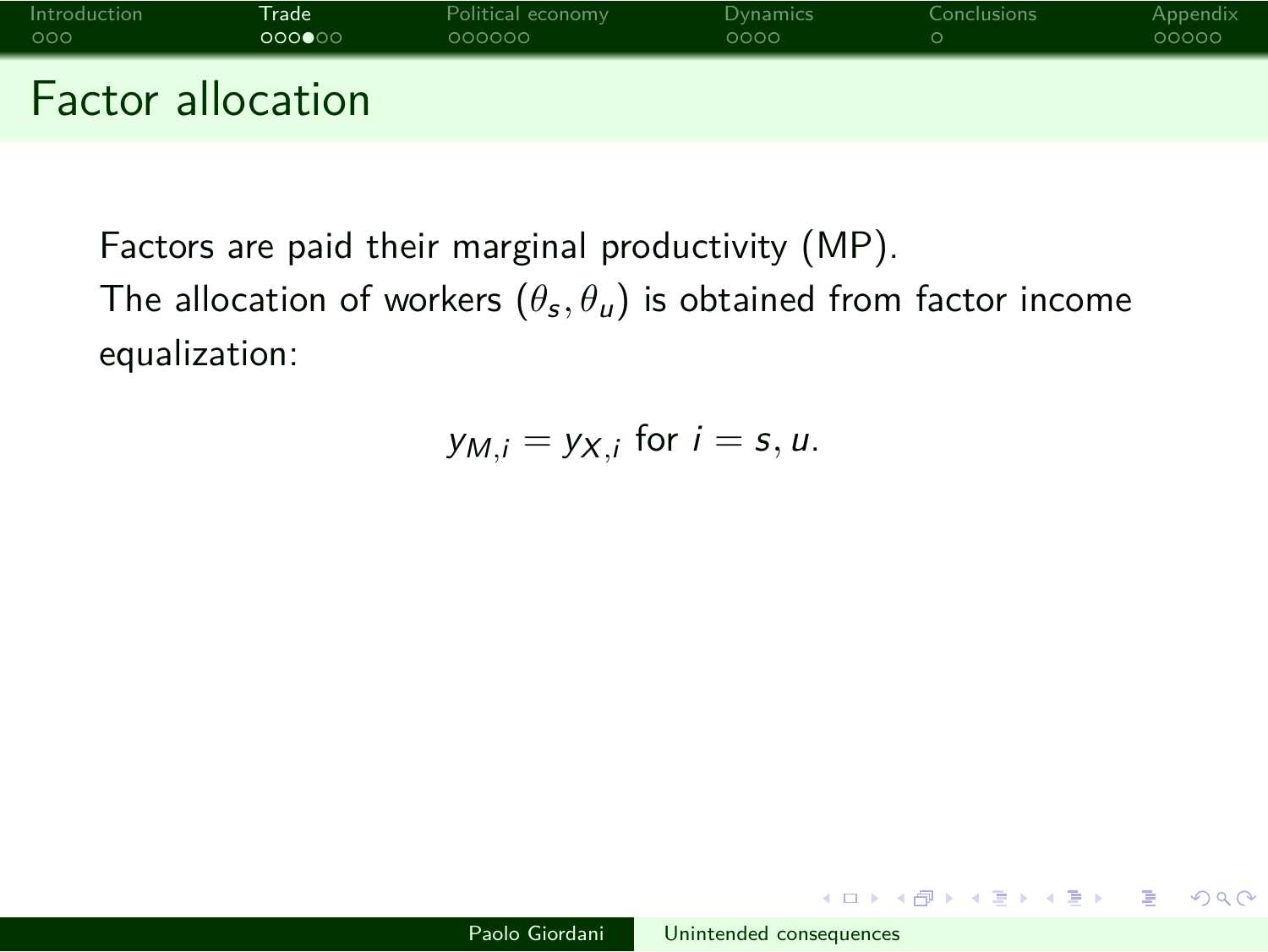

Factors are paid their marginal productivity (MP).

The allocation of workers  $(\theta_{\bm{s}},\theta_{\bm{u}})$  is obtained from factor income equalization:

$$
y_{M,i}=y_{X,i} \text{ for } i=s,u.
$$

For the skilled,  $MP_{M,s} = MP_{X,s}$ .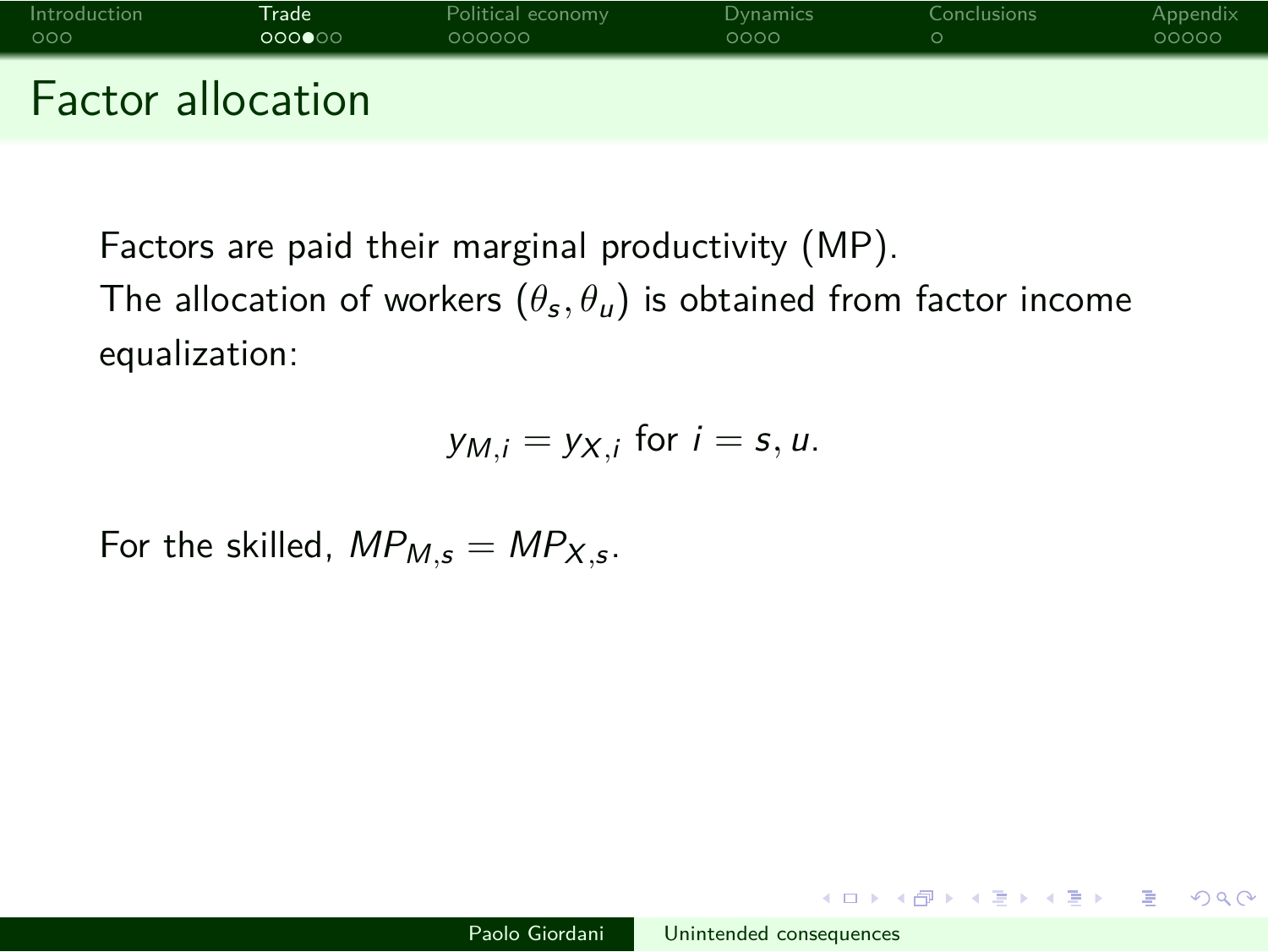## Introduction **Trade** Political economy Dynamics Conclusions Appendix Factor allocation

Factors are paid their marginal productivity (MP). The allocation of workers  $(\theta_{\bm{s}},\theta_{\bm{u}})$  is obtained from factor income equalization:

$$
y_{M,i}=y_{X,i} \text{ for } i=s,u.
$$

For the skilled,  $MP_{M,s} = MP_{X,s}$ .

Unskilled workers incur an access cost to sector  $X$ ,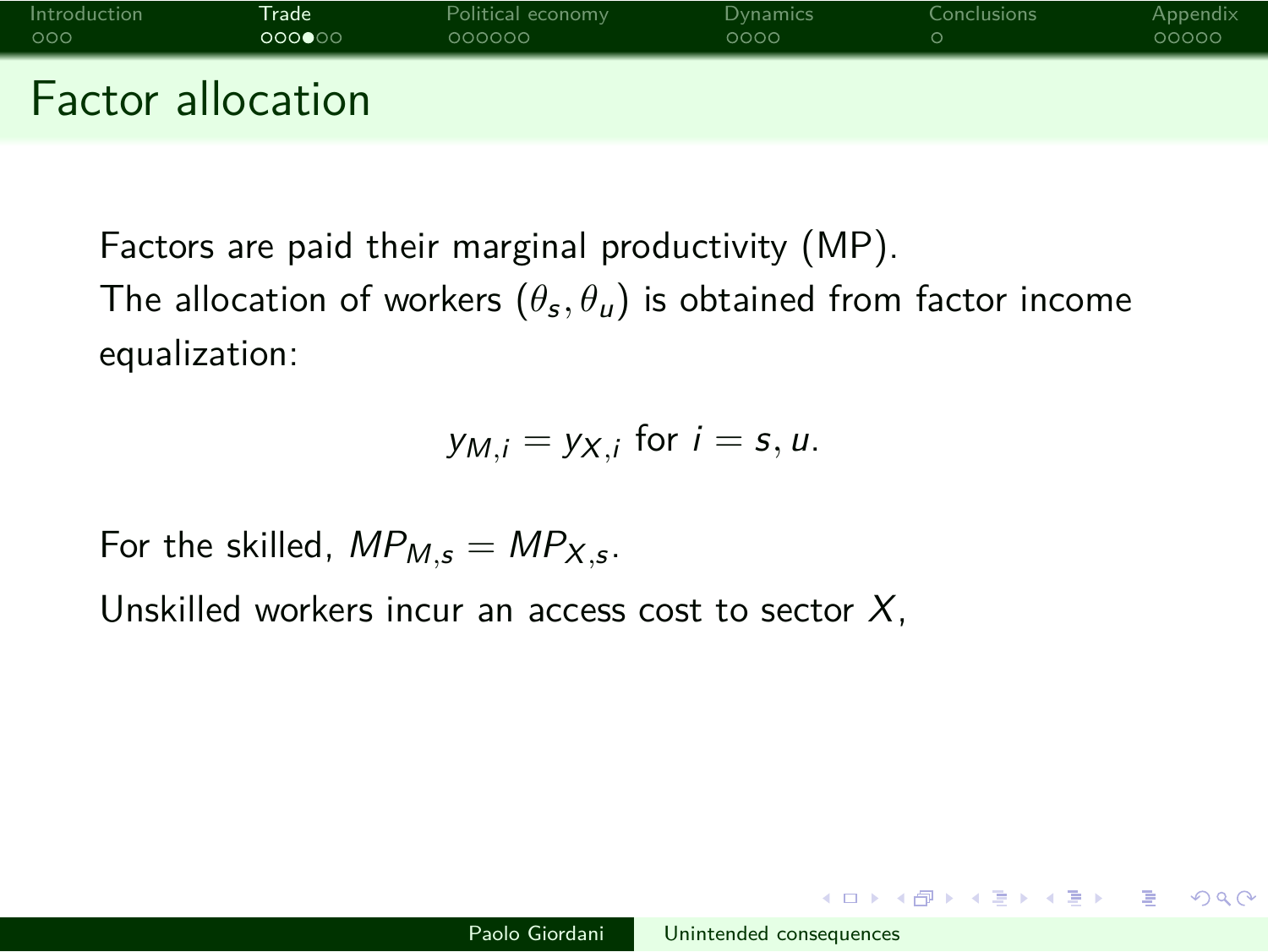### Introduction **Trade** Political economy Dynamics Conclusions Appendix Factor allocation

Factors are paid their marginal productivity (MP).

The allocation of workers  $(\theta_{\bm{s}},\theta_{\bm{u}})$  is obtained from factor income equalization:

$$
y_{M,i}=y_{X,i} \text{ for } i=s,u.
$$

For the skilled,  $MP_{M,s} = MP_{X,s}$ .

Unskilled workers incur an access cost to sector  $X$ , so that

$$
MP_{M,u} = \frac{MP_{X,u}}{\phi P},\tag{3}
$$

with  $\phi > 0$ .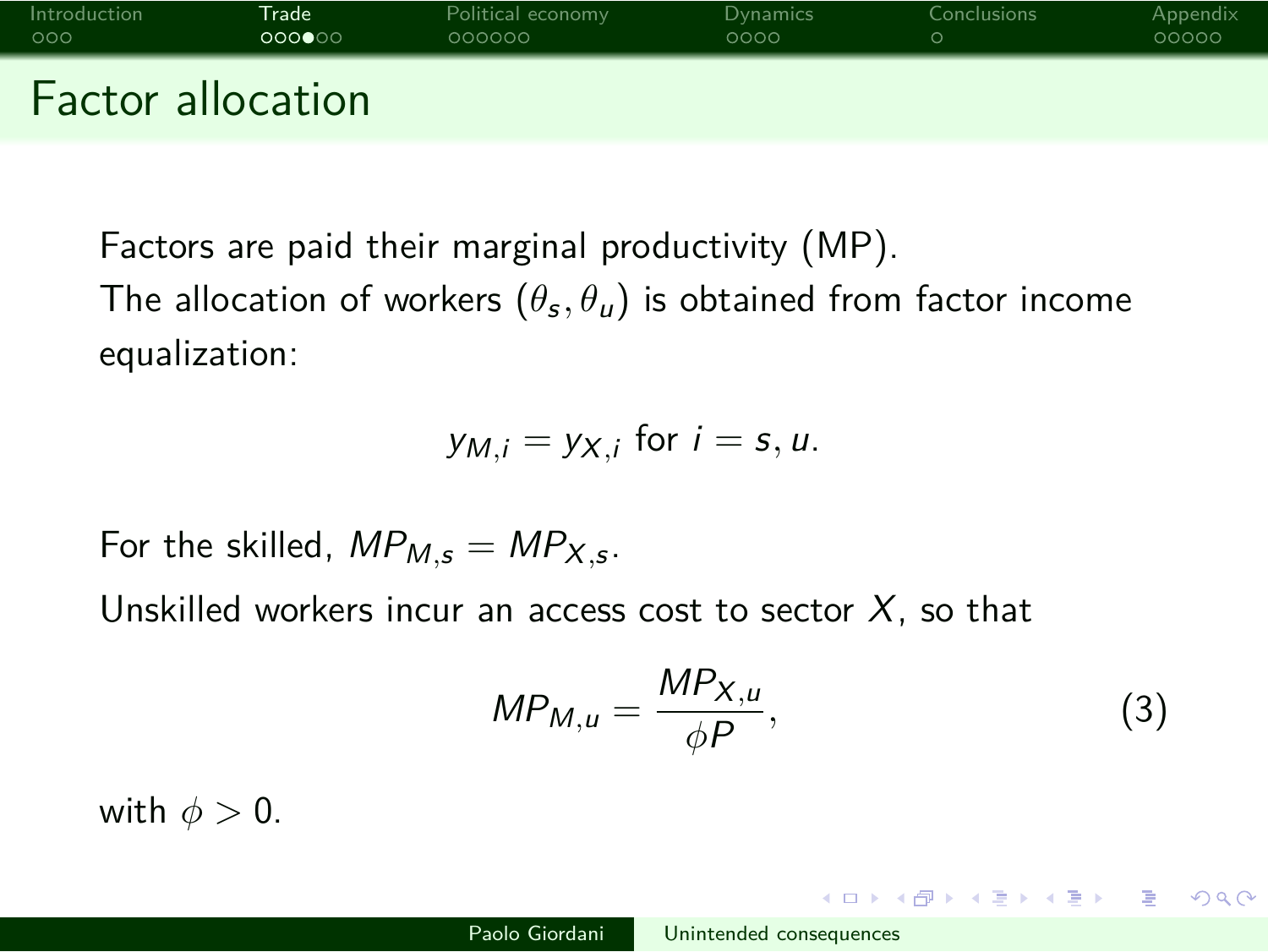

After finding  $\theta_{\mathfrak{s}}^*$  and  $\theta_{\mathfrak{u}}^*$ , we can study how incomes depend on trade openness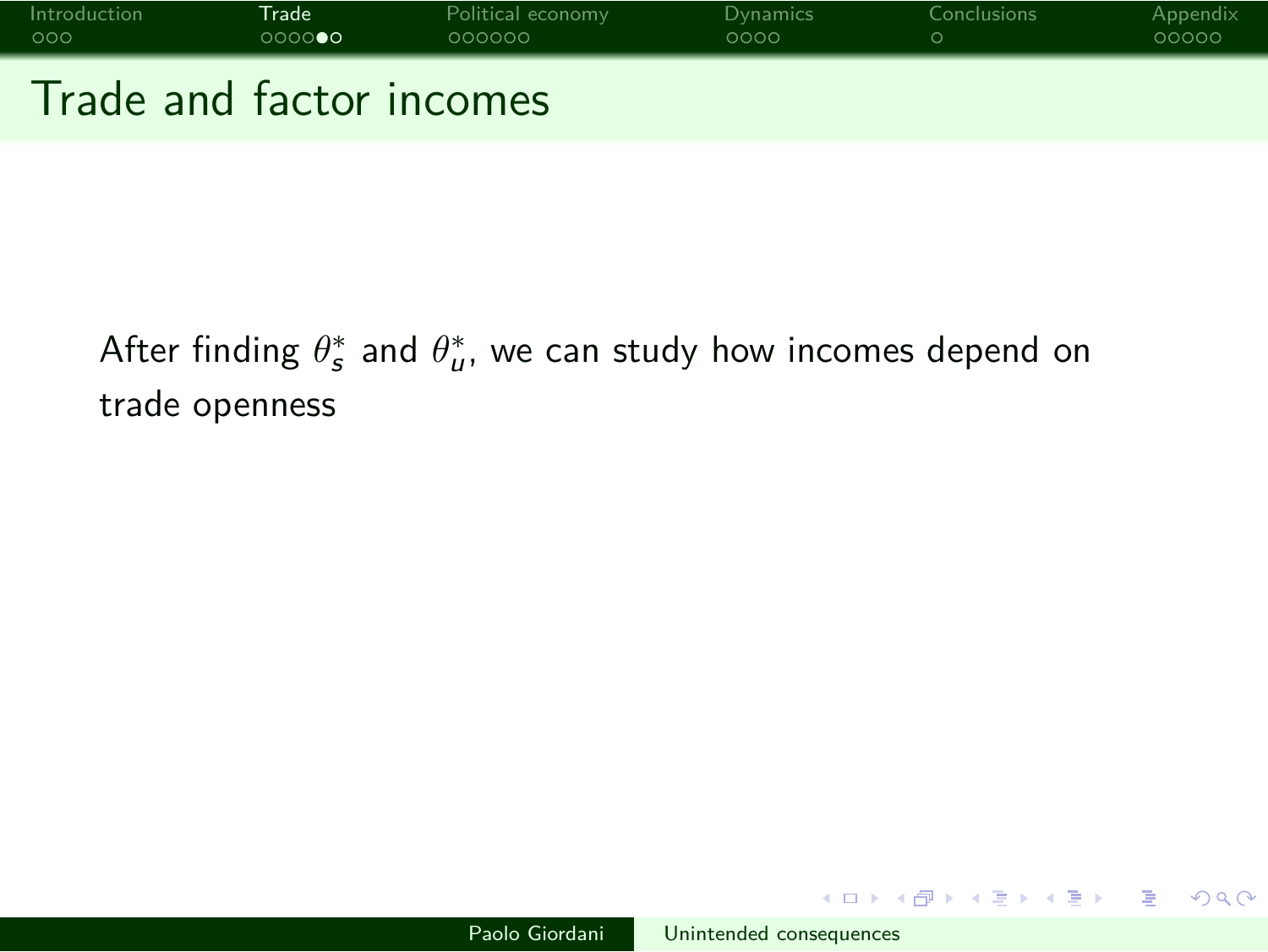

After finding  $\theta_{\mathfrak{s}}^*$  and  $\theta_{\mathfrak{u}}^*$ , we can study how incomes depend on trade openness

Lemma 1 An increase in P (i) raises  $y_x$  and  $y_s$ , (ii) lowers  $y_m$ , and (iii) lowers  $y_u$  as long as  $\phi P > 1$ .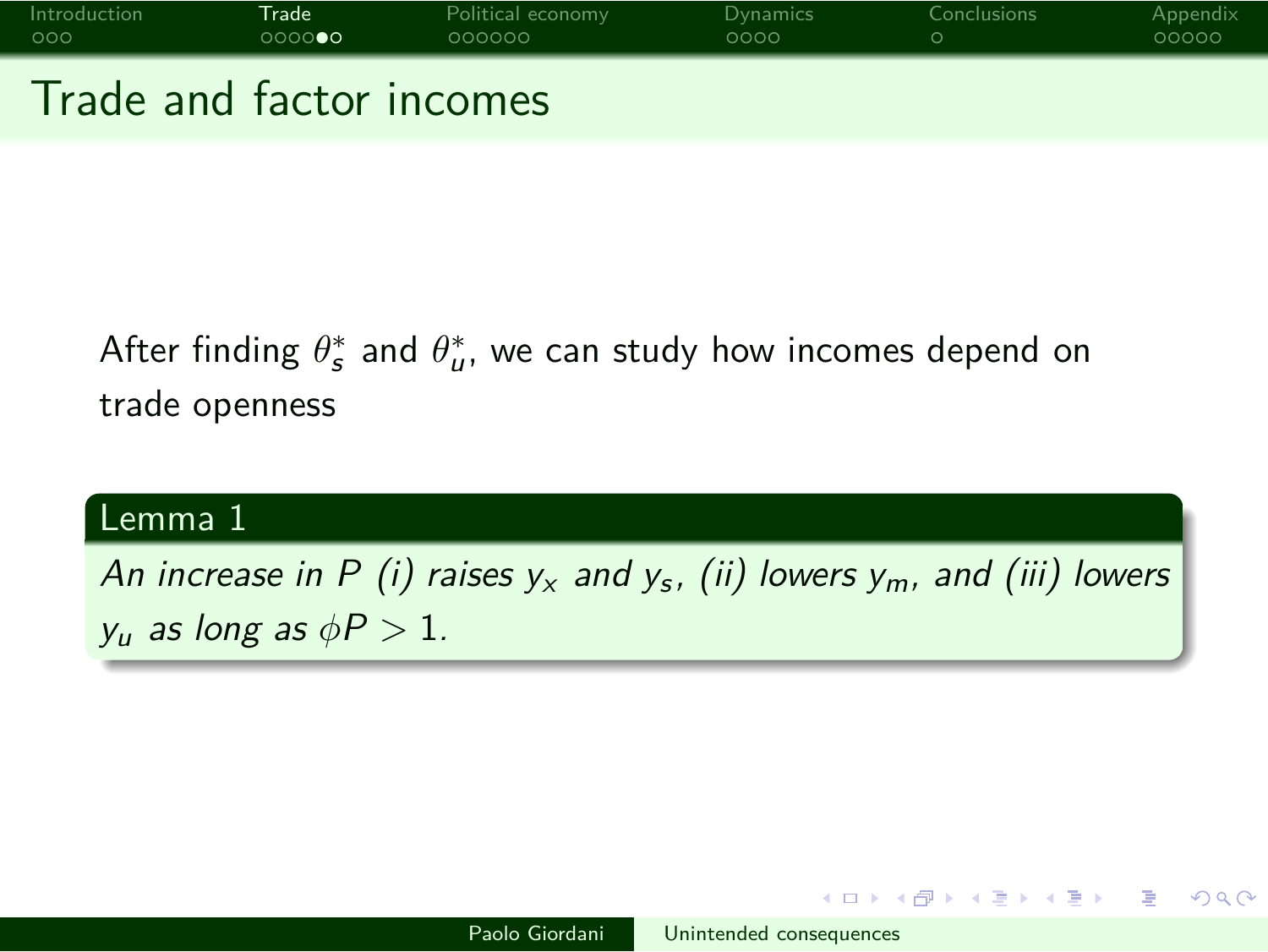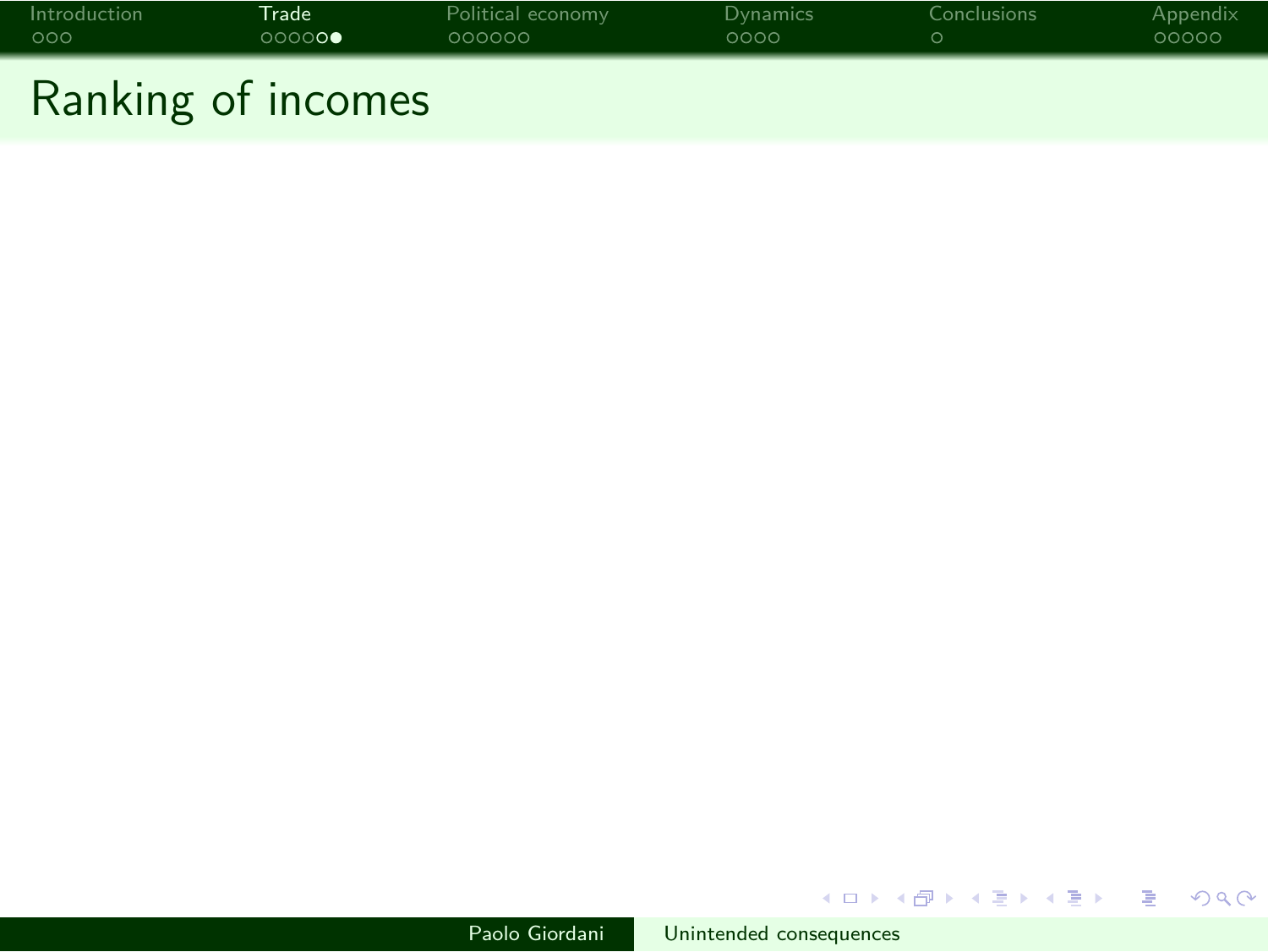

Ranking of incomes

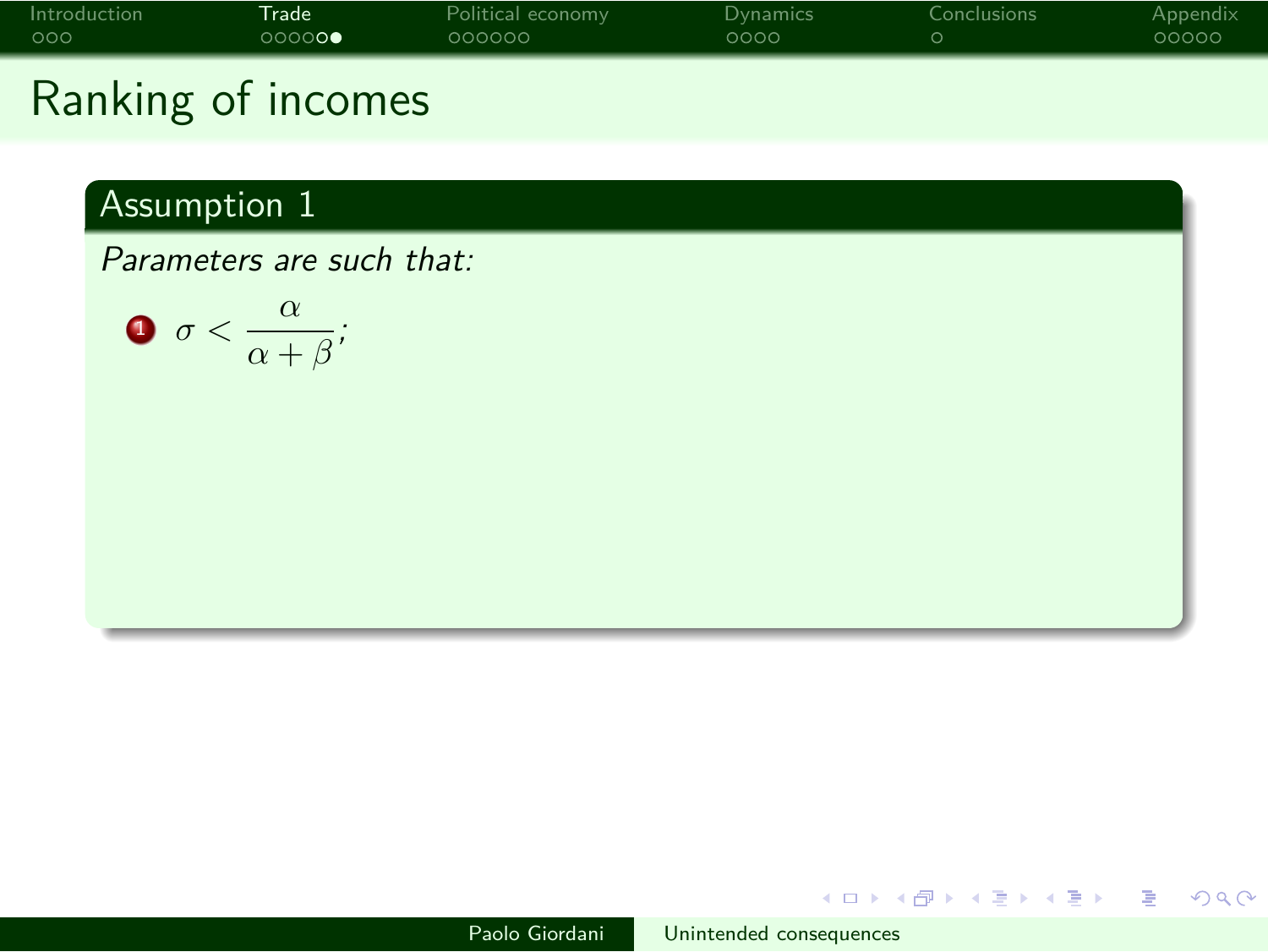Ranking of incomes

Assumption 1  
\nParameters are such that:  
\n
$$
\mathbf{O} \sigma < \frac{\alpha}{\alpha + \beta};
$$
\n
$$
\mathbf{O} \mathbf{P} > \frac{\phi^{\frac{\beta}{1-\beta}}}{A^{\frac{1}{1-\beta}}} \left( \frac{\alpha (1-\lambda)(1-\gamma)}{\lambda \sigma (1-\alpha-\beta) - \alpha \gamma (1-\lambda)} \right)^{\frac{1-\alpha-\beta}{1-\beta}};
$$
\n
$$
\mathbf{O} \mathbf{P} < \frac{\phi^{\frac{\beta}{1-\beta}}}{A^{\frac{1}{1-\beta}}} \left( \frac{\lambda \sigma (1-\alpha-\beta) - \alpha (1-\gamma)(1-\lambda)}{\alpha \gamma (1-\lambda)} \right)^{\frac{1-\alpha-\beta}{1-\beta}}.
$$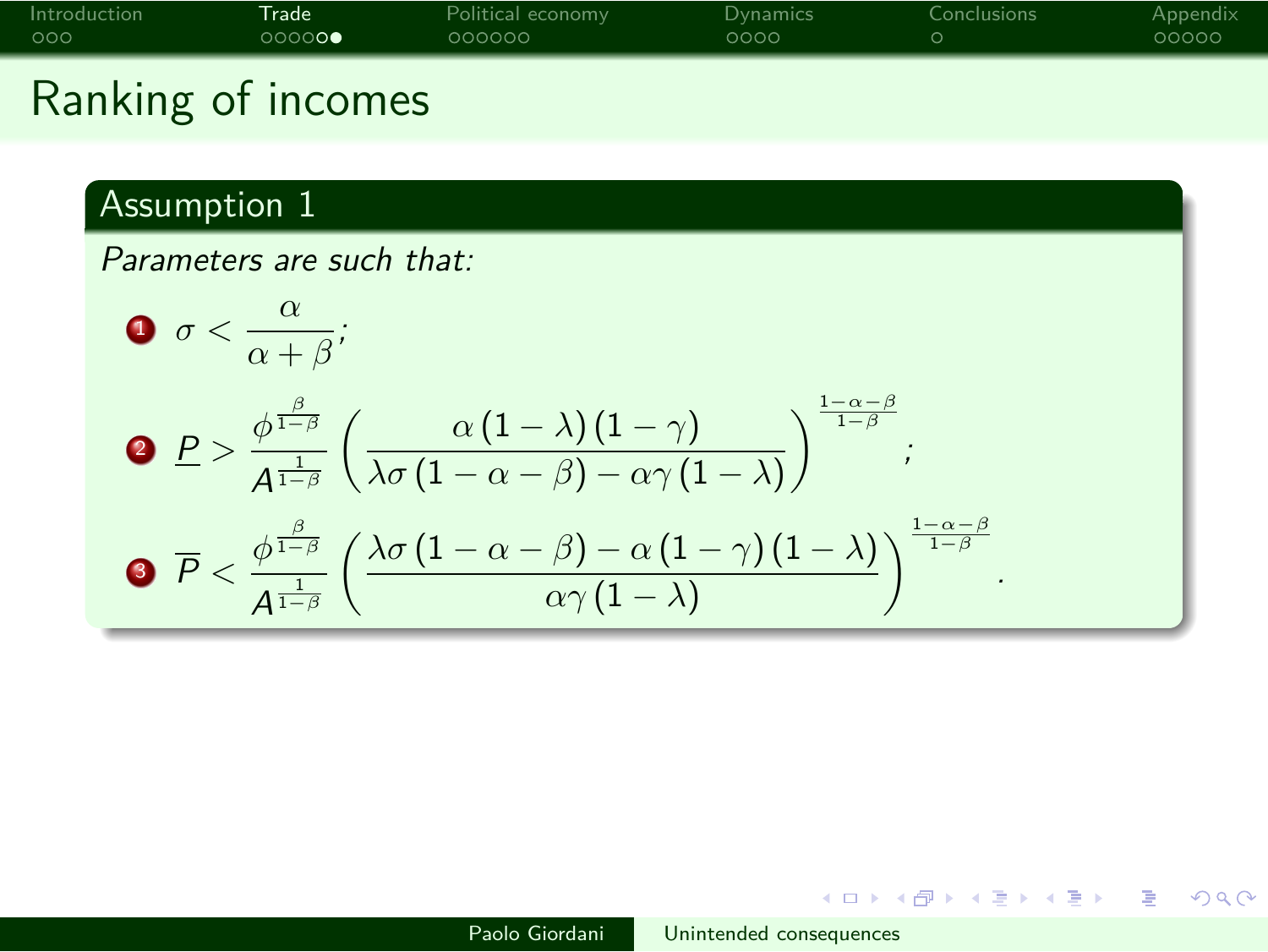# Ranking of incomes

Assumption 1  
\nParameters are such that:  
\n
$$
\sigma < \frac{\alpha}{\alpha + \beta};
$$
\n
$$
\rho > \frac{\phi^{\frac{\beta}{1-\beta}}}{A^{\frac{1}{1-\beta}}} \left( \frac{\alpha (1-\lambda)(1-\gamma)}{\lambda \sigma (1-\alpha-\beta) - \alpha \gamma (1-\lambda)} \right)^{\frac{1-\alpha-\beta}{1-\beta}};
$$
\n
$$
\sigma \overline{P} < \frac{\phi^{\frac{\beta}{1-\beta}}}{A^{\frac{1}{1-\beta}}} \left( \frac{\lambda \sigma (1-\alpha-\beta) - \alpha (1-\gamma)(1-\lambda)}{\alpha \gamma (1-\lambda)} \right)^{\frac{1-\alpha-\beta}{1-\beta}}.
$$

The above restrictions on the parameter space allow us to "freeze" the ranking of incomes, thus simplifying the analysis.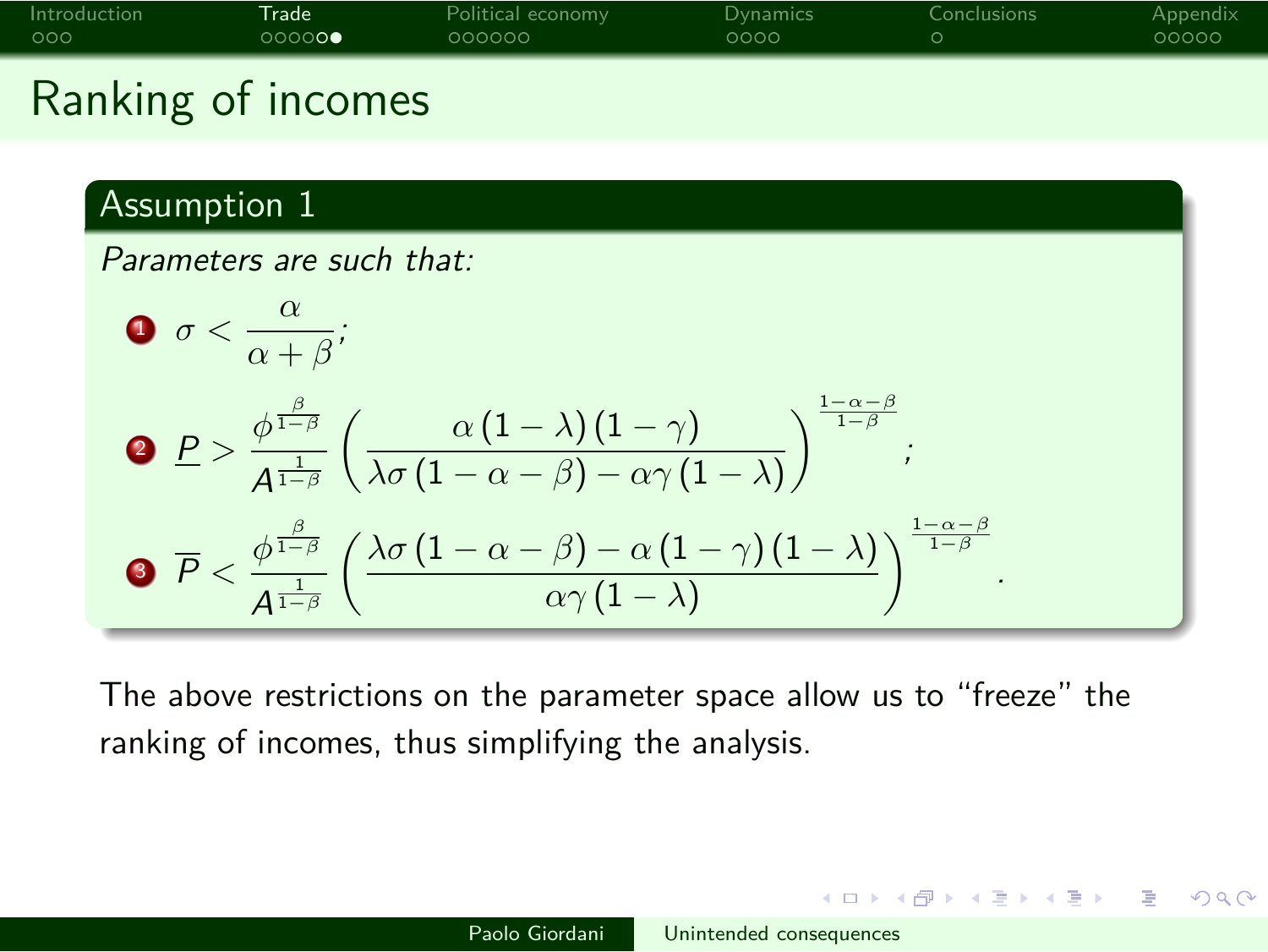Ranking of incomes

#### Assumption 1

Parameters are such that: **1**  $\sigma < \frac{\alpha}{\alpha}$  $\frac{\alpha}{\alpha+\beta}$ ; **2**  $\underline{P} > \frac{\phi^{\frac{\beta}{1-\beta}}}{1}$ A 1 1*−β*  $\alpha(1-\lambda)(1-\gamma)$  $\lambda \sigma (1 − α − β) − αγ (1 − λ)$ )<sup>1</sup>*−α−<sup>β</sup>* 1*−β* ; 3  $\overline{P} < \frac{\phi^{\frac{\beta}{1-\beta}}}{1}$ A 1 1*−β*  $\left(\frac{\lambda \sigma (1 - \alpha - \beta) - \alpha (1 - \gamma)(1 - \lambda)}\right)$  $\alpha\gamma\left(1-\lambda\right)$  $\left\{\n \begin{array}{c}\n \frac{1-\alpha-\beta}{1-\beta} \\
 \end{array}\n\right\}$ 

The above restrictions on the parameter space allow us to "freeze" the ranking of incomes, thus simplifying the analysis.

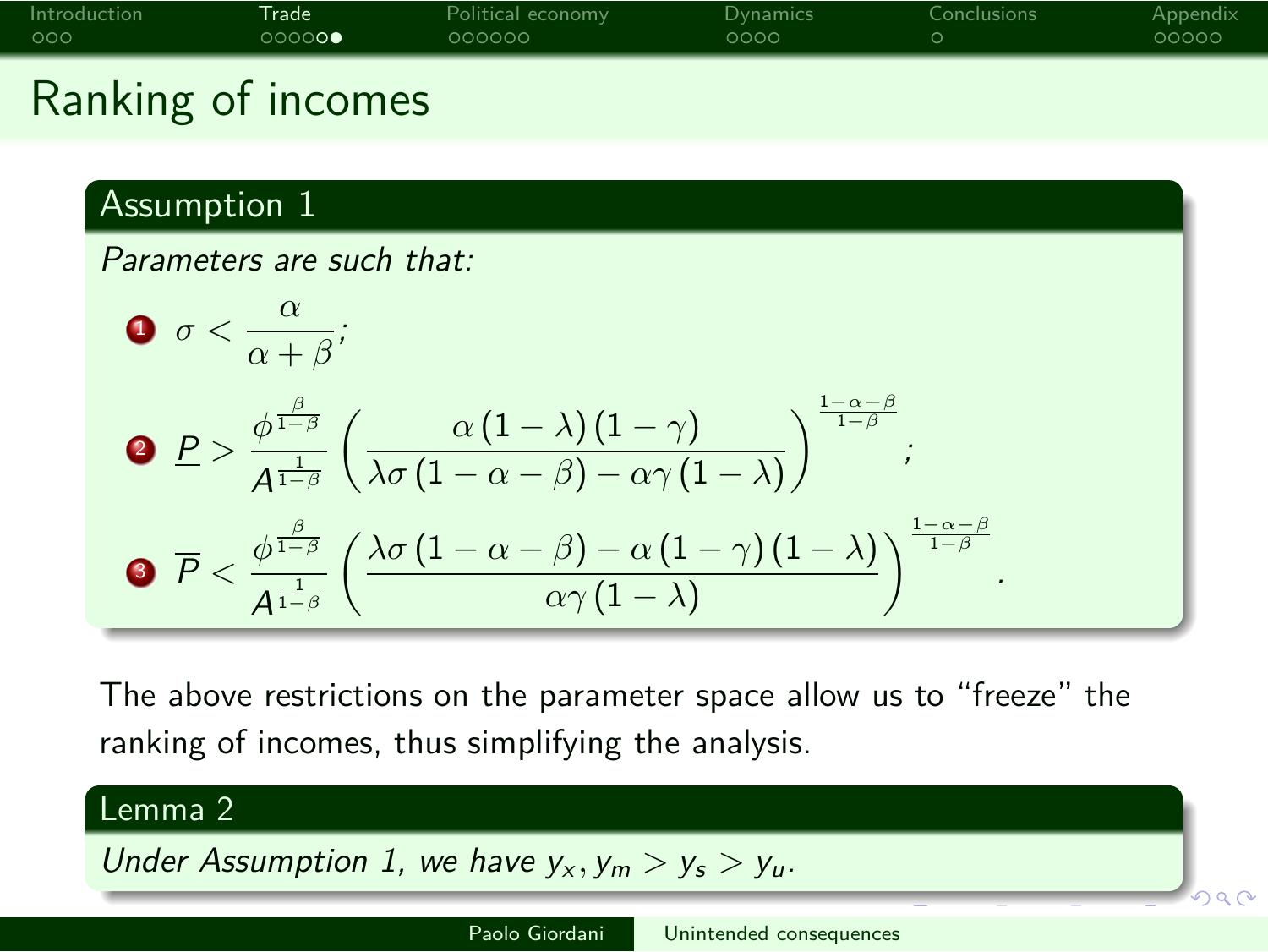

Setting up the problem

We consider a two-stage voting game, in which agents decide by majority on

- $\bullet$  trade openness  $(P)$ ,
- <sup>2</sup> taxation (*τ* ).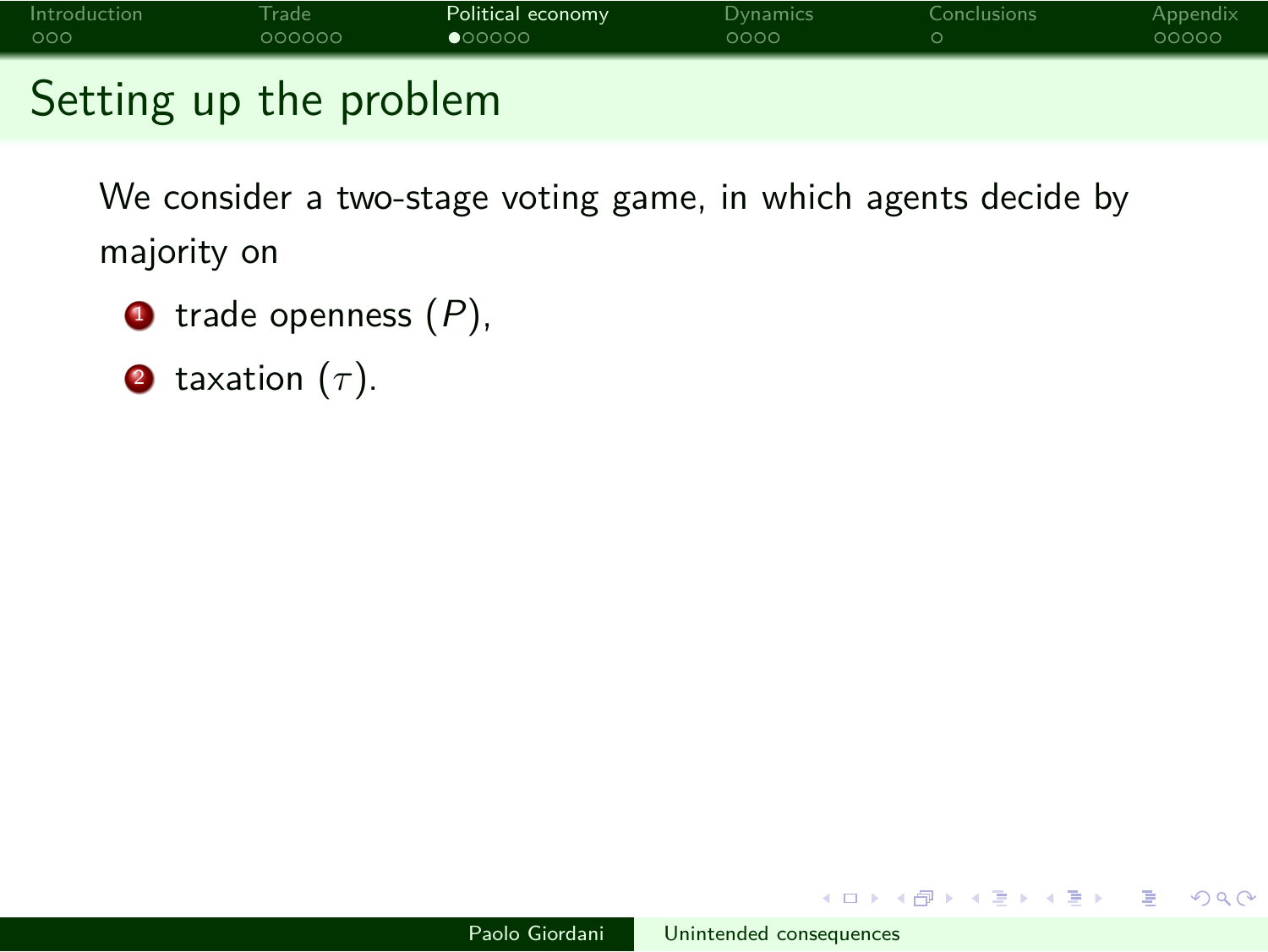# Introduction Trade Political economy Dynamics Conclusions Appendix Setting up the problem

We consider a two-stage voting game, in which agents decide by

majority on

- $\bullet$  trade openness  $(P)$ ,
- 2 taxation  $(\tau)$ .

Utility depends on consumption of private and public goods:

$$
U(c_X, c_M, G) = c_X^{\mu} c_M^{1-\mu} + \delta \ln G. \qquad (4)
$$

with  $\mu \in (0,1)$  and  $\delta > 0$ .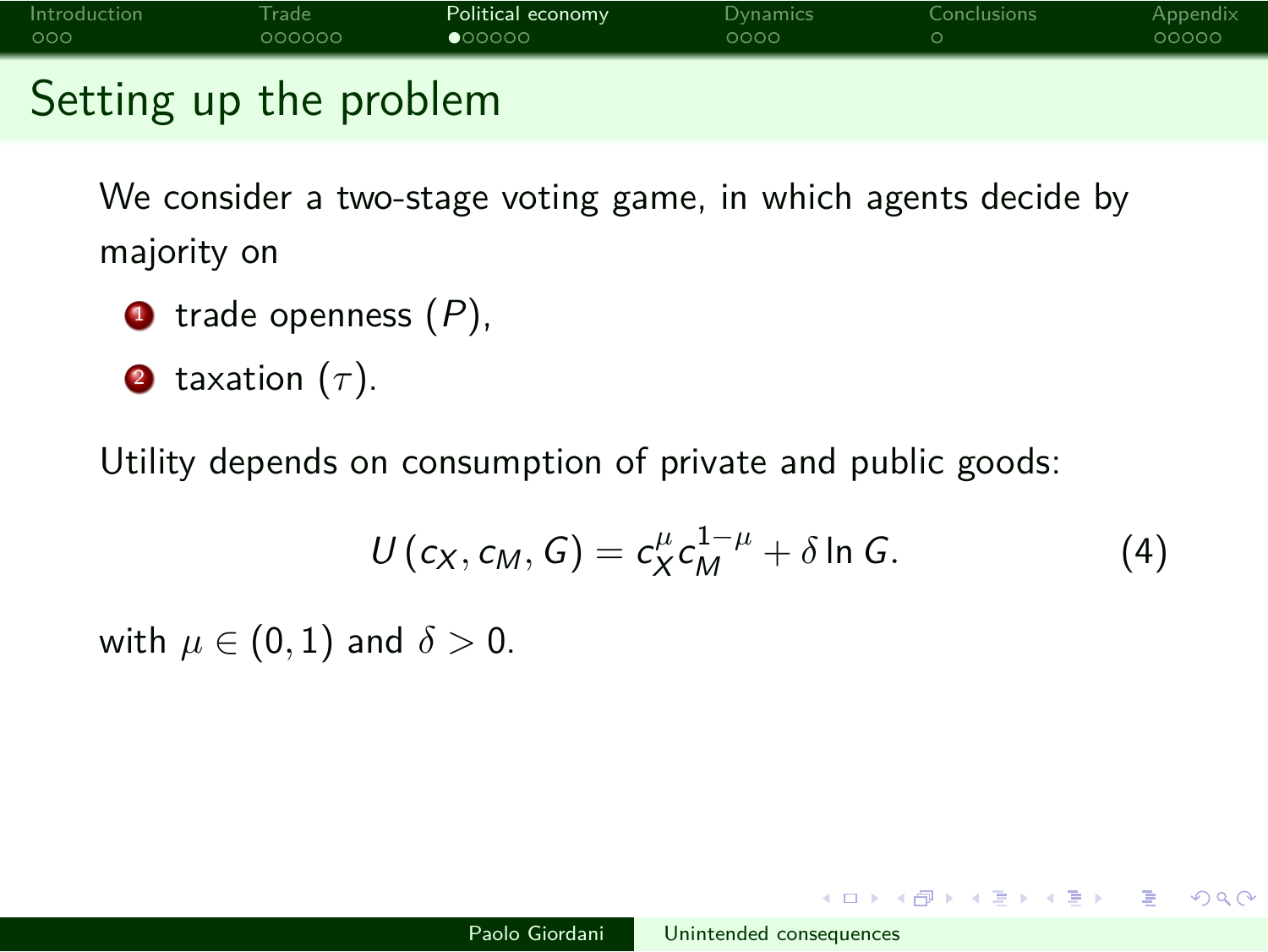Setting up the problem

We consider a two-stage voting game, in which agents decide by majority on

- $\bullet$  trade openness  $(P)$ ,
- 2 taxation  $(\tau)$ .

Utility depends on consumption of private and public goods:

$$
U(c_X, c_M, G) = c_X^{\mu} c_M^{1-\mu} + \delta \ln G. \qquad (4)
$$

with  $\mu \in (0,1)$  and  $\delta > 0$ .

The government budget constraint is

$$
G = \tau Y, \tag{5}
$$

with  $Y = PY_X + Y_M$ .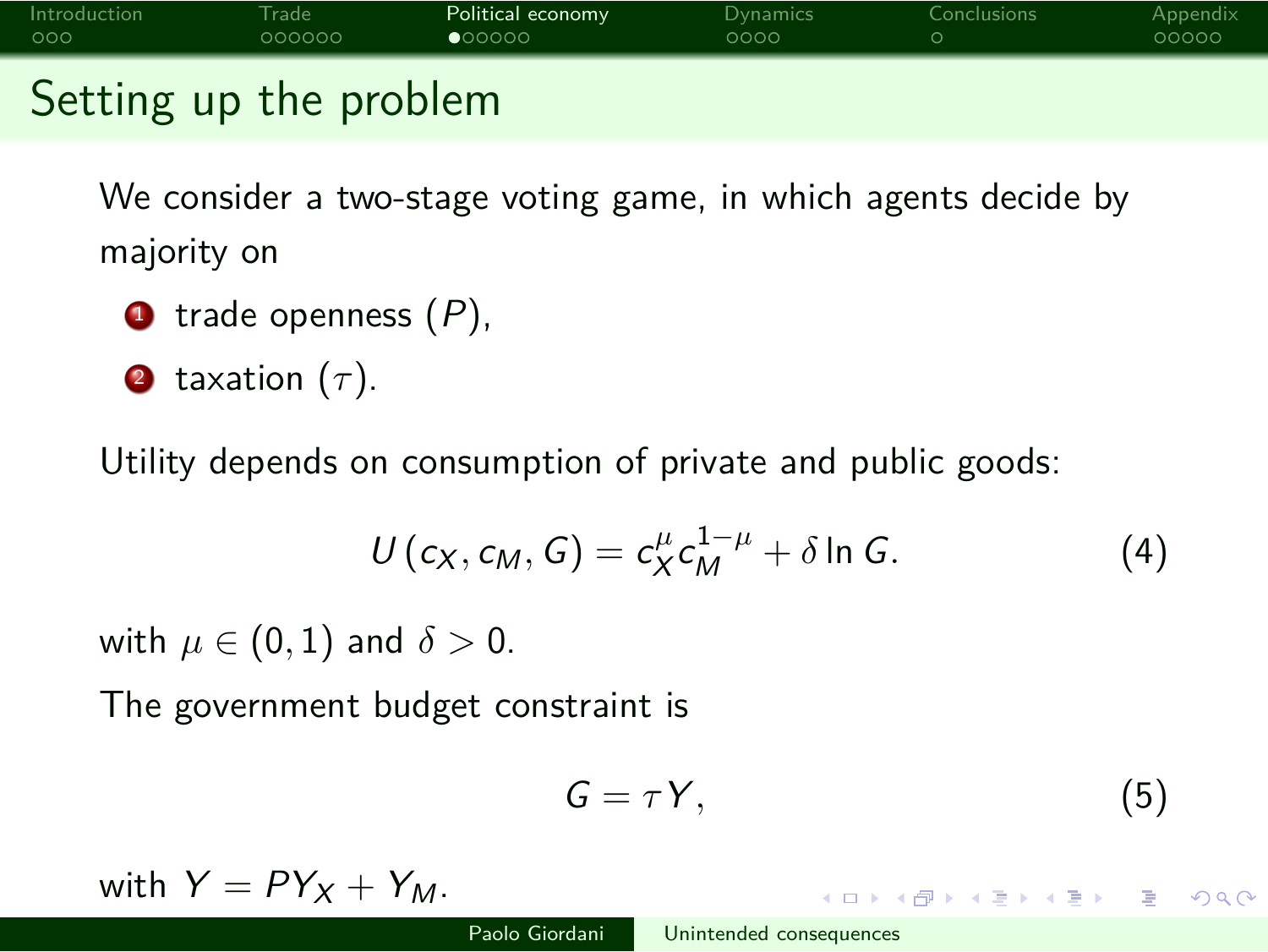# Introduction Trade Political economy Dynamics Conclusions Appendix Political preferences over taxation

The preferred tax rate by agent  $i = \{s, u, x, m\}$  is

$$
\tau_i^* = \frac{\delta \left(\frac{P}{1-\mu}\right)^{1-\mu} \left(\frac{1}{\mu}\right)^{\mu}}{y_i}.
$$
 (6)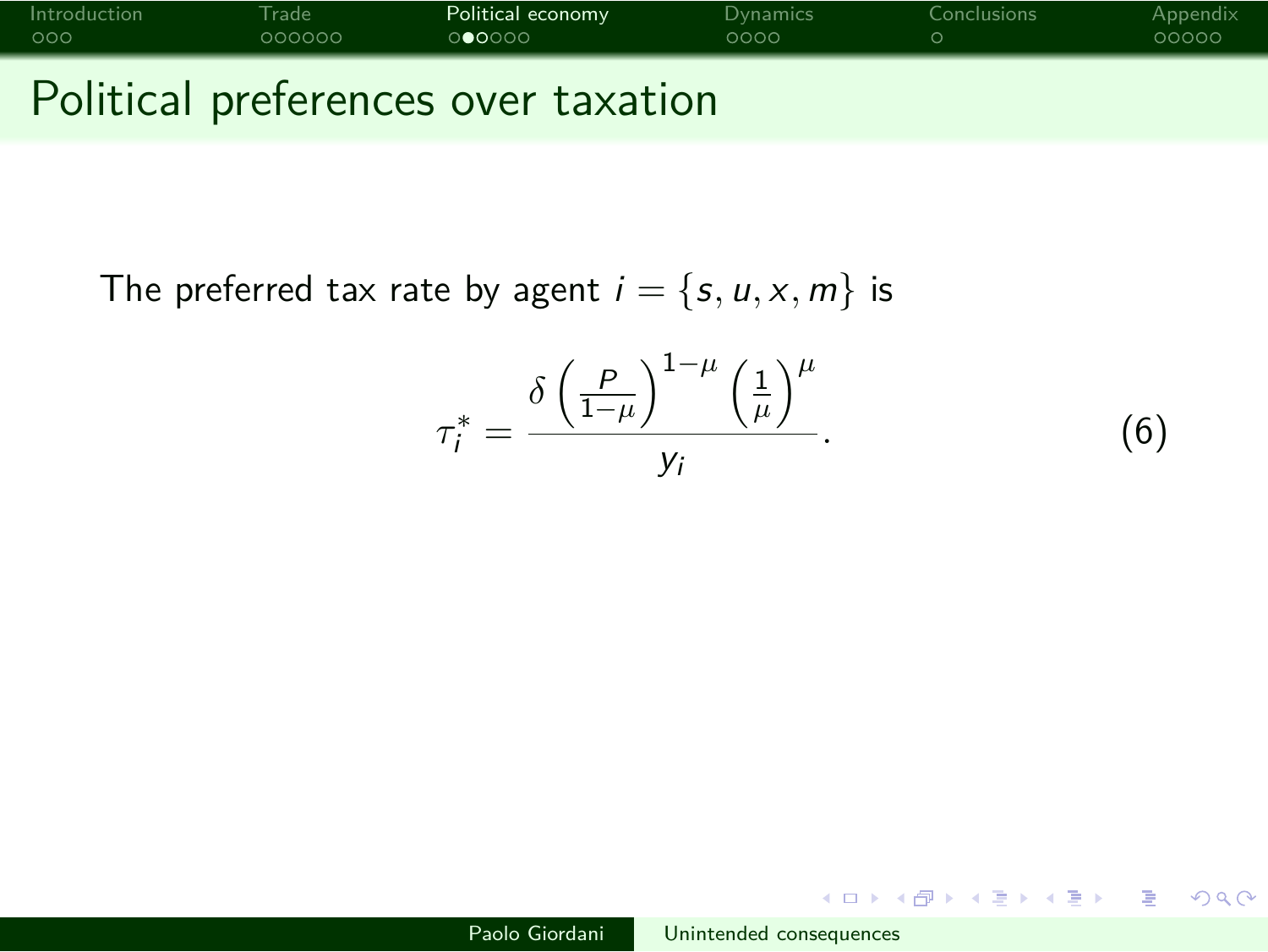# Introduction Trade Political economy Dynamics Conclusions Appendix Political preferences over taxation

The preferred tax rate by agent  $i = \{s, u, x, m\}$  is

$$
\tau_i^* = \frac{\delta \left(\frac{P}{1-\mu}\right)^{1-\mu} \left(\frac{1}{\mu}\right)^{\mu}}{y_i}.
$$
 (6)

Given Lemma 1, political preferences on taxation can be ranked as follows

Lemma 3 Under Assumption 1, we have  $\tau_u^* > \tau_s^* > \tau_m^*, \tau_x^*$ .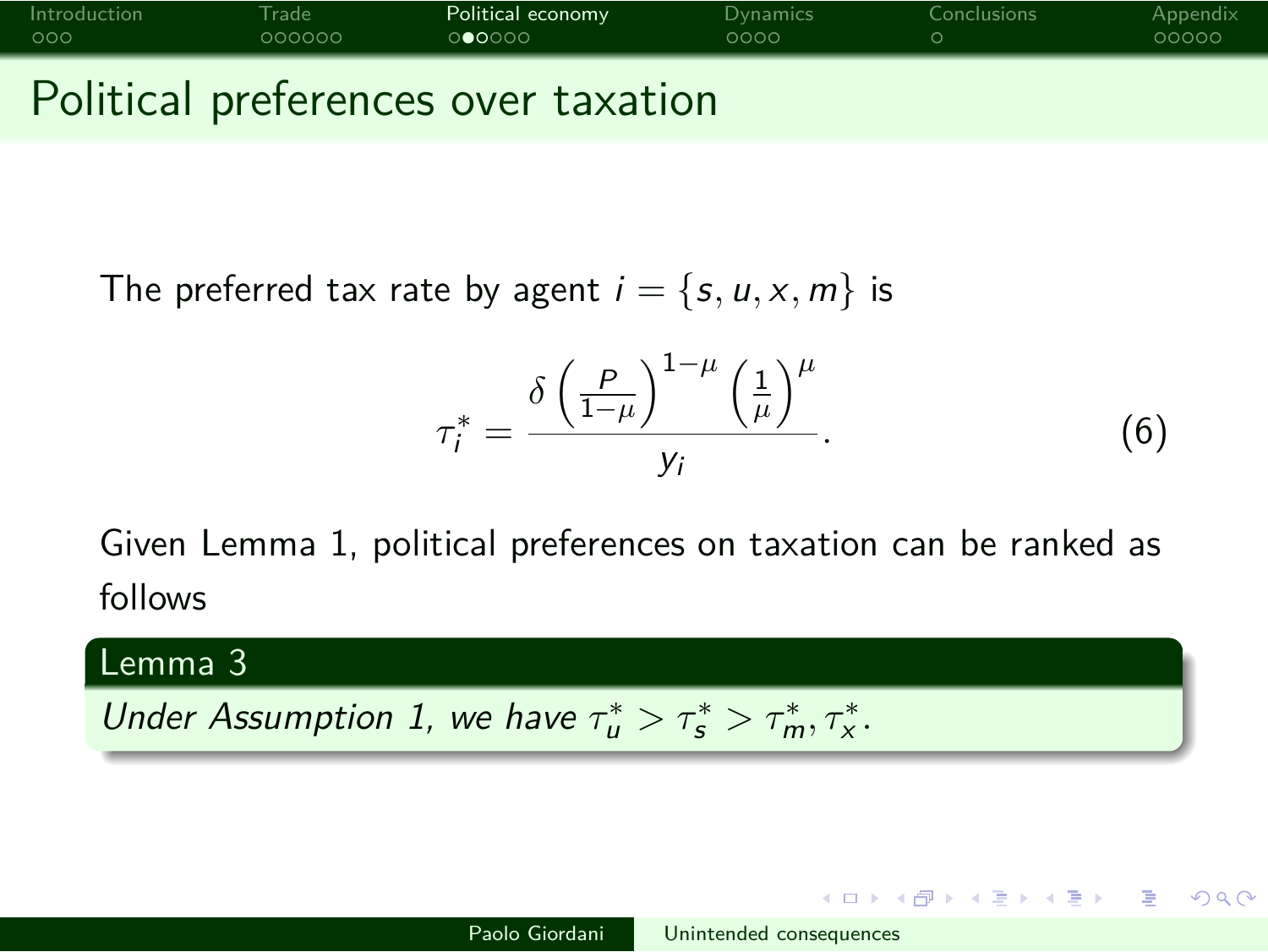

Political preferences are aggregated by majority voting, where *τ* M is the preferred tax rate of the median voter.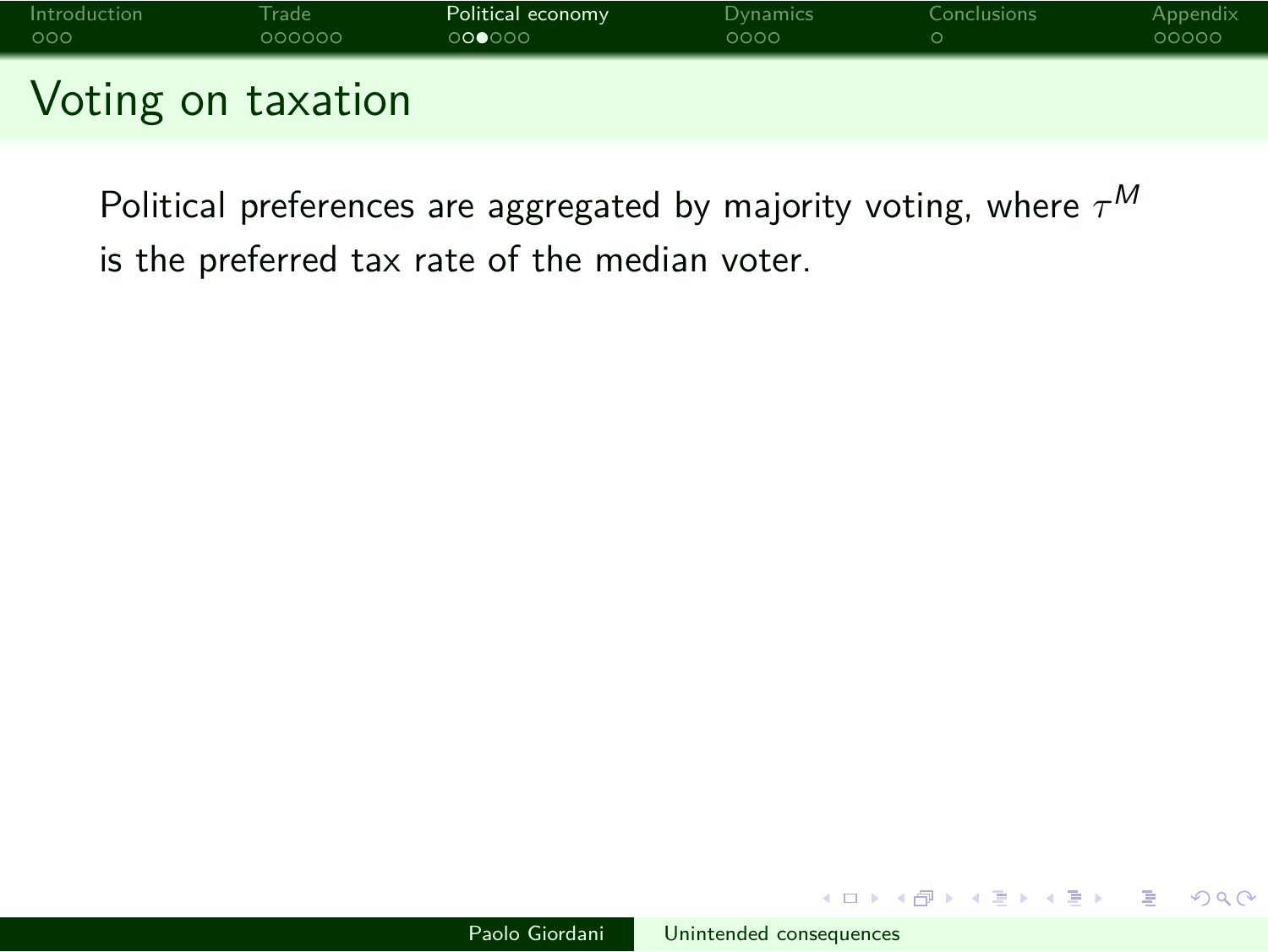# Introduction Trade Political economy Dynamics Conclusions Appendix Voting on taxation

Political preferences are aggregated by majority voting, where *τ* M is the preferred tax rate of the median voter.

### Proposition 1

The median voter on  $\tau$  is always a worker, unskilled if  $\lambda(1 - \sigma) \geq 1/2$  and skilled otherwise, i.e.

$$
\tau^M = \begin{cases}\n\tau_u^* & \text{if } \sigma \le 1 - \frac{1}{2\lambda} \\
\tau_s^* & \text{if } \sigma > 1 - \frac{1}{2\lambda}.\n\end{cases}
$$
\n(7)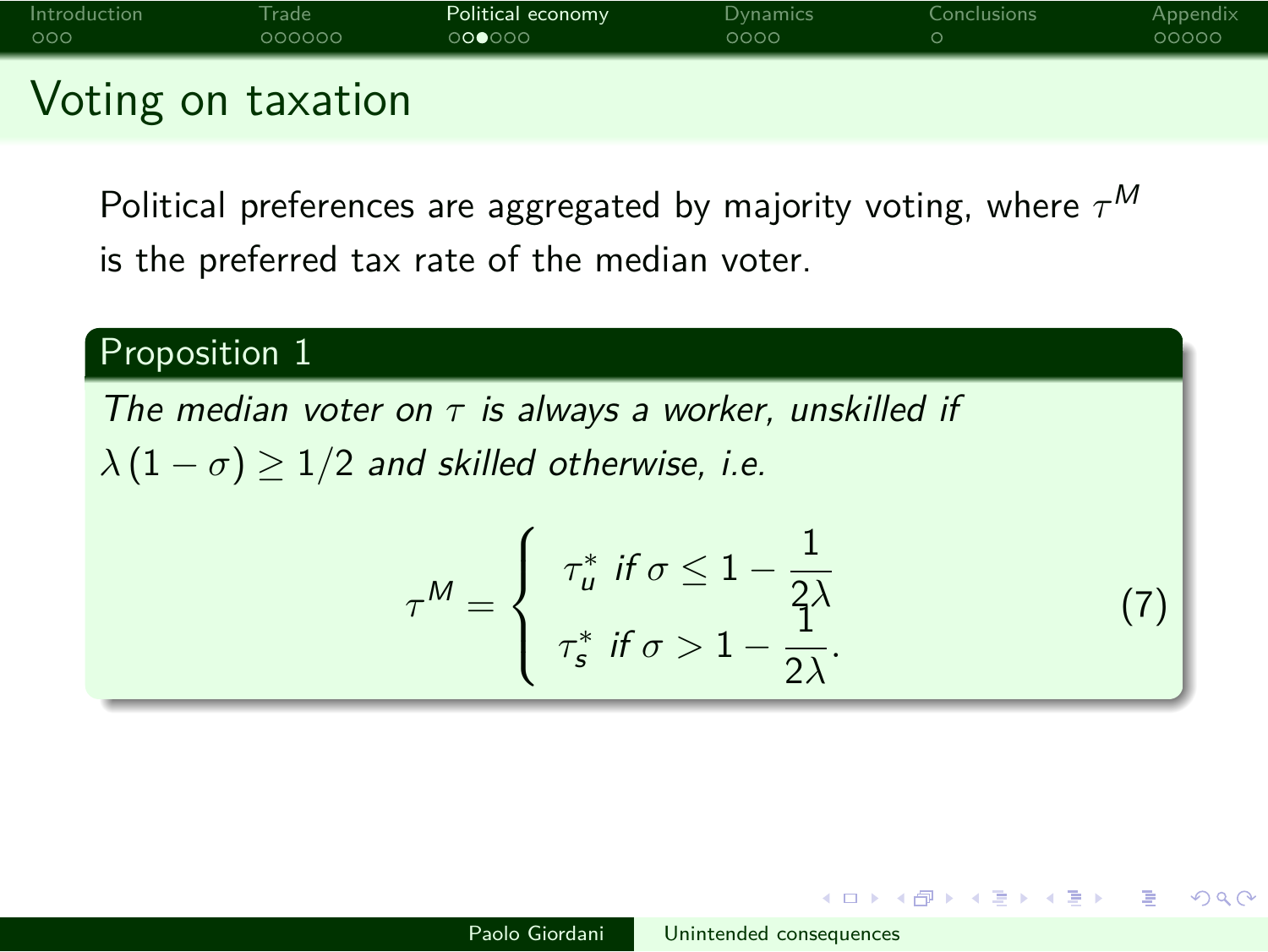# Introduction Trade Political economy Dynamics Conclusions Appendix Voting on taxation

Political preferences are aggregated by majority voting, where *τ* M is the preferred tax rate of the median voter.

### Proposition 1

The median voter on  $\tau$  is always a worker, unskilled if  $\lambda(1 - \sigma) \geq 1/2$  and skilled otherwise, i.e.

$$
\tau^M = \begin{cases}\n\tau_u^* & \text{if } \sigma \le 1 - \frac{1}{2\lambda} \\
\tau_s^* & \text{if } \sigma > 1 - \frac{1}{2\lambda}.\n\end{cases}
$$
\n(7)

Let us define

$$
\sigma' \equiv 1 - \frac{1}{2\lambda}.
$$

 $Q \sim$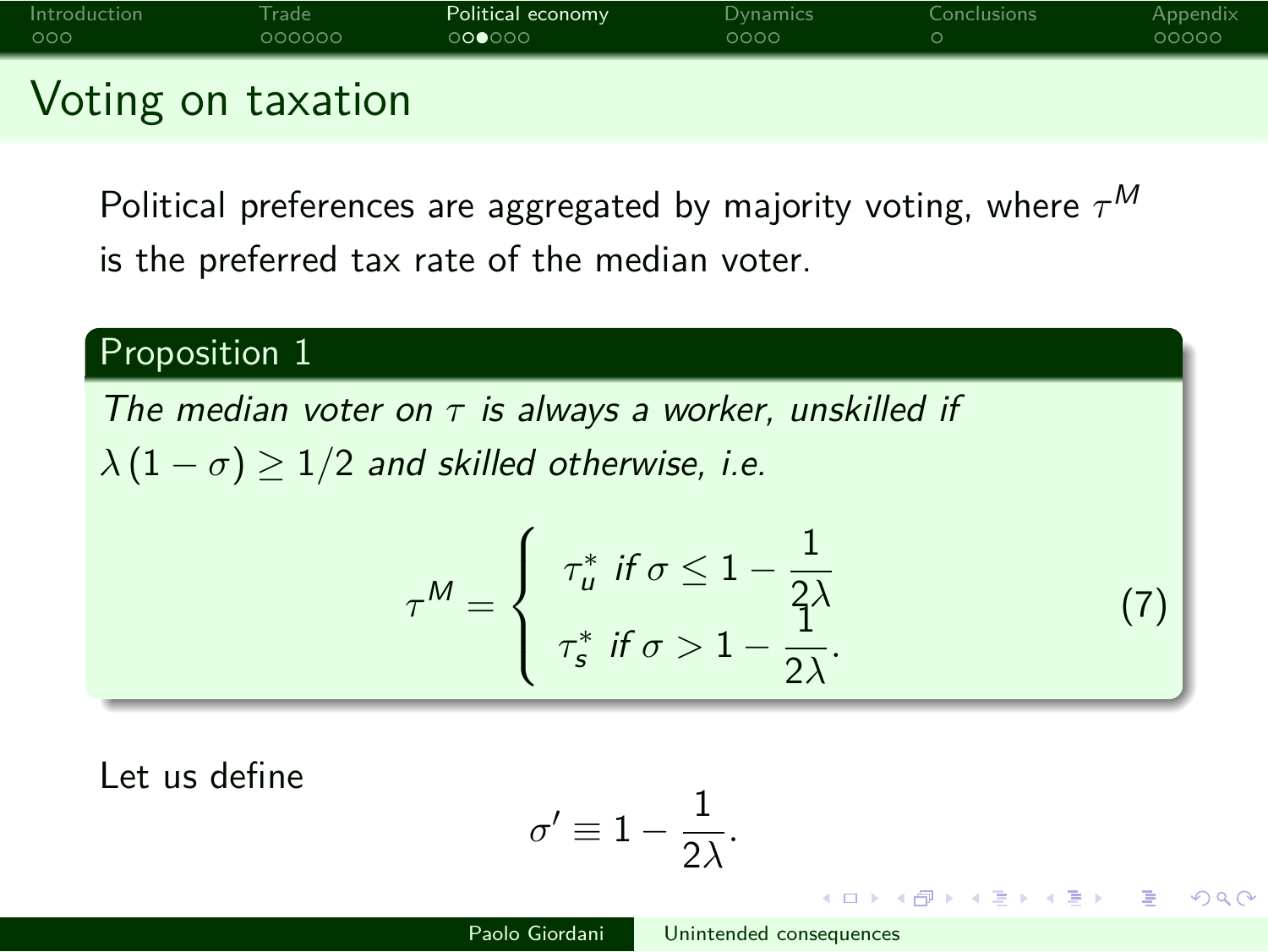

Individual attitudes towards  $P$  are formed by taking into account

the outcome of the vote on *τ* .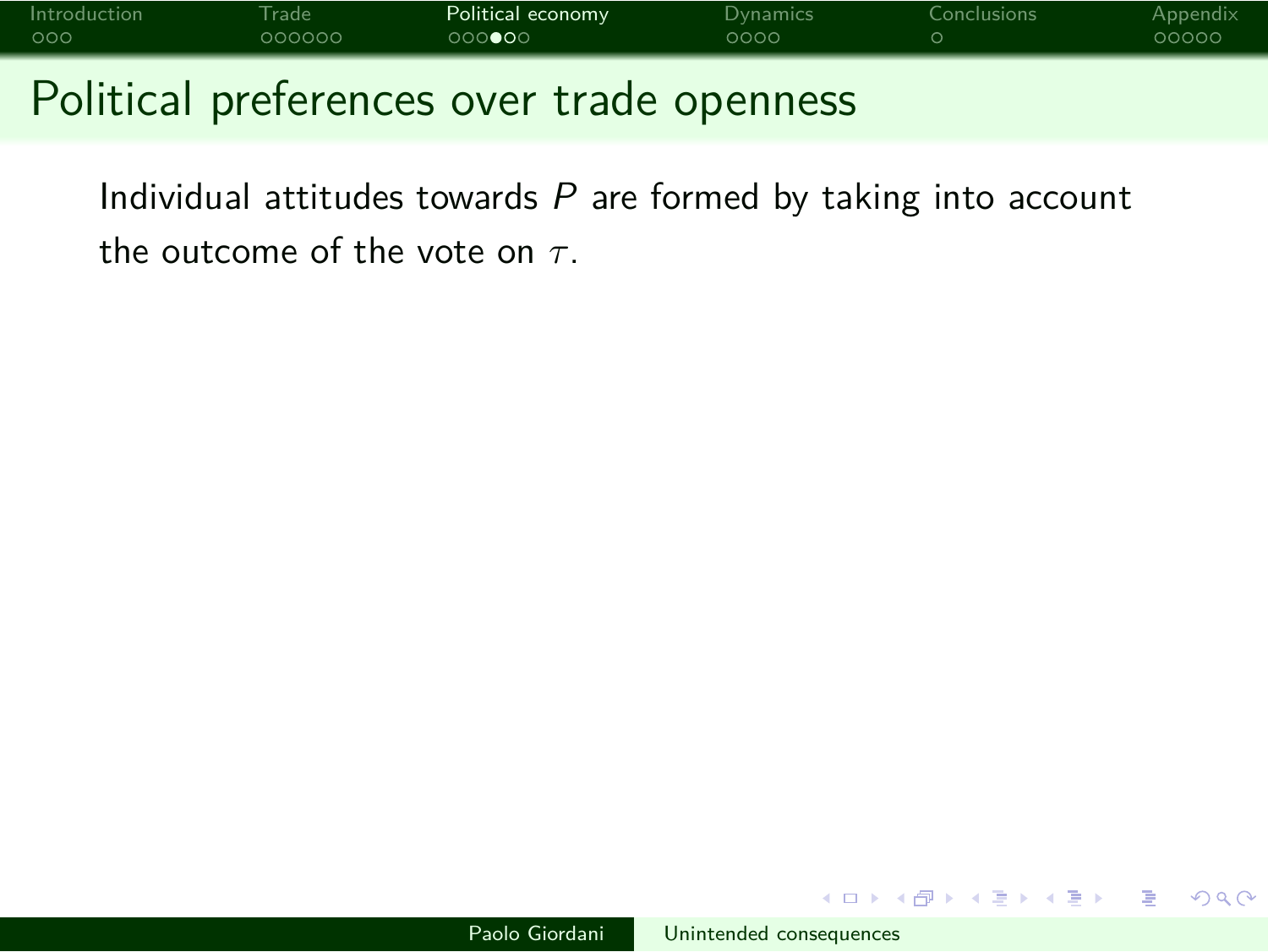Political preferences over trade openness

Individual attitudes towards  $P$  are formed by taking into account the outcome of the vote on *τ* .

#### Lemma 4

We have the following ranking of preferences over trade openness (across types):

$$
P_{x}^{*}(\tau^{M}) > P_{s}^{*}(\tau^{M}) > P_{u}^{*}(\tau^{M}) > P_{m}^{*}(\tau^{M}).
$$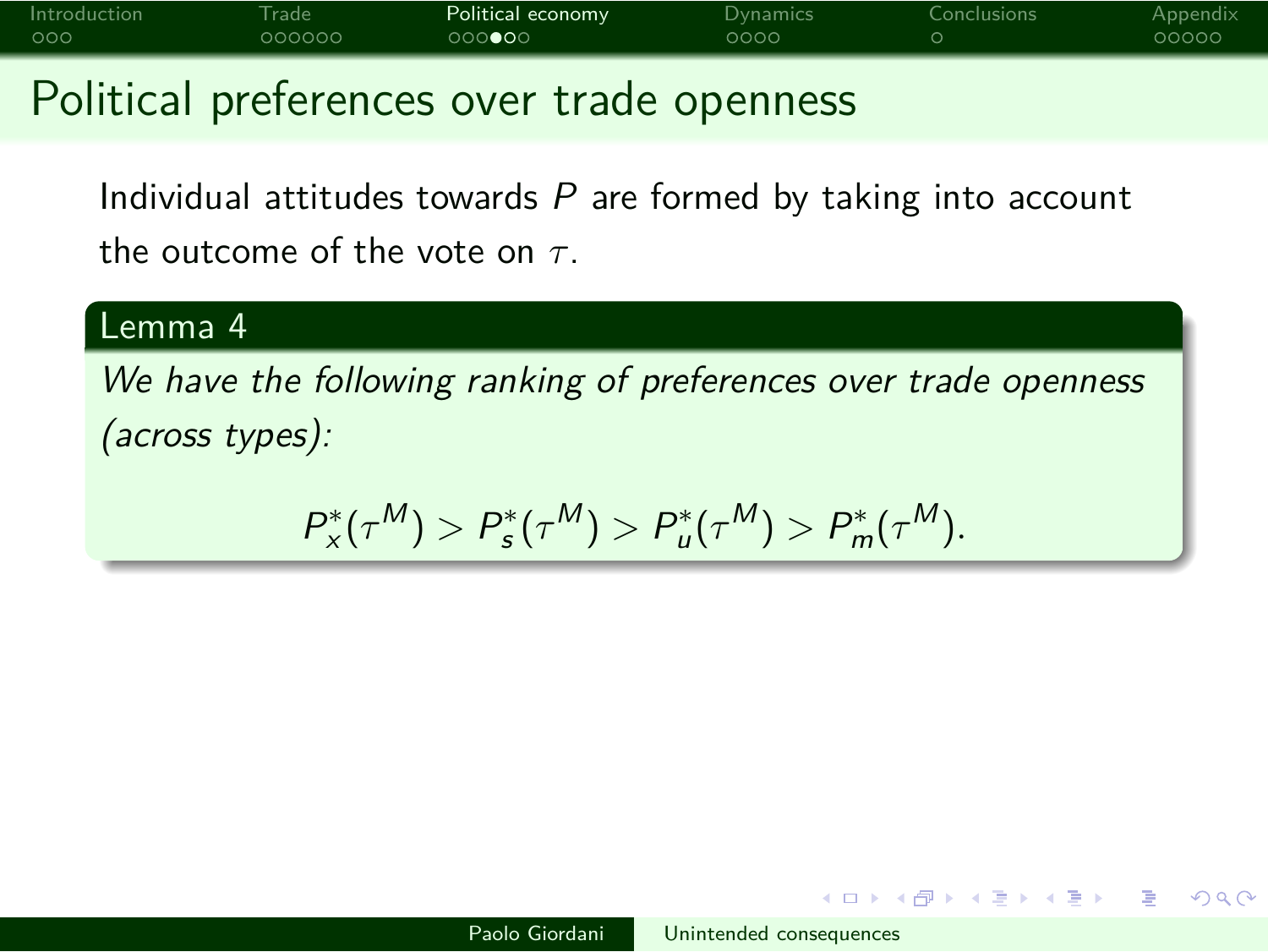### Introduction Trade **Political economy** Dynamics Conclusions Appendix Political preferences over trade openness

Individual attitudes towards  $P$  are formed by taking into account the outcome of the vote on *τ* .

#### Lemma 4

We have the following ranking of preferences over trade openness (across types):

 $P_{\mathsf{x}}^*(\tau^M) > P_{\mathsf{s}}^*(\tau^M) > P_{\mathsf{u}}^*(\tau^M) > P_{\mathsf{m}}^*(\tau^M).$ 

In the absence of adequate redistribution, the losers from trade would like to reduce trade openness.

#### Lemma 5

voter on  $\tau$  becomes a skilled worker, i.e.  $P_u^*(\tau_s^*)$   $\lt P_u^*(\tau_u^*)$ . Unskilled workers become more hostile to trade when the median

. . . .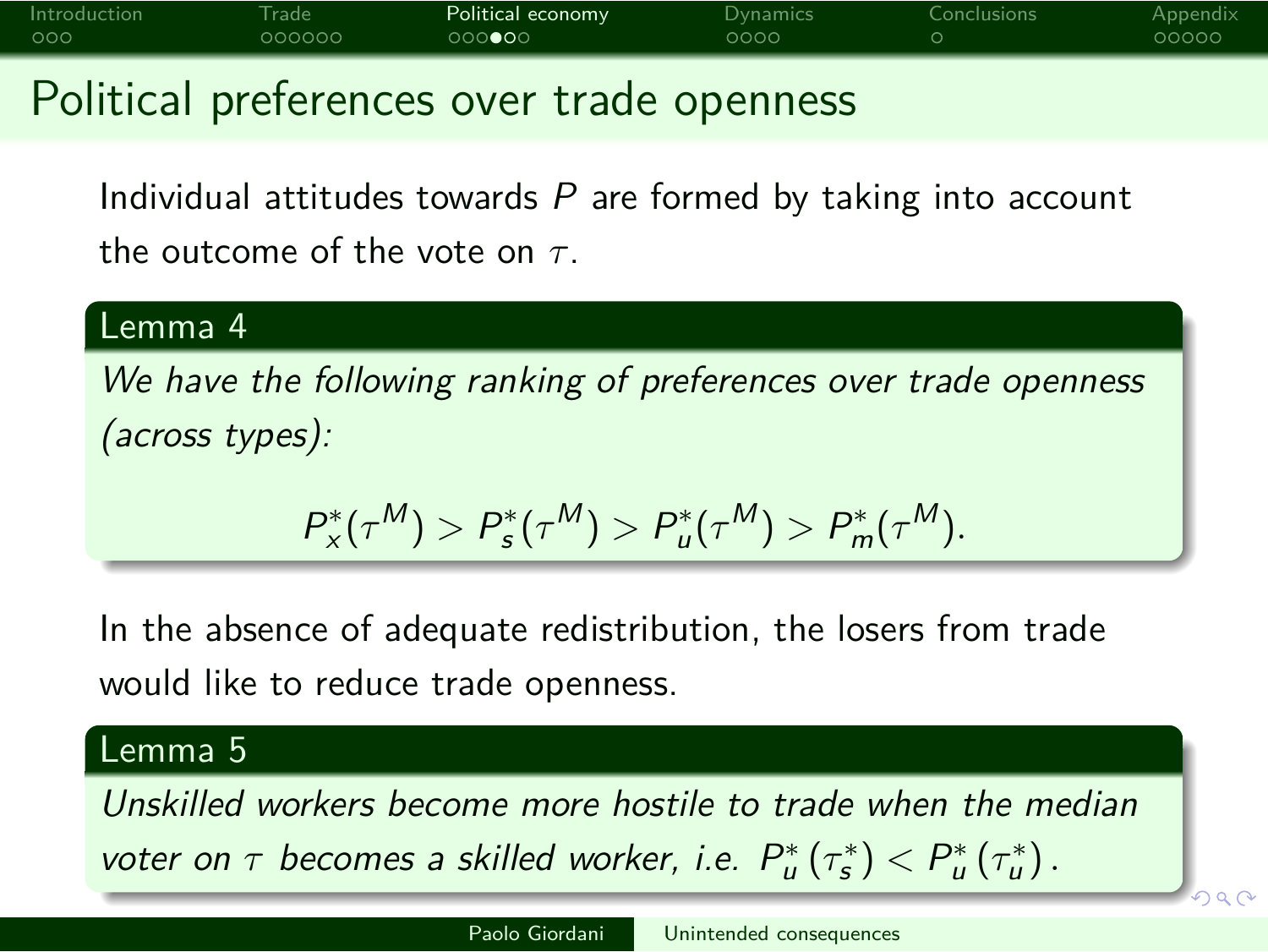

Preferences on trade openness are also aggregated by majority voting.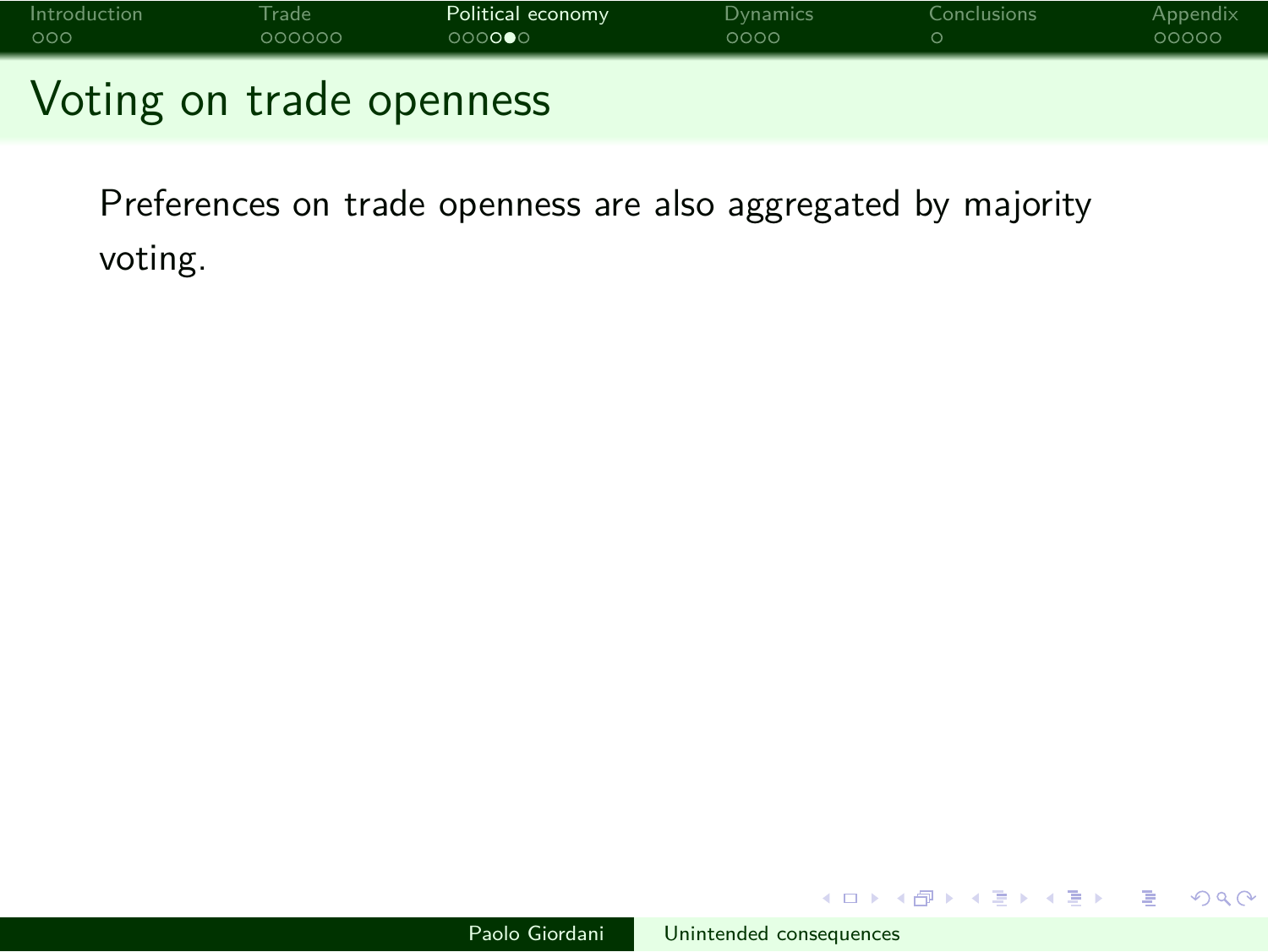

Preferences on trade openness are also aggregated by majority voting.

#### Proposition 2 The median voter on  $P$  is always a worker, unskilled if  $\lambda (1 - \sigma) + (1 - \lambda) (1 - \gamma) \ge 1/2$  and skilled otherwise, i.e.  $P^M =$  $\sqrt{ }$  $\int$  $\overline{\mathcal{L}}$  $P_u^*$  if  $\sigma \leq \frac{1}{2}$  $\frac{1}{2\lambda} - \frac{\gamma(1-\lambda)}{\lambda}$ *λ*  $P_s^*$  if  $\sigma > \frac{1}{2}$  $\frac{1}{2\lambda} - \frac{\gamma(1-\lambda)}{\lambda}$ *λ* (8)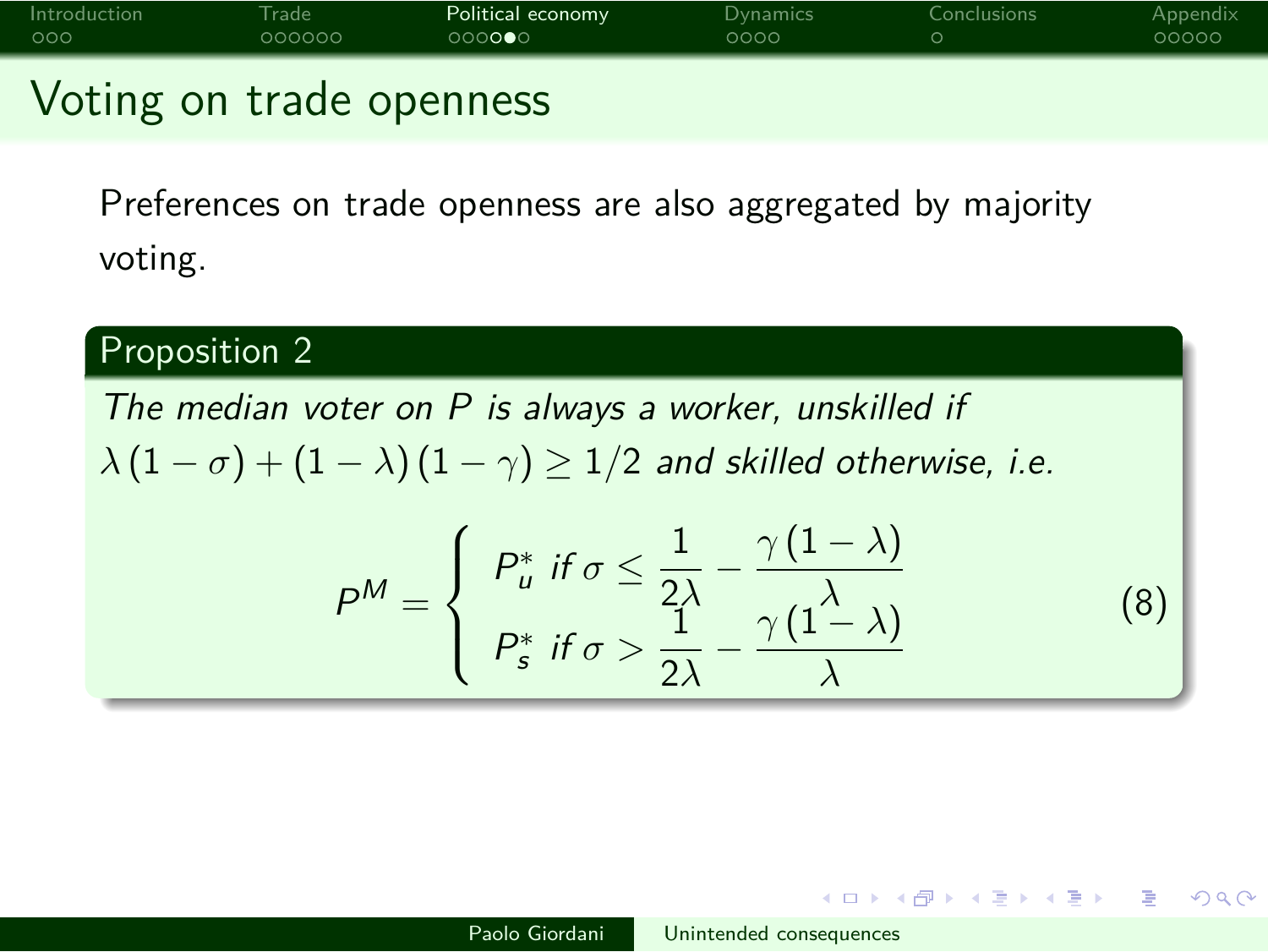

Preferences on trade openness are also aggregated by majority voting.

### Proposition 2

The median voter on  $P$  is always a worker, unskilled if  $\lambda (1 - \sigma) + (1 - \lambda) (1 - \gamma) \geq 1/2$  and skilled otherwise, i.e.

$$
P^{M} = \begin{cases} P_{u}^{*} & \text{if } \sigma \leq \frac{1}{2\lambda} - \frac{\gamma(1-\lambda)}{\lambda} \\ P_{s}^{*} & \text{if } \sigma > \frac{1}{2\lambda} - \frac{\gamma(1-\lambda)}{\lambda} \end{cases}
$$
(8)

Let us define

$$
\sigma'' \equiv \frac{1}{2\lambda} - \frac{\gamma(1-\lambda)}{\lambda}.
$$
  
Paolo Giordani  
Unintended consequences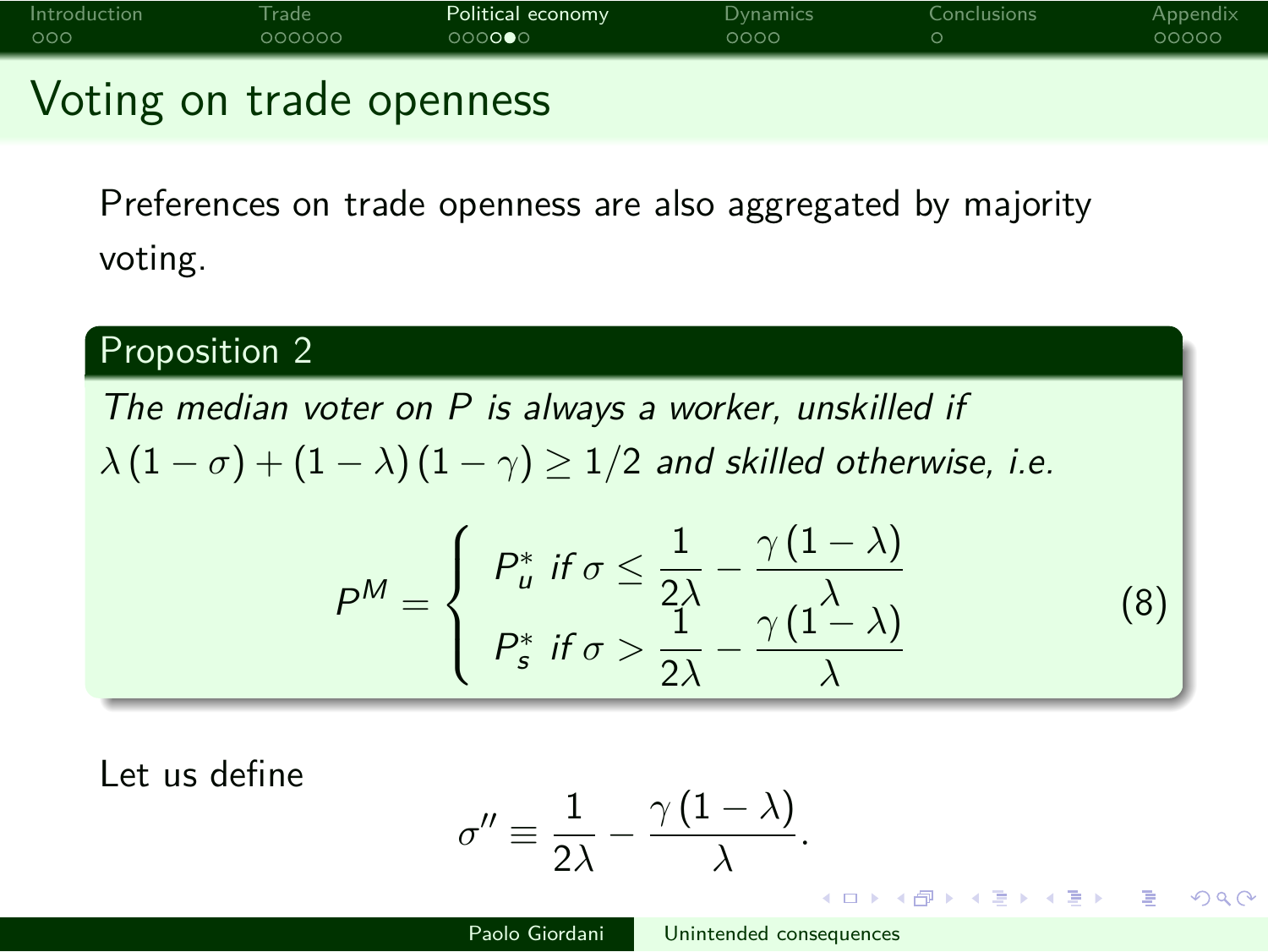# Introduction Trade Political economy Dynamics Conclusions Appendix The political equilibrium

(1) If  $\sigma \leq \sigma'$ ,  $u$  is median voter on both  $\tau$  and  $P$ ;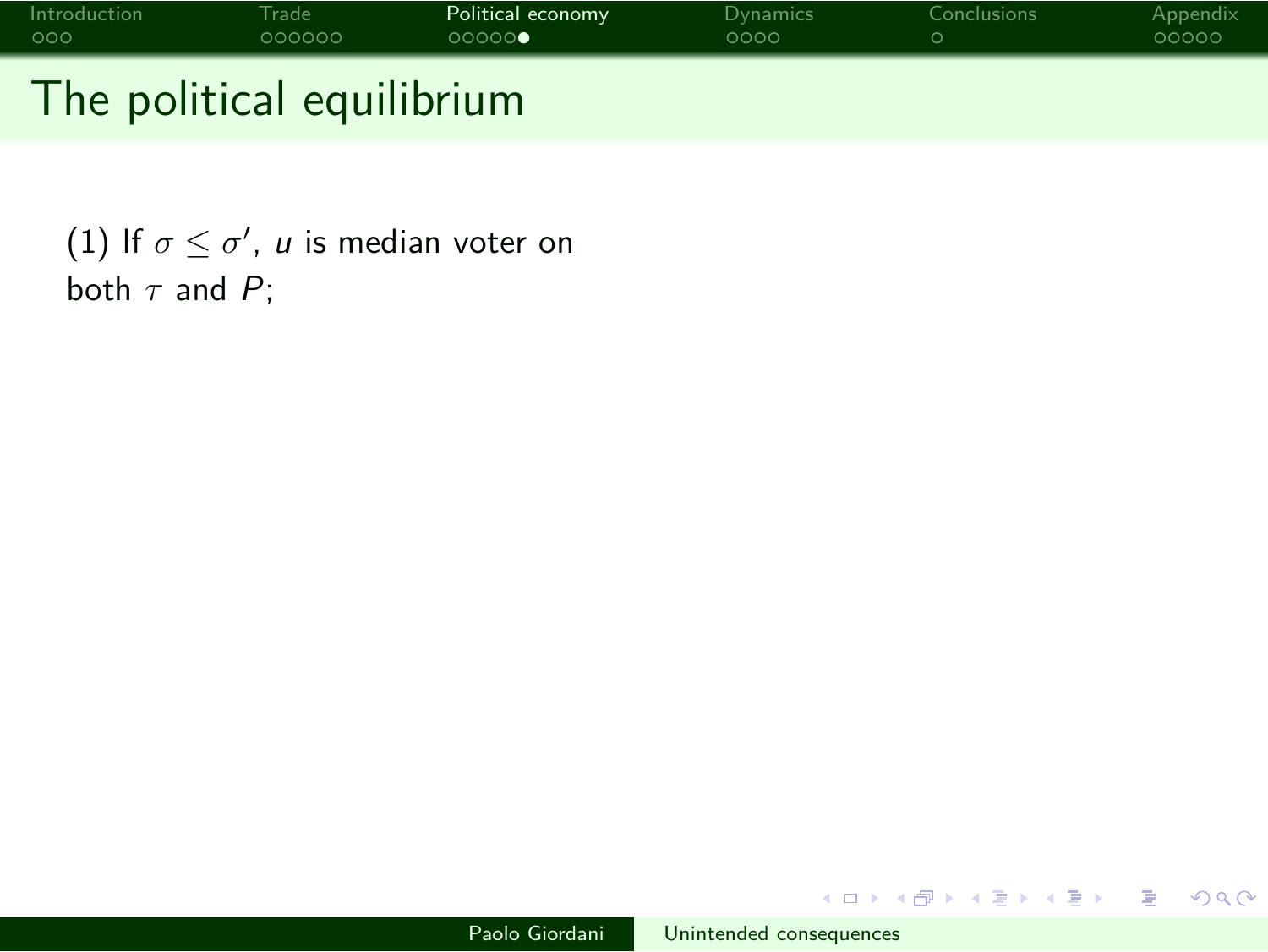# Introduction Trade Political economy Dynamics Conclusions Appendix The political equilibrium

(1) If  $\sigma \leq \sigma'$ ,  $u$  is median voter on both  $\tau$  and  $P$ ; (2) If  $\sigma' < \sigma \leq \sigma''$ , *u* is median voter on *P*, *s* is median voter on *τ*;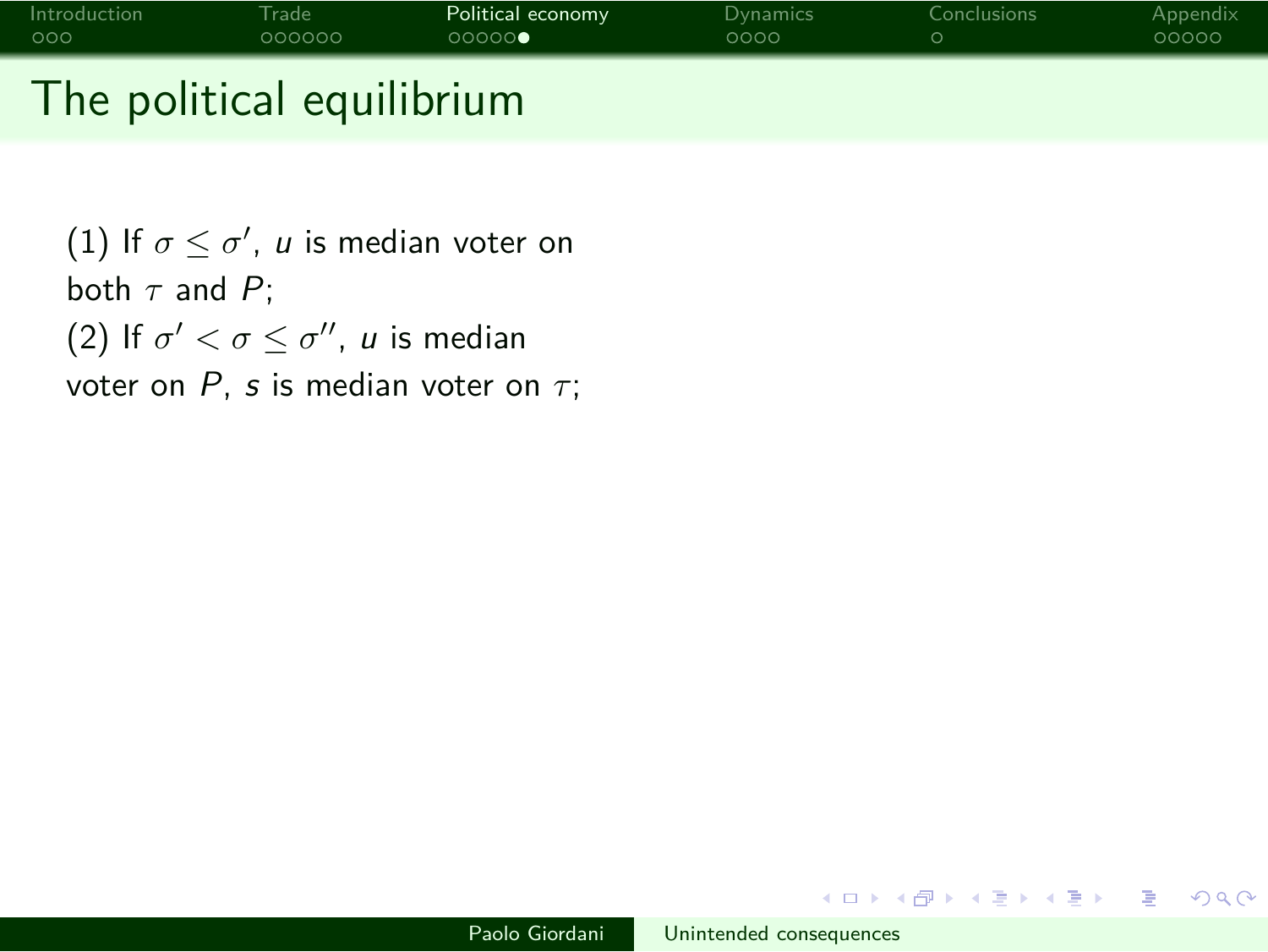# Introduction Trade Political economy Dynamics Conclusions Appendix The political equilibrium

(1) If  $\sigma \leq \sigma'$ ,  $u$  is median voter on both *τ* and P; (2) If  $\sigma' < \sigma \leq \sigma''$ , *u* is median voter on *P*, *s* is median voter on *τ*; (3) If  $\sigma > \sigma''$ , s is median voter on both *τ* and P.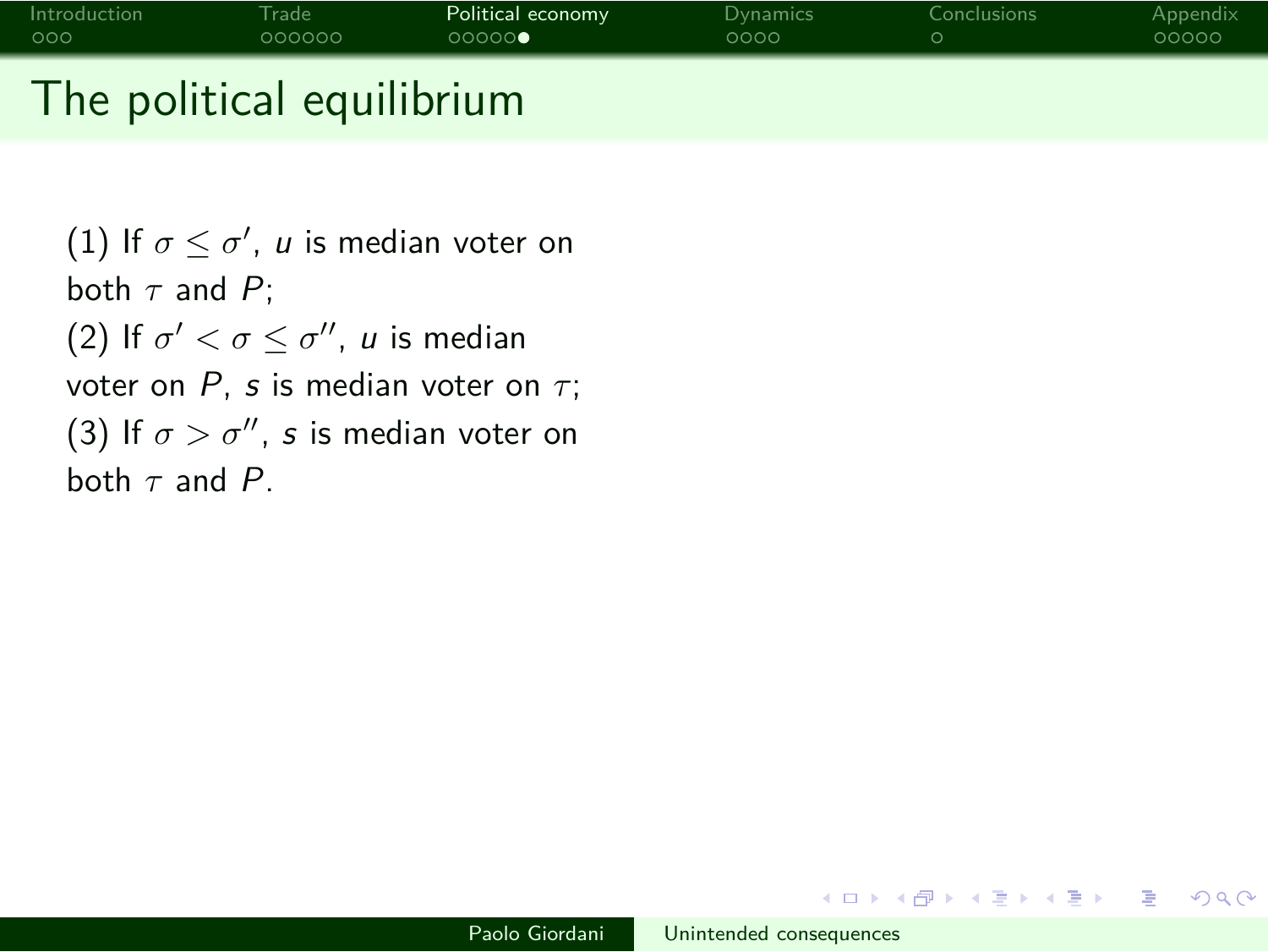# Introduction Trade **Political economy** Dynamics Conclusions Appendix Conclusions Appendix Conclusions and COOOC The political equilibrium

(1) If  $\sigma \leq \sigma'$ ,  $u$  is median voter on both  $\tau$  and  $P$ ; (2) If  $\sigma' < \sigma \leq \sigma''$ , *u* is median voter on *P*, *s* is median voter on *τ*; (3) If  $\sigma > \sigma''$ , s is median voter on both *τ* and P.

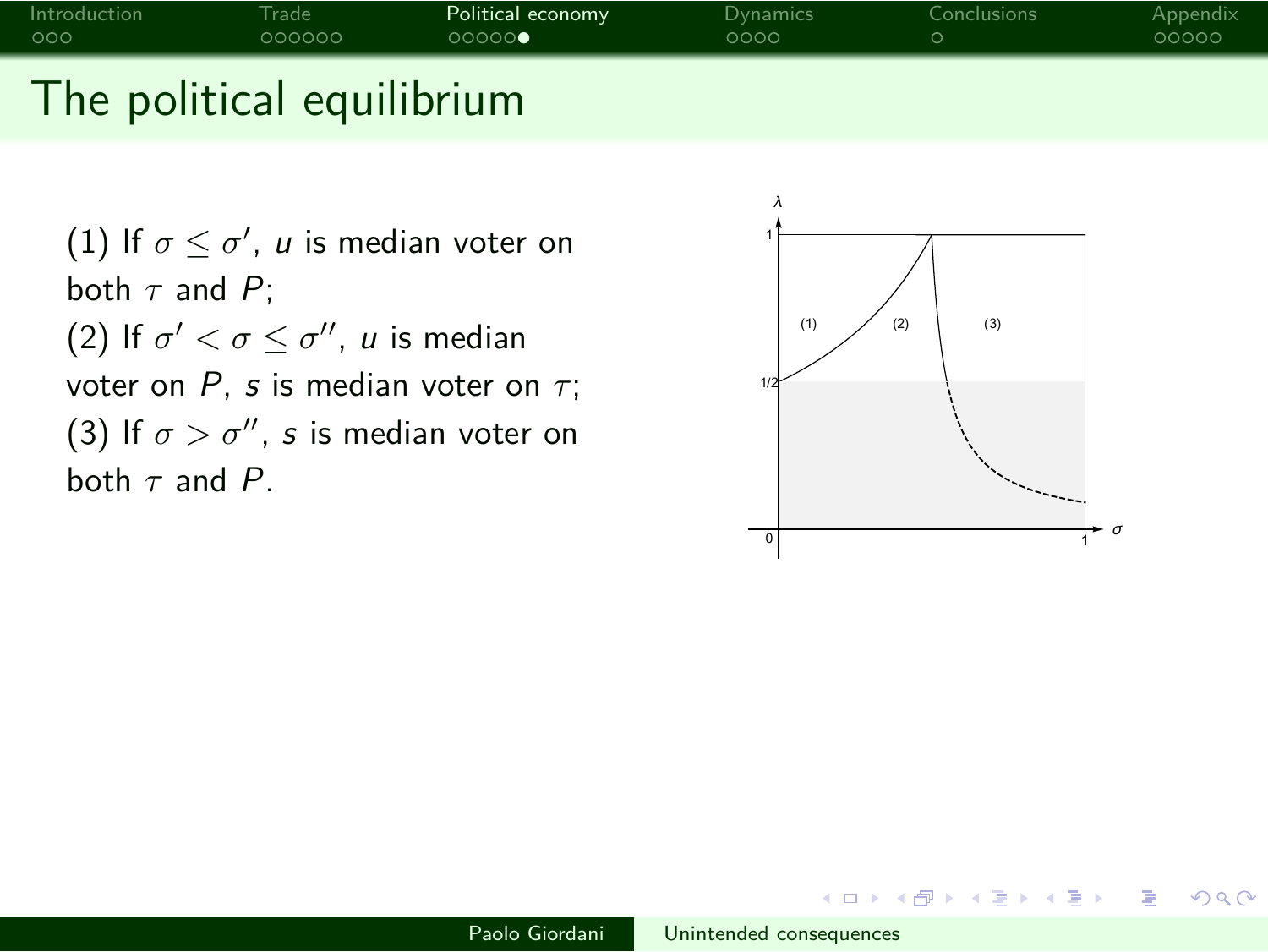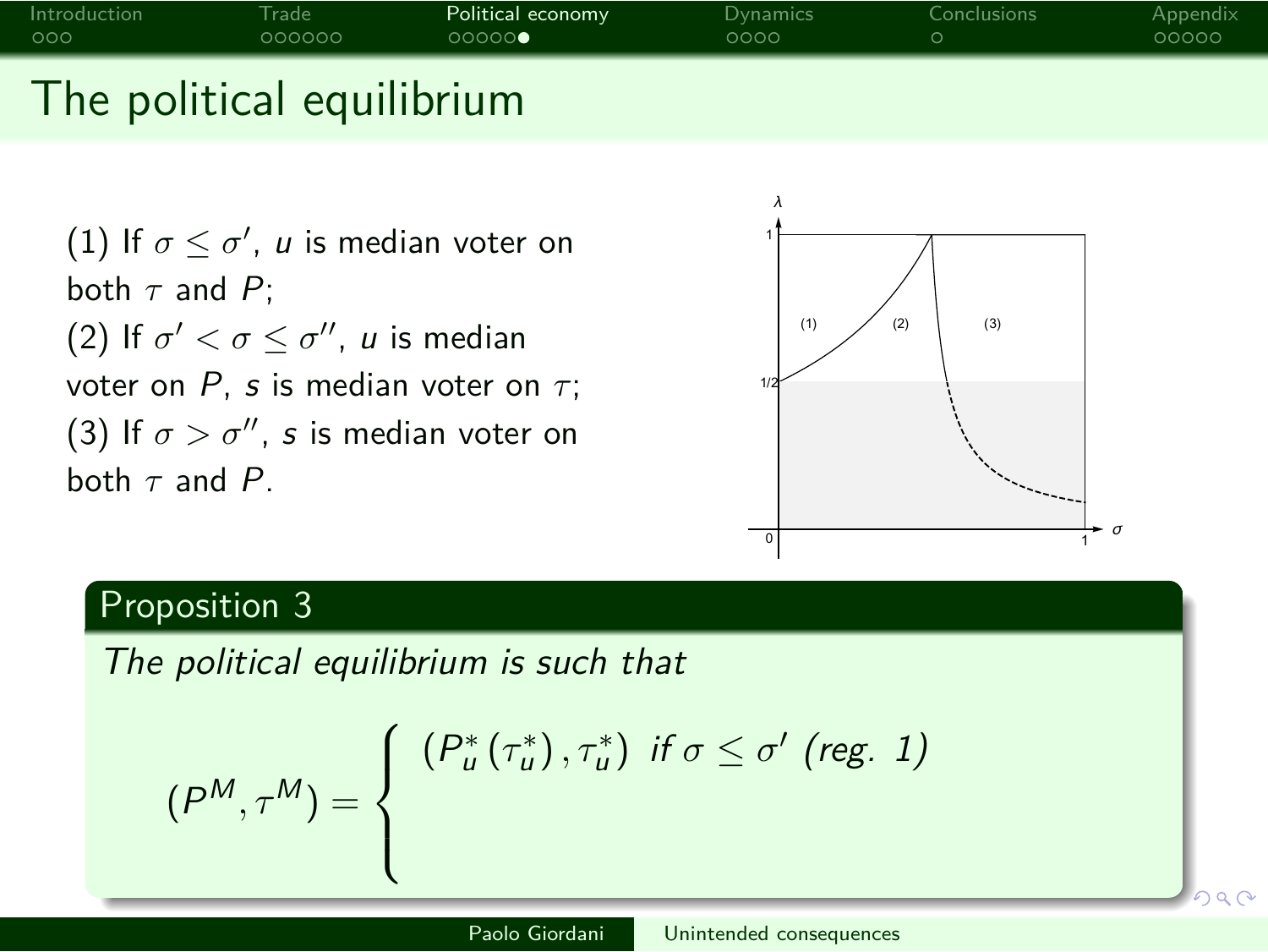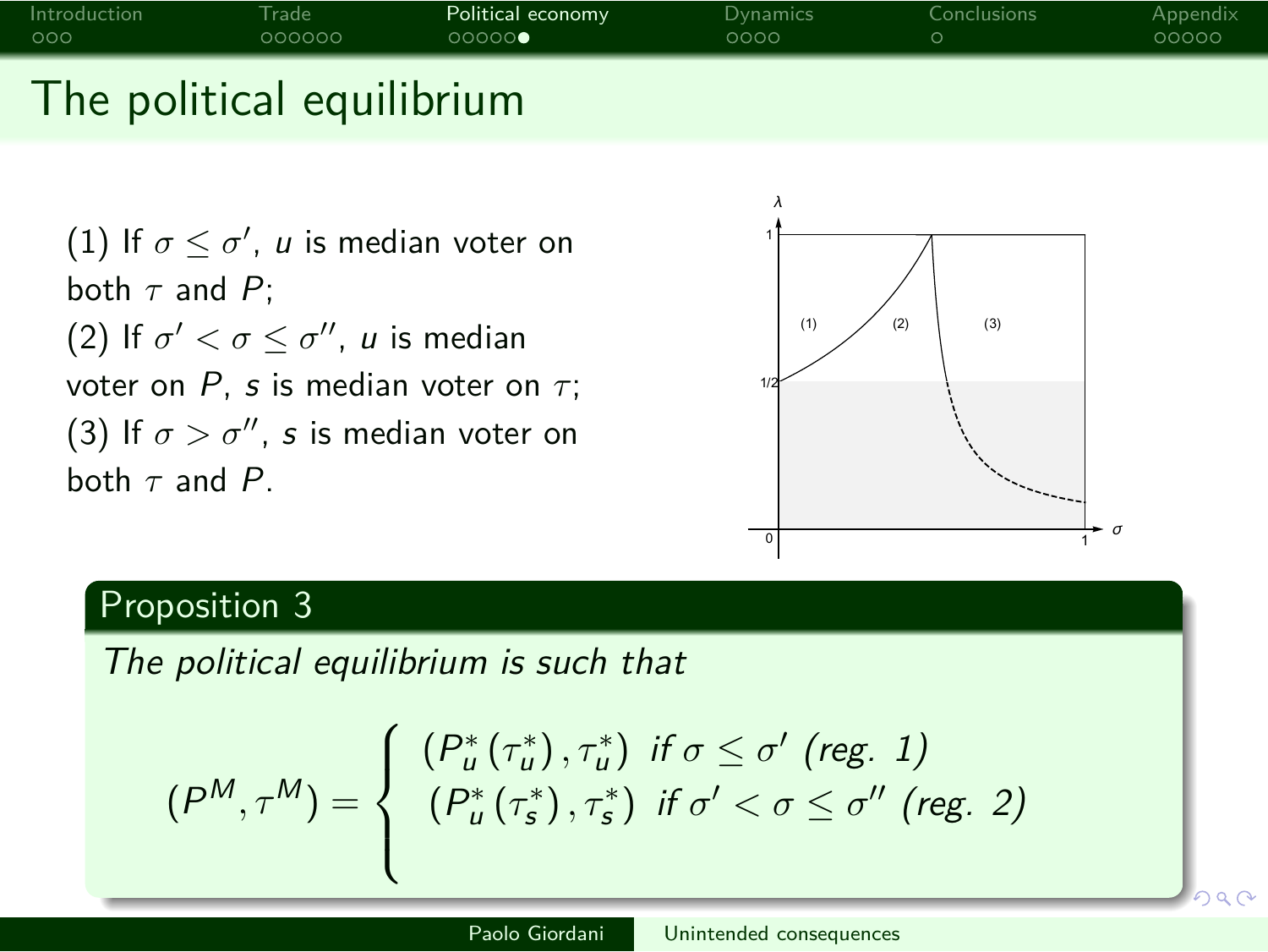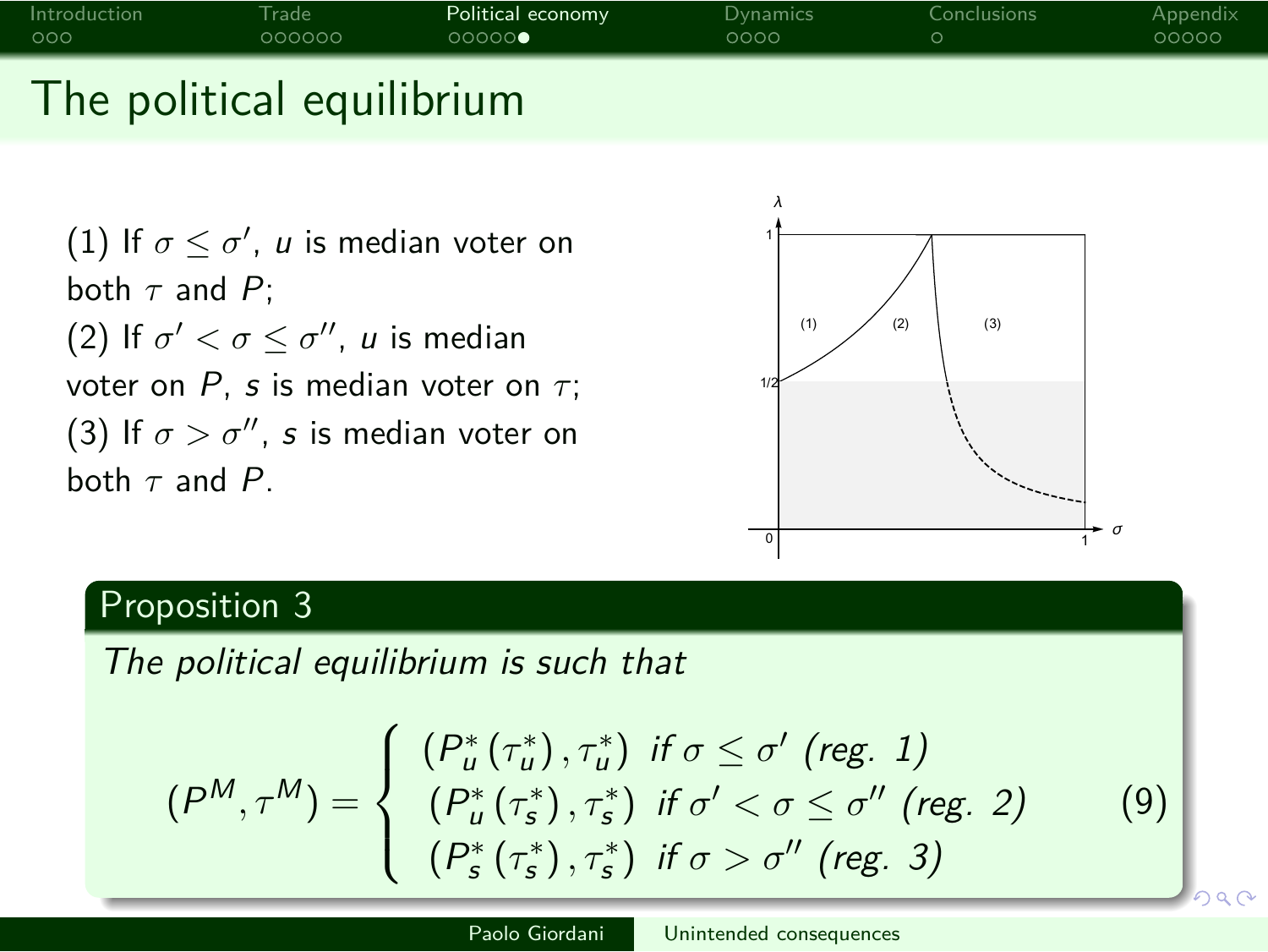

We now endogenize the proportion of skilled agents, *σ*.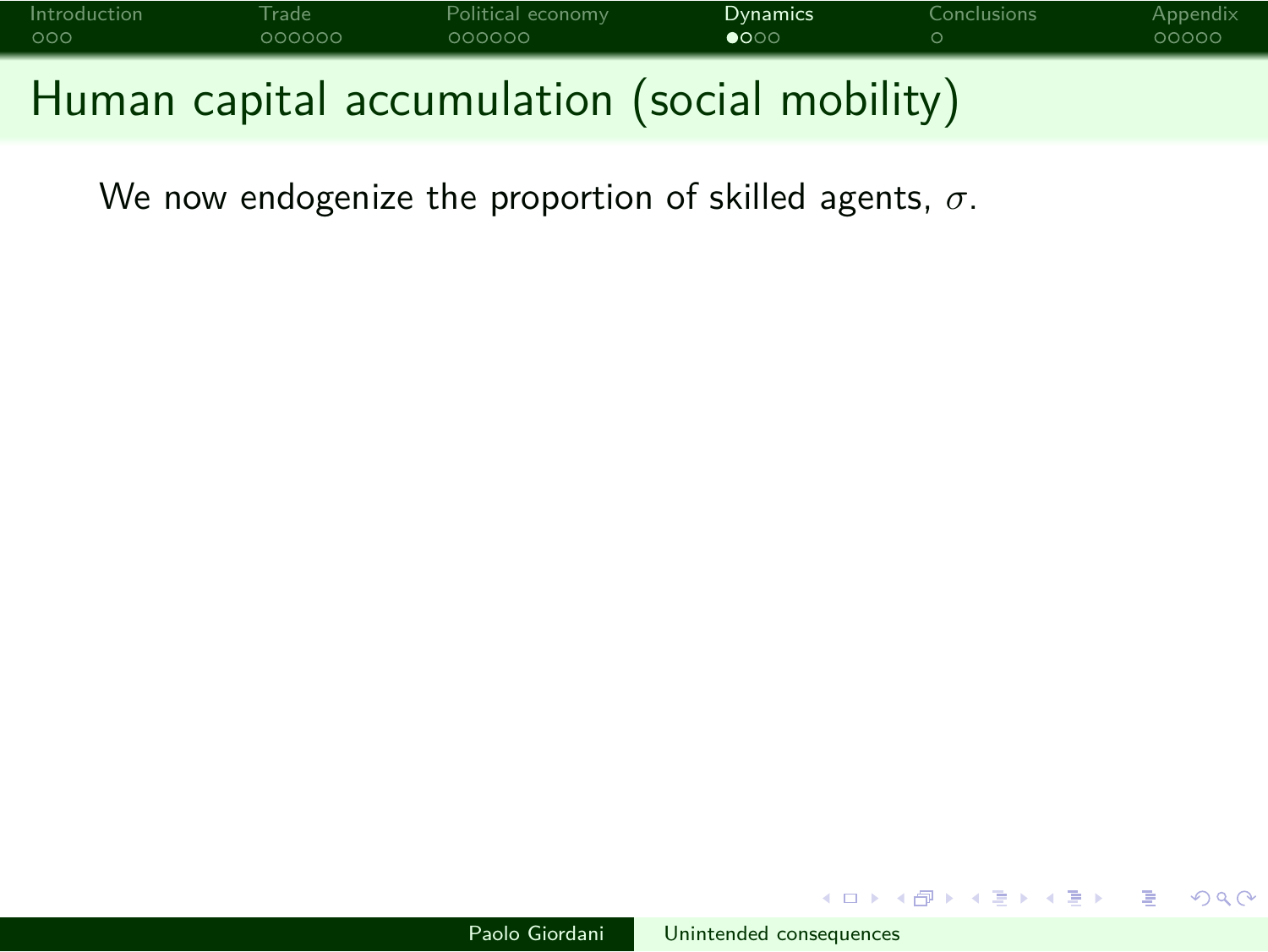# Introduction Trade Political economy **Dynamics** Conclusions Appendix Human capital accumulation (social mobility)

We now endogenize the proportion of skilled agents, *σ*. The evolution of *σ* is described by

$$
\sigma_{t+1} = \pi^{SS} \sigma_t + \pi^{US} (1 - \sigma_t), \qquad (10)
$$

where  $\pi^{SS}$   $(\pi^{US})$  is the probability that a skilled (unskilled) worker has a skilled offspring.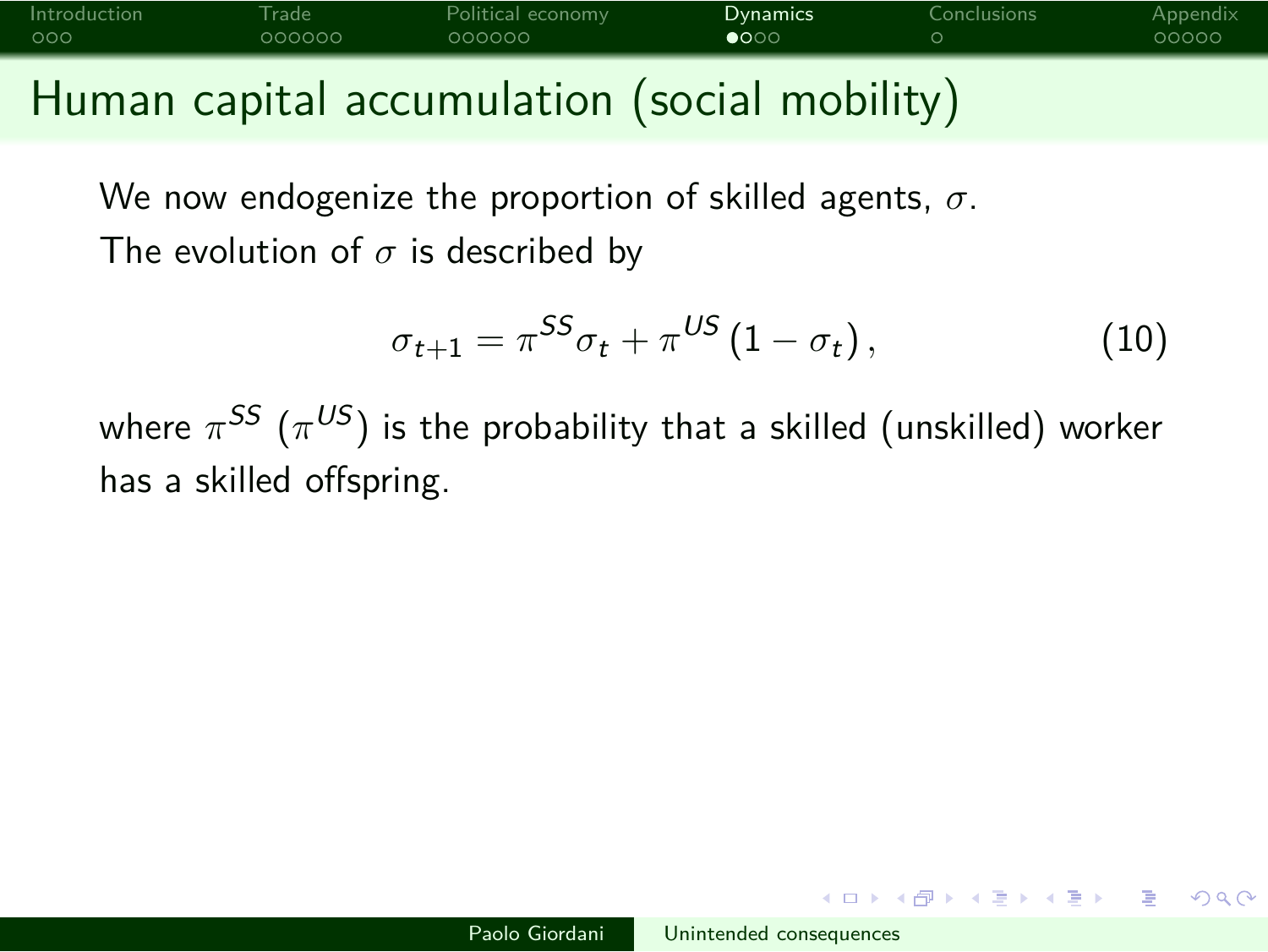# Introduction Trade Political economy **Dynamics** Conclusions Appendix Human capital accumulation (social mobility)

We now endogenize the proportion of skilled agents, *σ*.

The evolution of *σ* is described by

$$
\sigma_{t+1} = \pi^{SS} \sigma_t + \pi^{US} (1 - \sigma_t), \qquad (10)
$$

where  $\pi^{SS}$   $(\pi^{US})$  is the probability that a skilled (unskilled) worker has a skilled offspring.

Social mobility is driven by  $G$  (e.g. public education):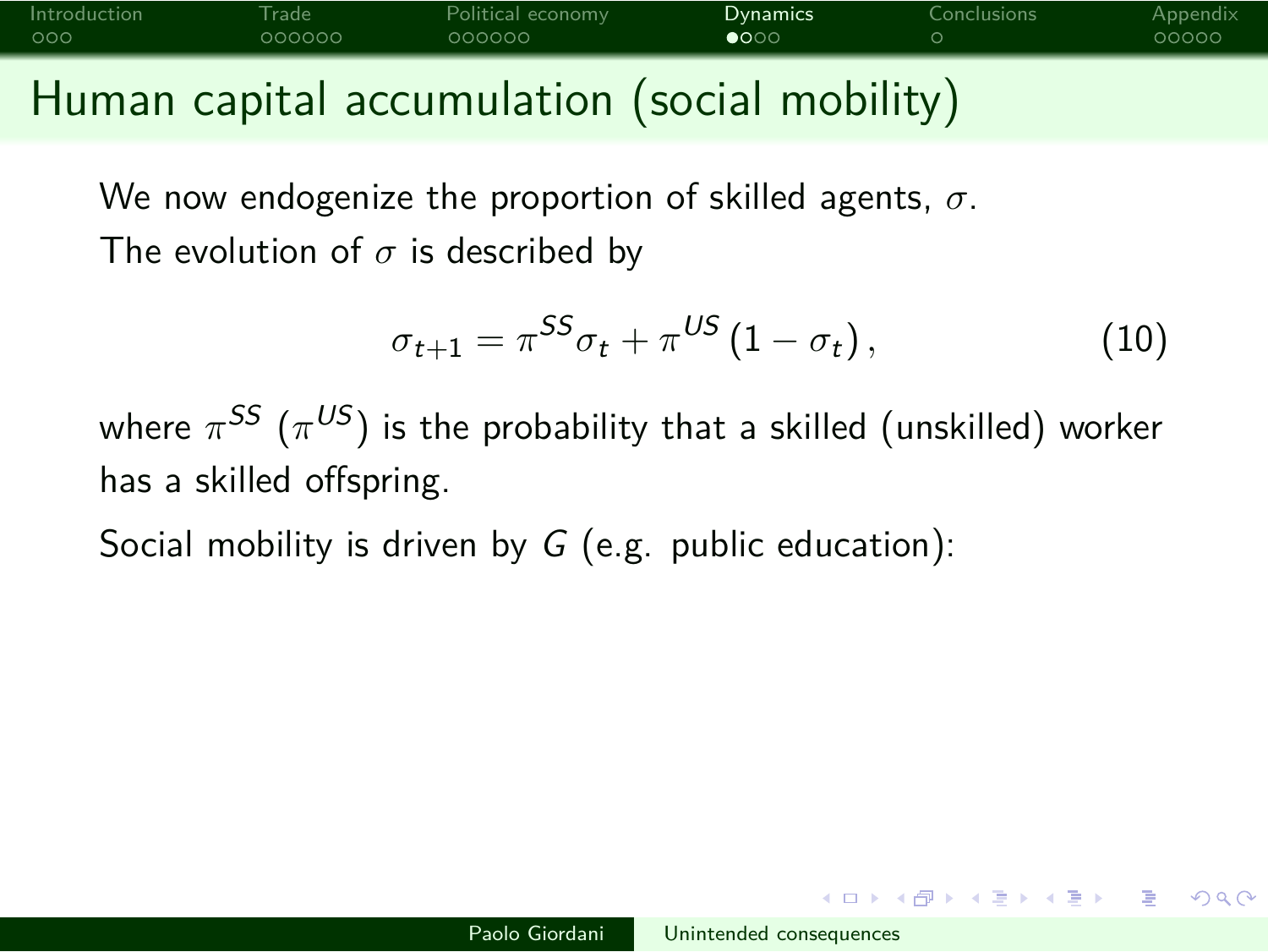## Introduction Trade Political economy **Dynamics** Conclusions Appendix Human capital accumulation (social mobility)

We now endogenize the proportion of skilled agents, *σ*.

The evolution of *σ* is described by

$$
\sigma_{t+1} = \pi^{SS} \sigma_t + \pi^{US} (1 - \sigma_t), \qquad (10)
$$

where  $\pi^{SS}$   $(\pi^{US})$  is the probability that a skilled (unskilled) worker has a skilled offspring.

Social mobility is driven by  $G$  (e.g. public education):

$$
\pi^{SS} = (1 - \zeta) \chi^{SS} + \zeta \frac{\eta G_t}{1 + G_t},\tag{11}
$$

and

$$
\pi^{US} = (1 - \zeta) \chi^{US} + \zeta \frac{\eta G_t}{1 + G_t},\tag{12}
$$

 $\equiv$  990

$$
\text{where } \zeta \in (0,1), \ \eta \in R_+ \text{ and } \chi^{SS} > \chi^{US}.
$$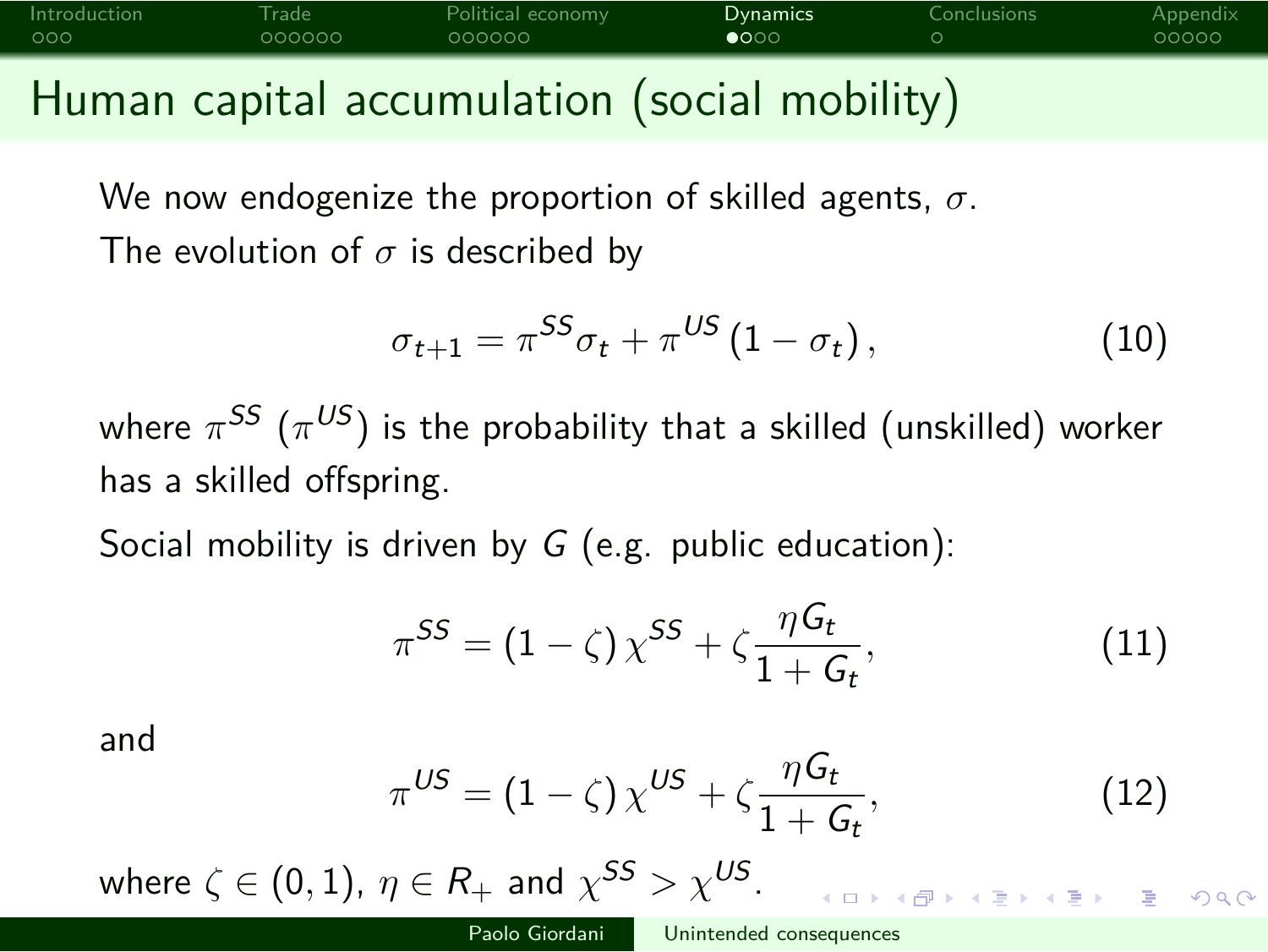

For simplicity, we restrict trade policy to a binary choice, so that  $P \in \{ \underline{P}, \overline{P} \}$ .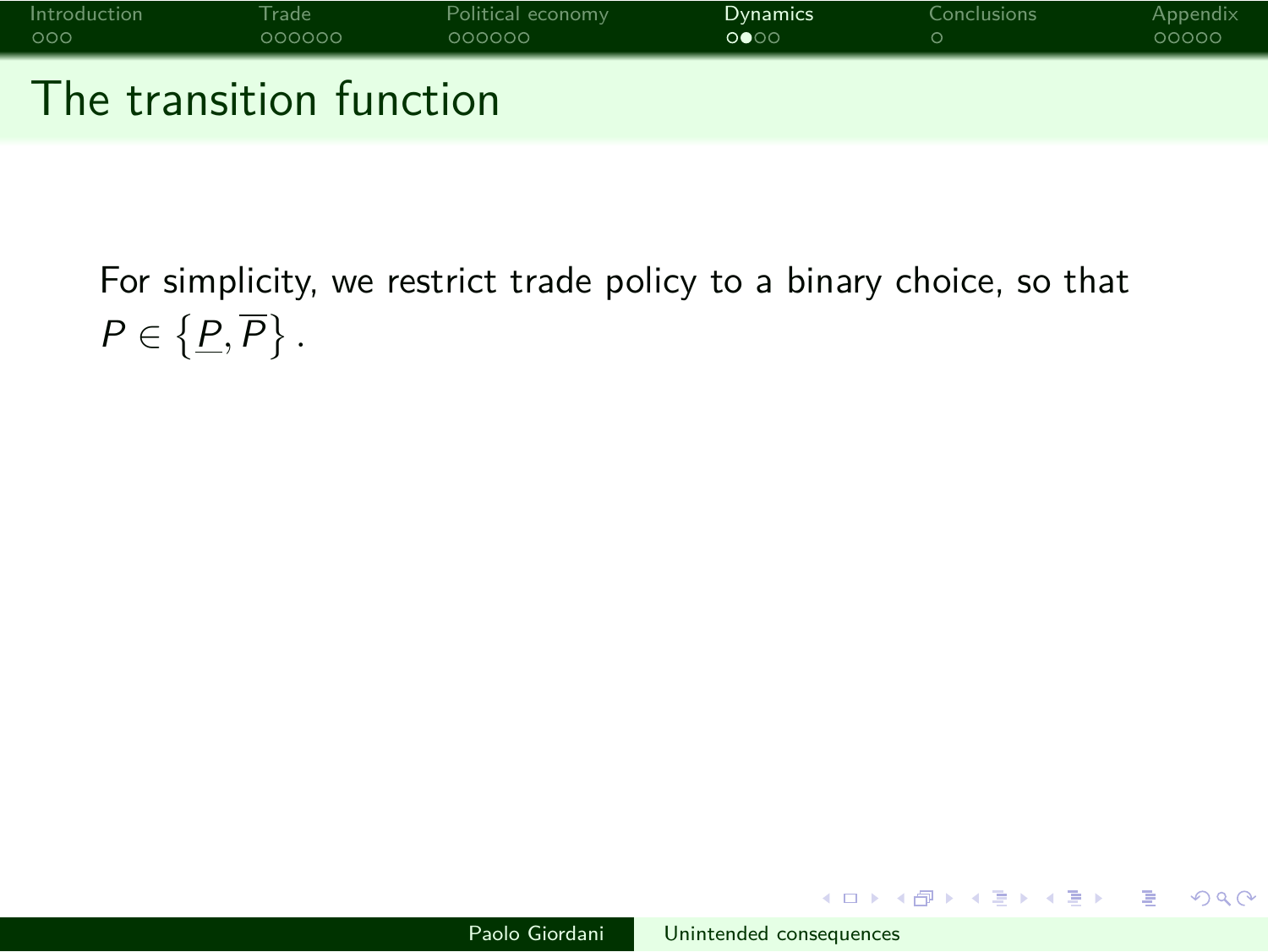

For simplicity, we restrict trade policy to a binary choice, so that  $P \in \{ \underline{P}, \overline{P} \}$ .

The transition function for *σ* is given by

$$
\sigma_{t+1} = \begin{cases} f_1(\sigma_t) & \text{if } \sigma_t \leq \sigma' \\ f_2(\sigma_t) & \text{if } \sigma' < \sigma_t \leq \sigma'' \\ f_3(\sigma_t) & \text{if } \sigma_t > \sigma'' \end{cases}
$$
(13)

where  $f_i(\sigma_t)$  depends on the specific political equilibrium prevailing at time t.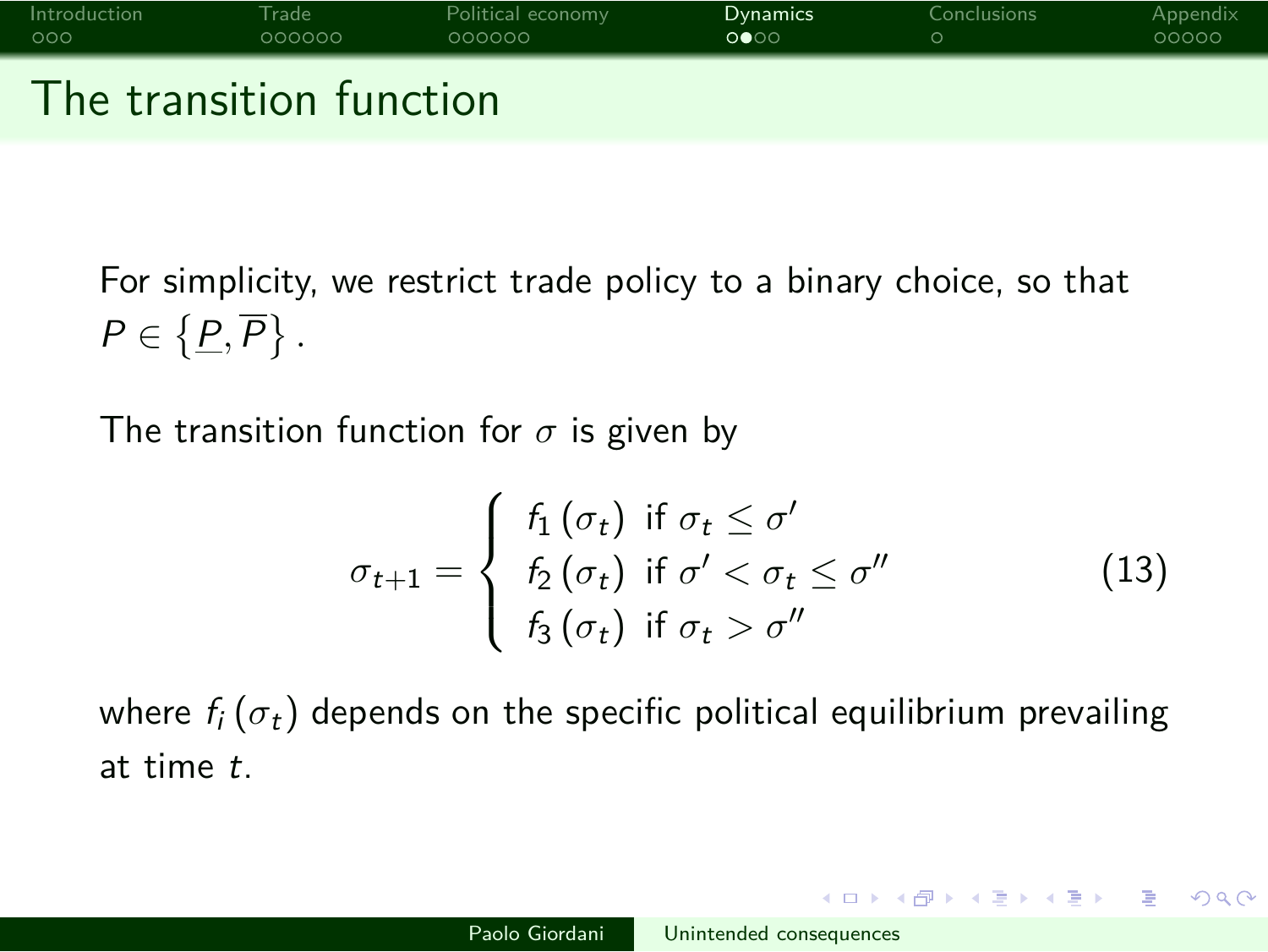

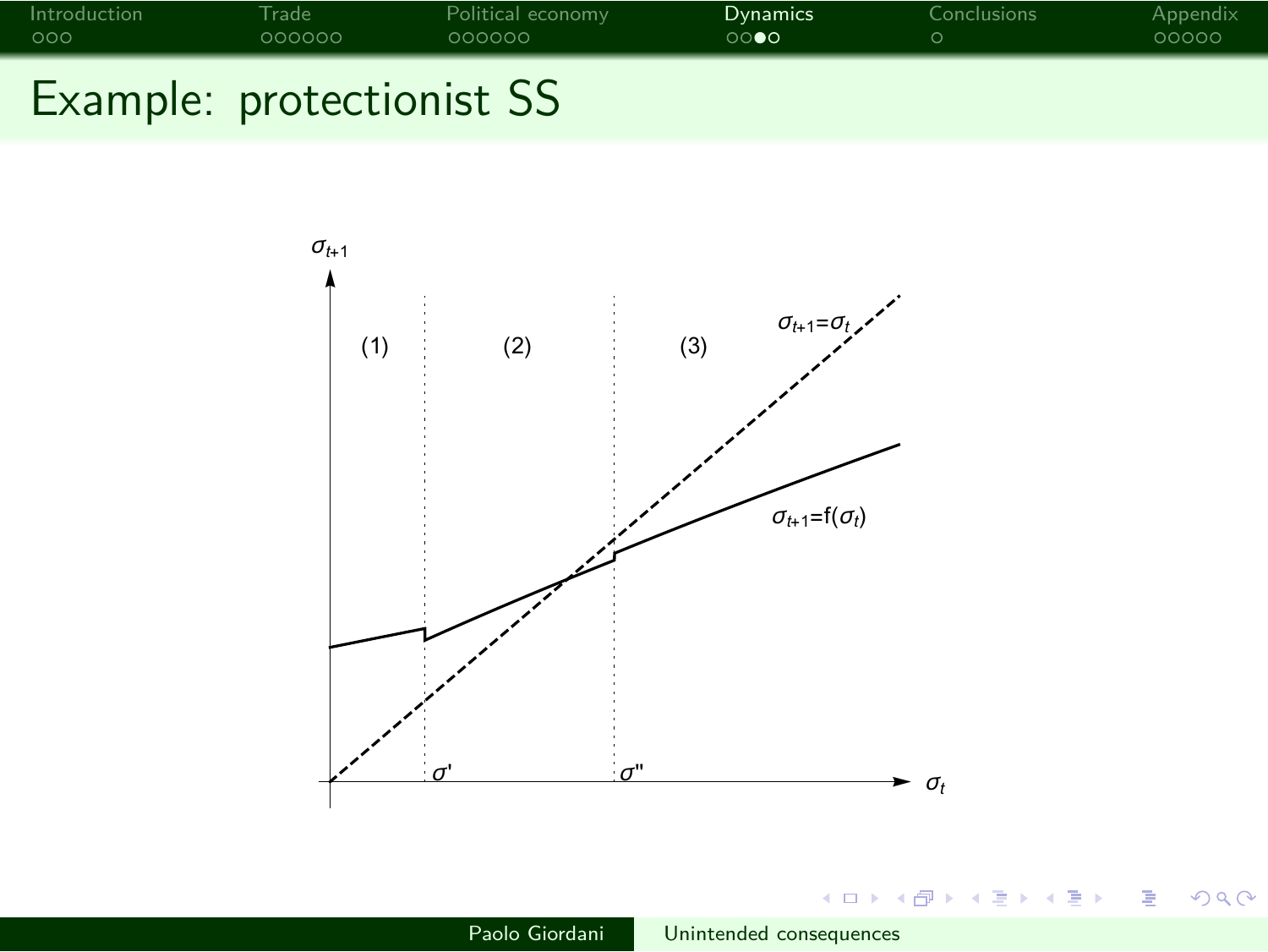

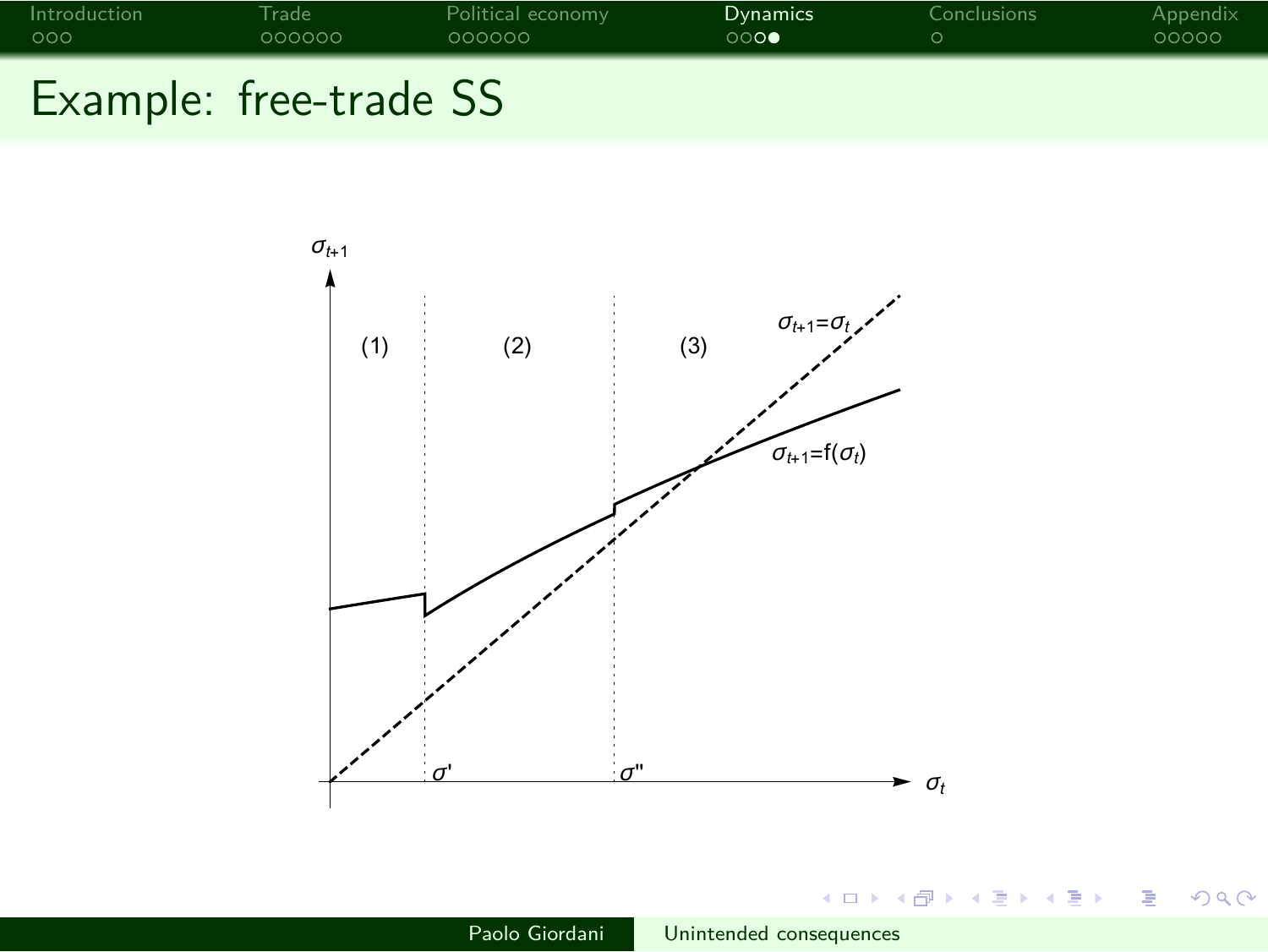

We have analyzed an economy in which citizens vote on redistribution and trade openness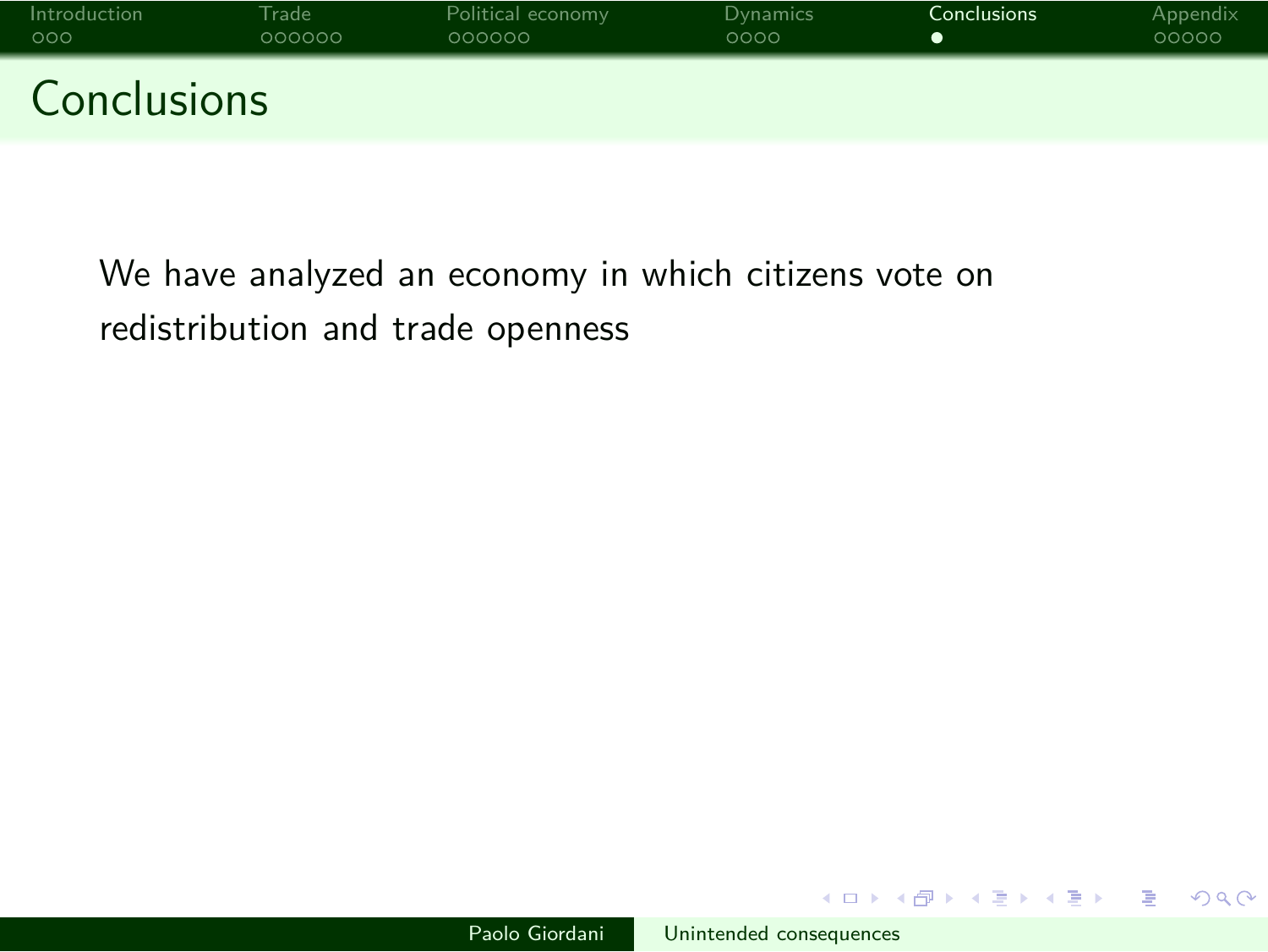We have analyzed an economy in which citizens vote on redistribution and trade openness

Protectionism arises endogenously as a by-product of the lower level of redistribution commanded by an ever more educated working population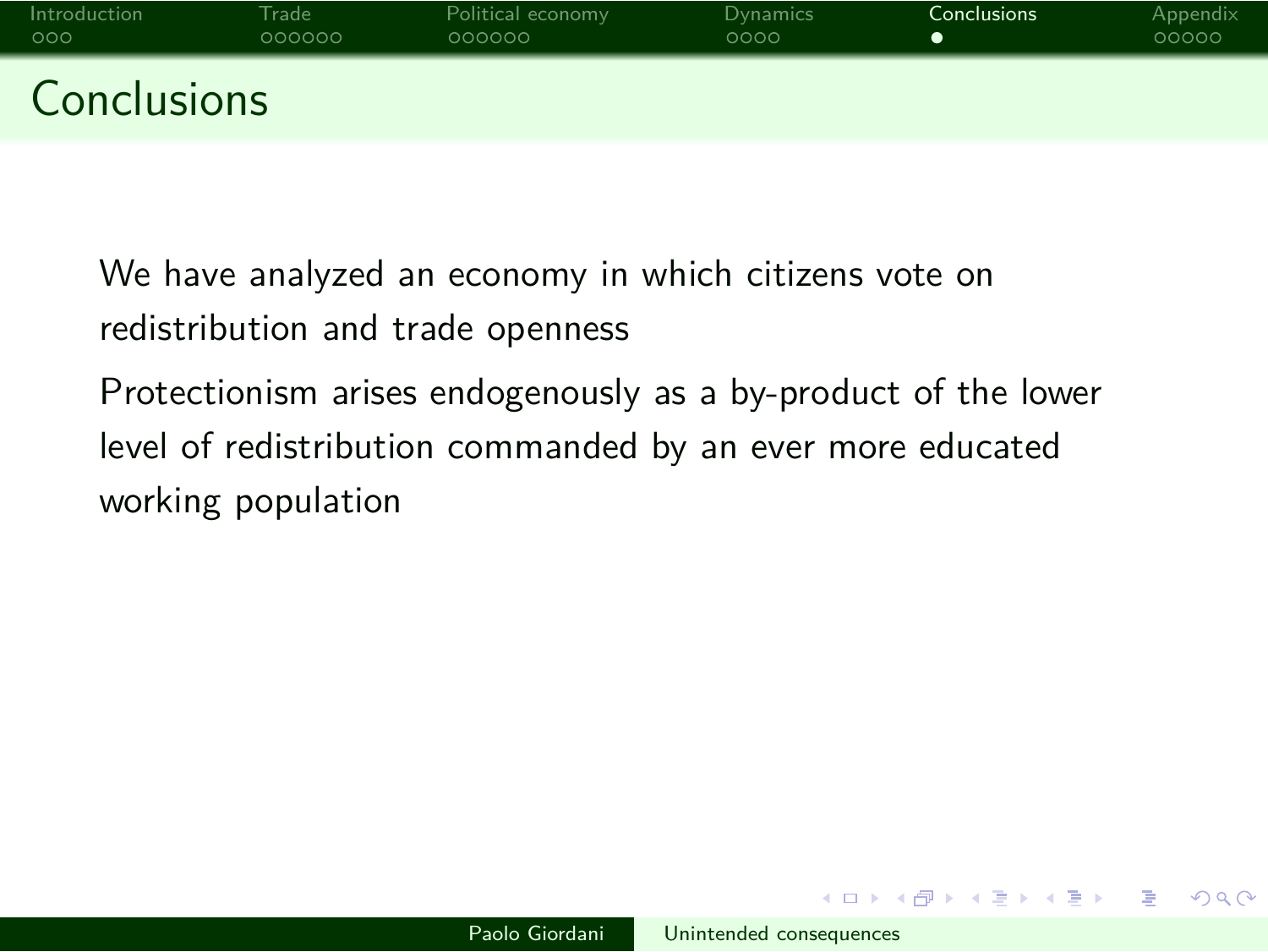We have analyzed an economy in which citizens vote on redistribution and trade openness

Protectionism arises endogenously as a by-product of the lower level of redistribution commanded by an ever more educated working population

In our model, globalization breeds its decline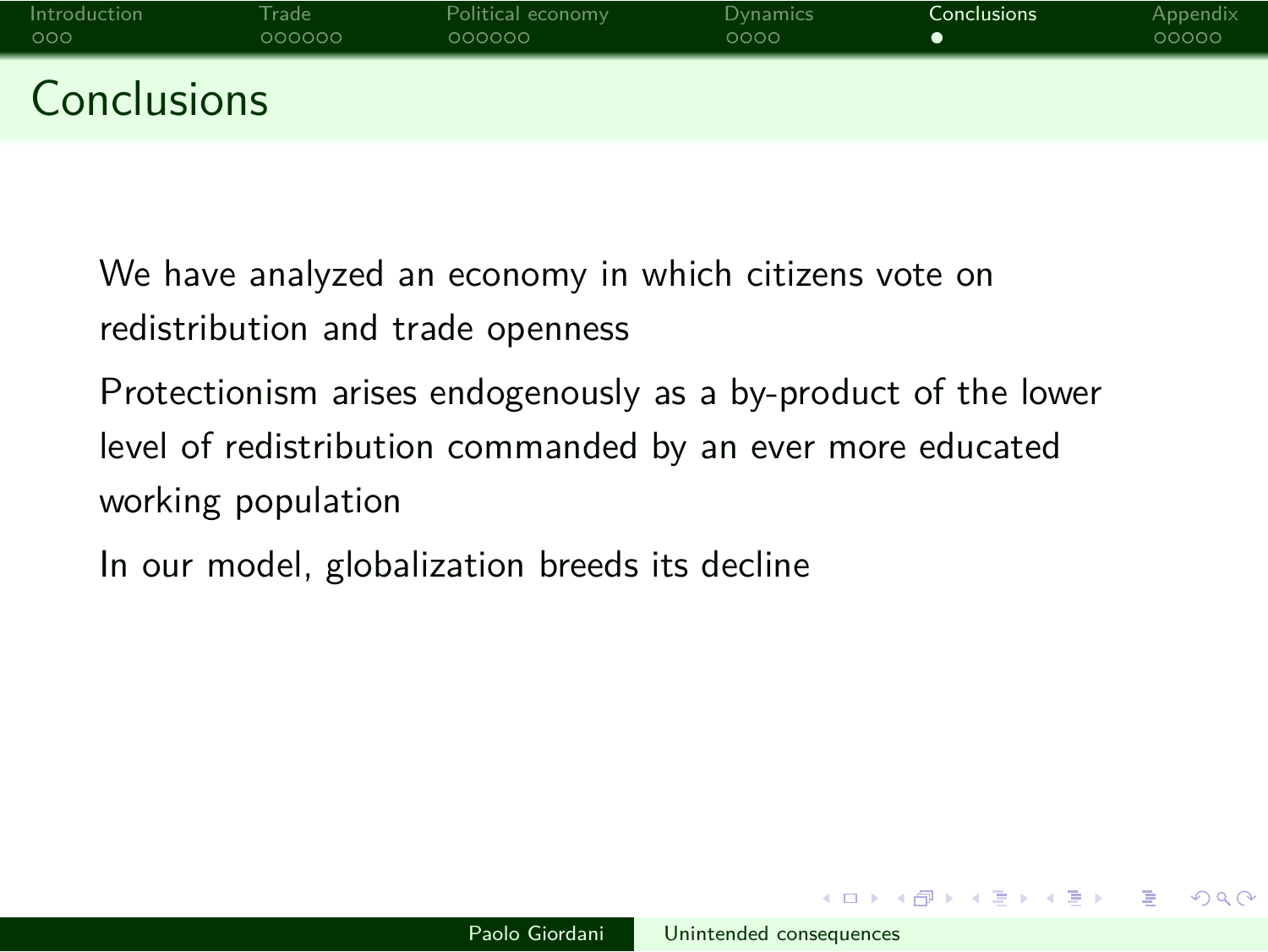We have analyzed an economy in which citizens vote on redistribution and trade openness

Protectionism arises endogenously as a by-product of the lower level of redistribution commanded by an ever more educated working population

In our model, globalization breeds its decline

 $\bullet$  because it helps the emergence of the educated class,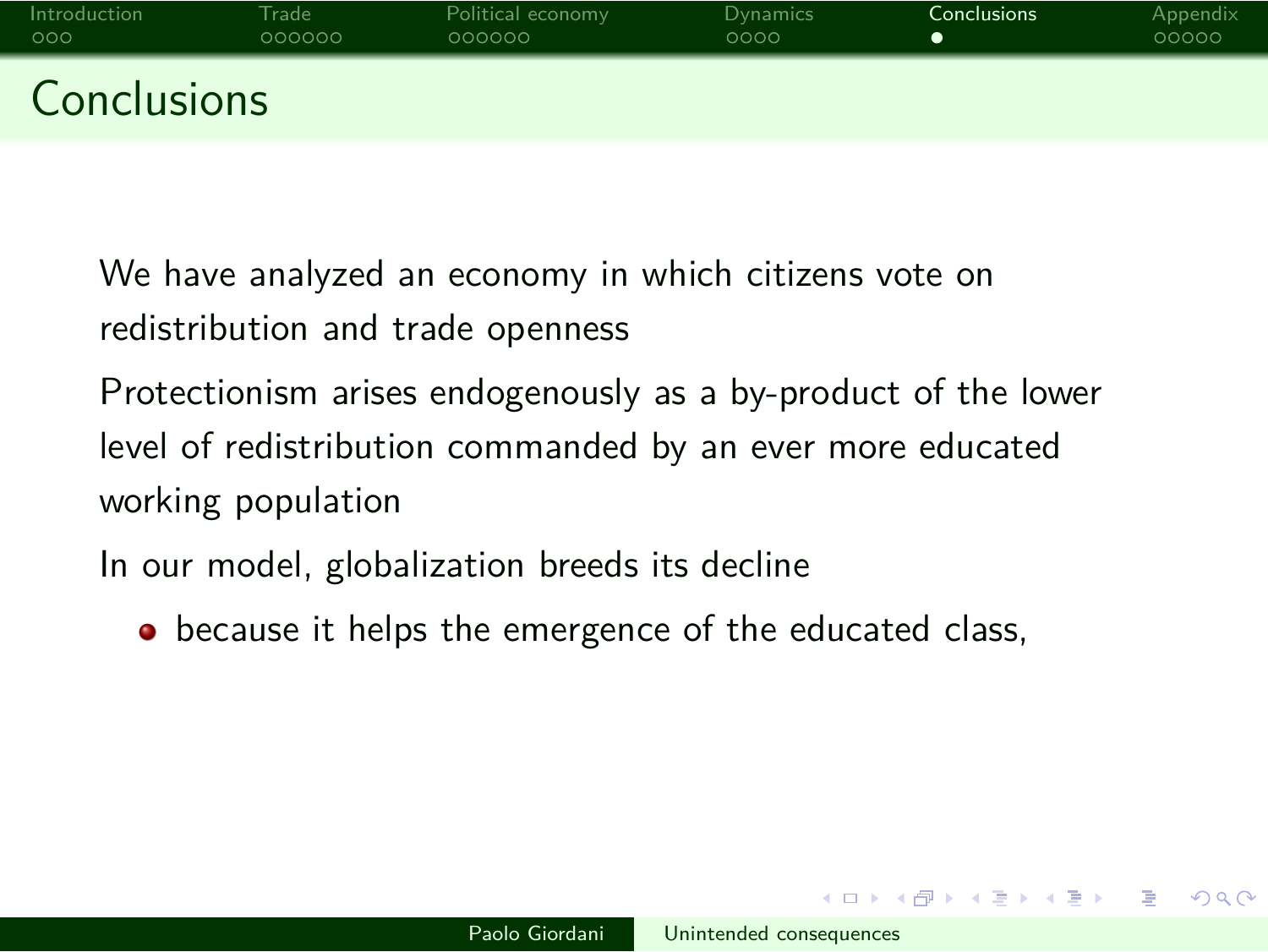We have analyzed an economy in which citizens vote on redistribution and trade openness

Protectionism arises endogenously as a by-product of the lower level of redistribution commanded by an ever more educated working population

In our model, globalization breeds its decline

- $\bullet$  because it helps the emergence of the educated class,
- which in turn weakens the political support for redistribution,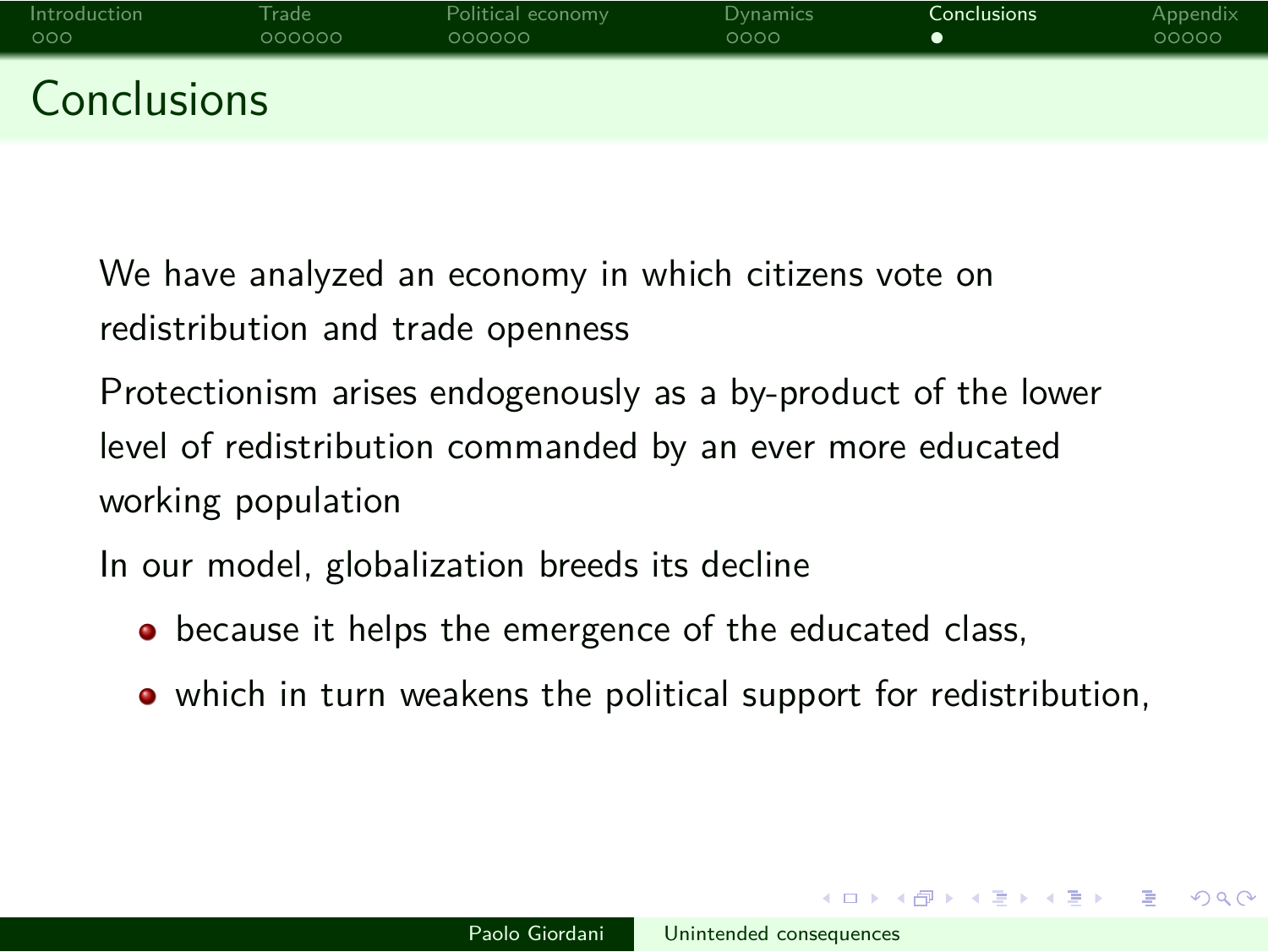We have analyzed an economy in which citizens vote on redistribution and trade openness

Protectionism arises endogenously as a by-product of the lower level of redistribution commanded by an ever more educated working population

In our model, globalization breeds its decline

- $\bullet$  because it helps the emergence of the educated class,
- which in turn weakens the political support for redistribution,
- $\bullet$  thus increasing the demand for protectionism.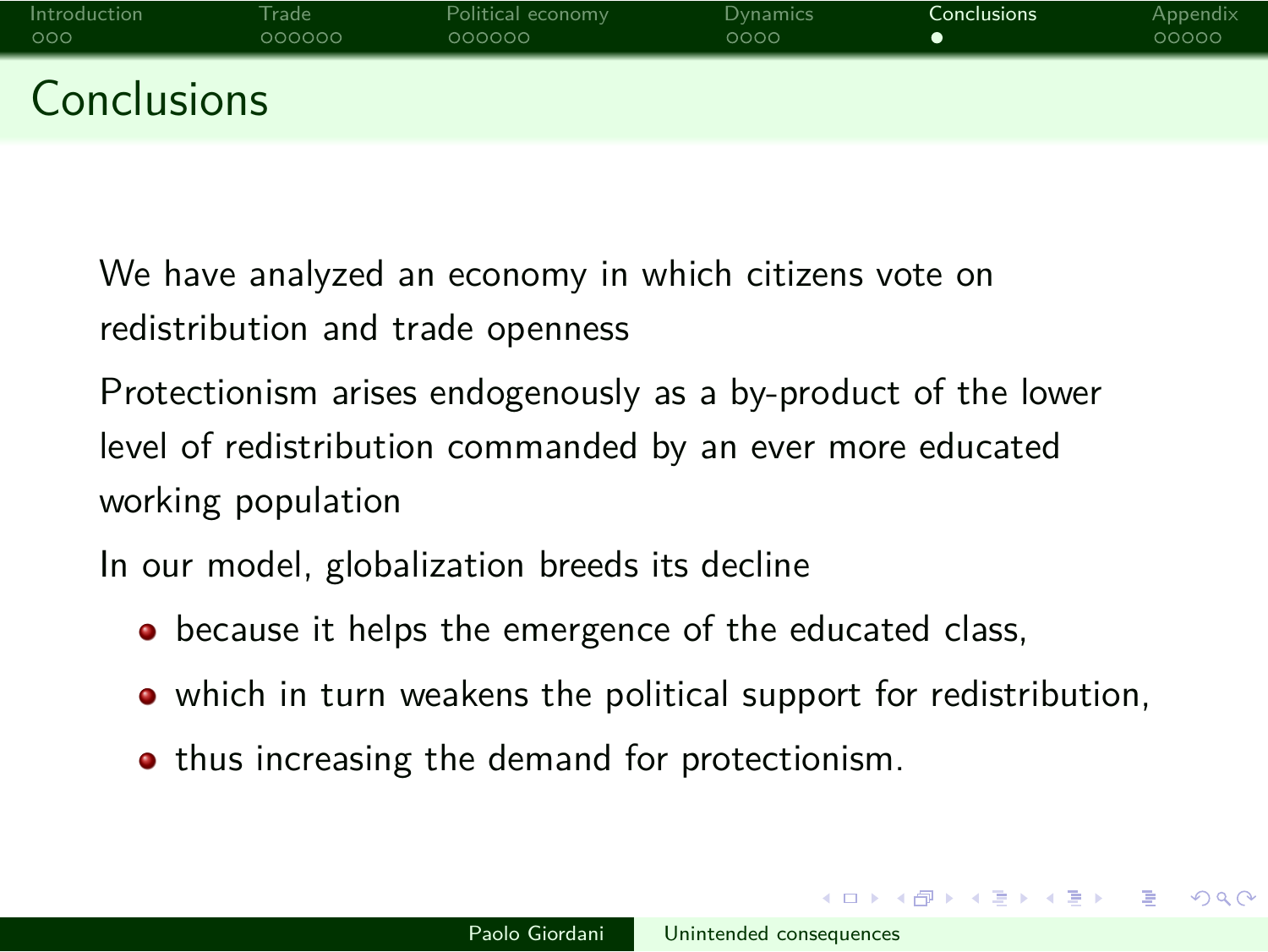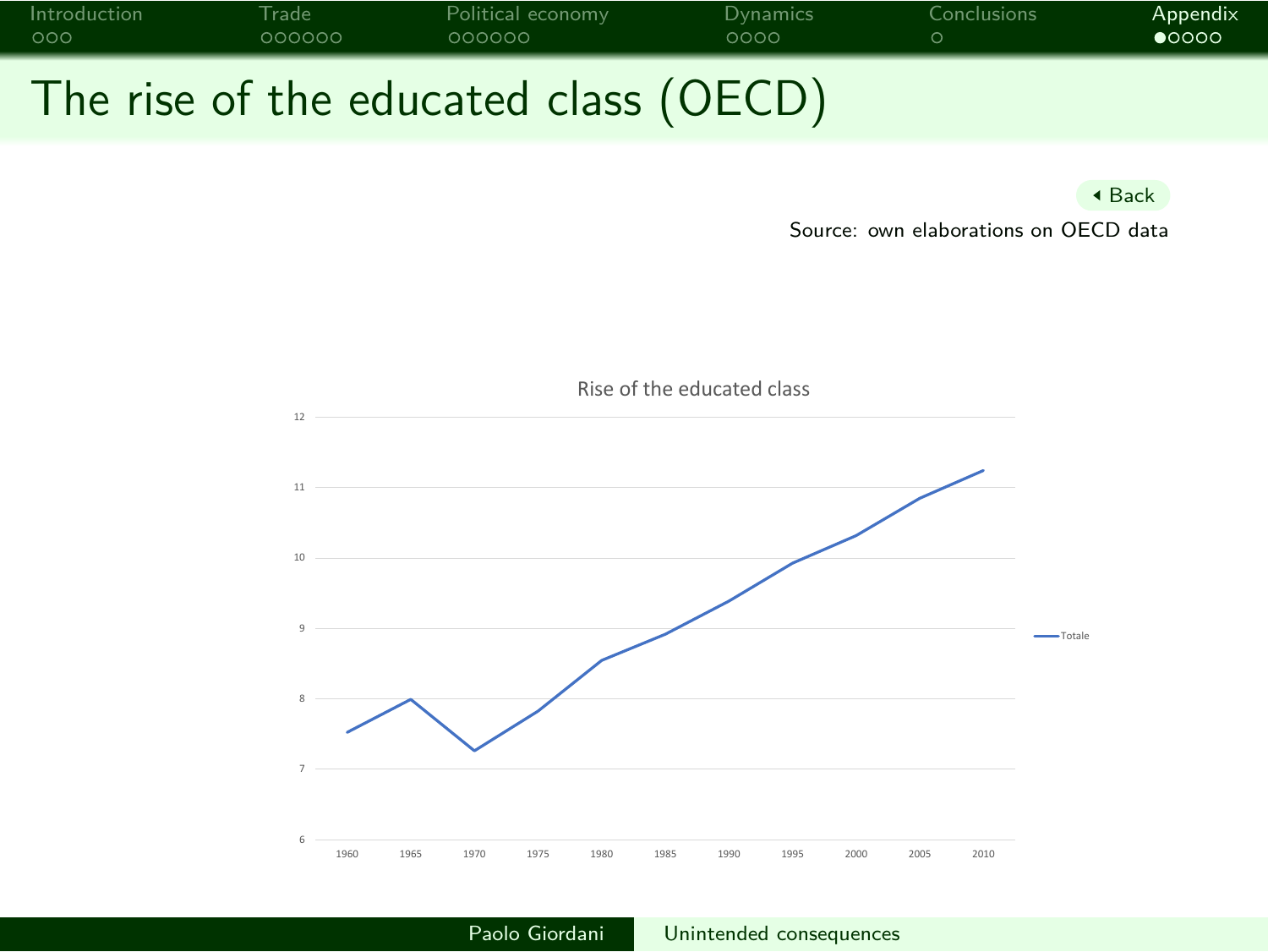

Back

Source: own elaborations on OECD data

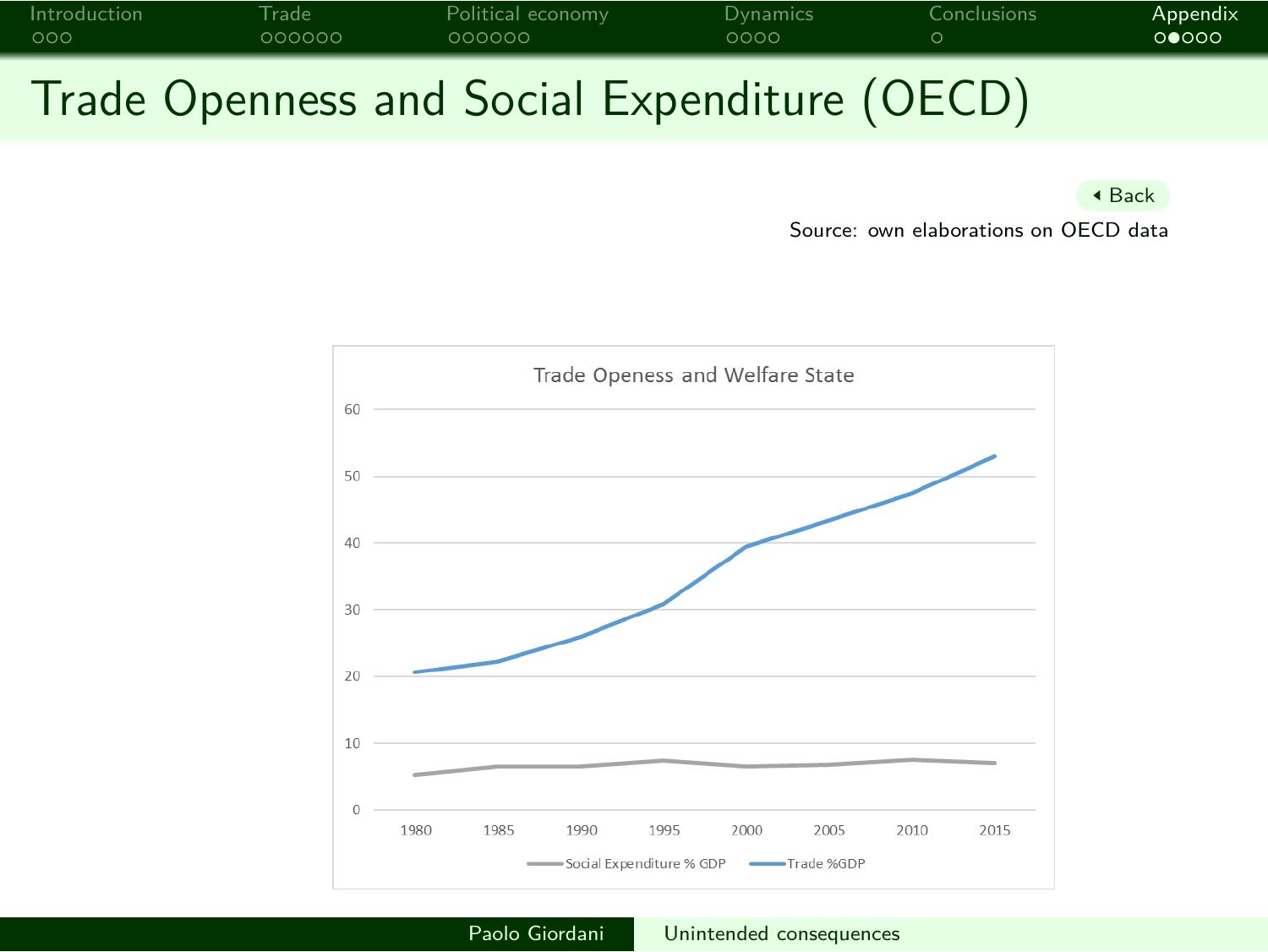

Source: own elaborations on OECD data

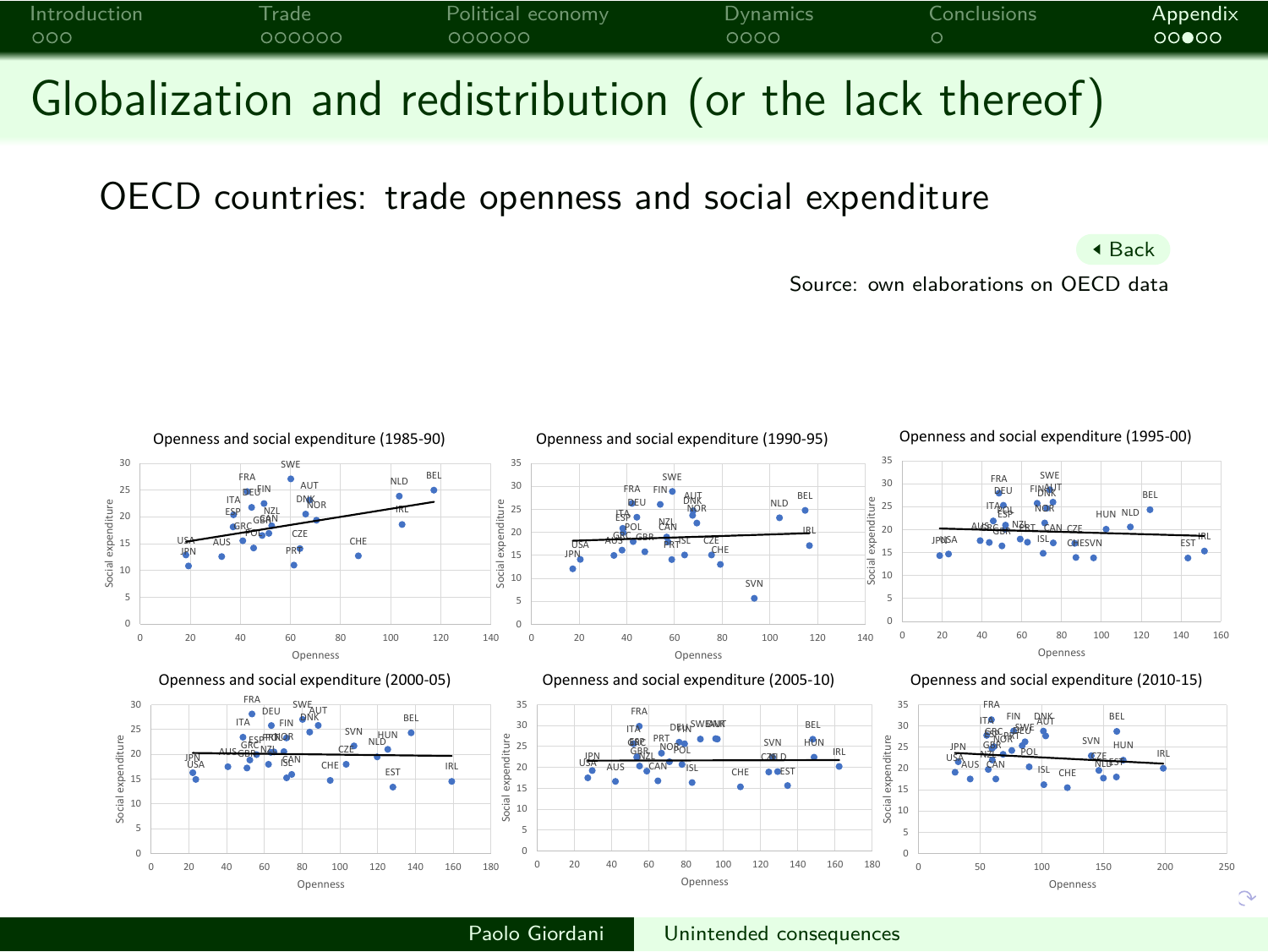

Source: Blanchet et al. (2019)



Paolo Giordani Unintended consequences